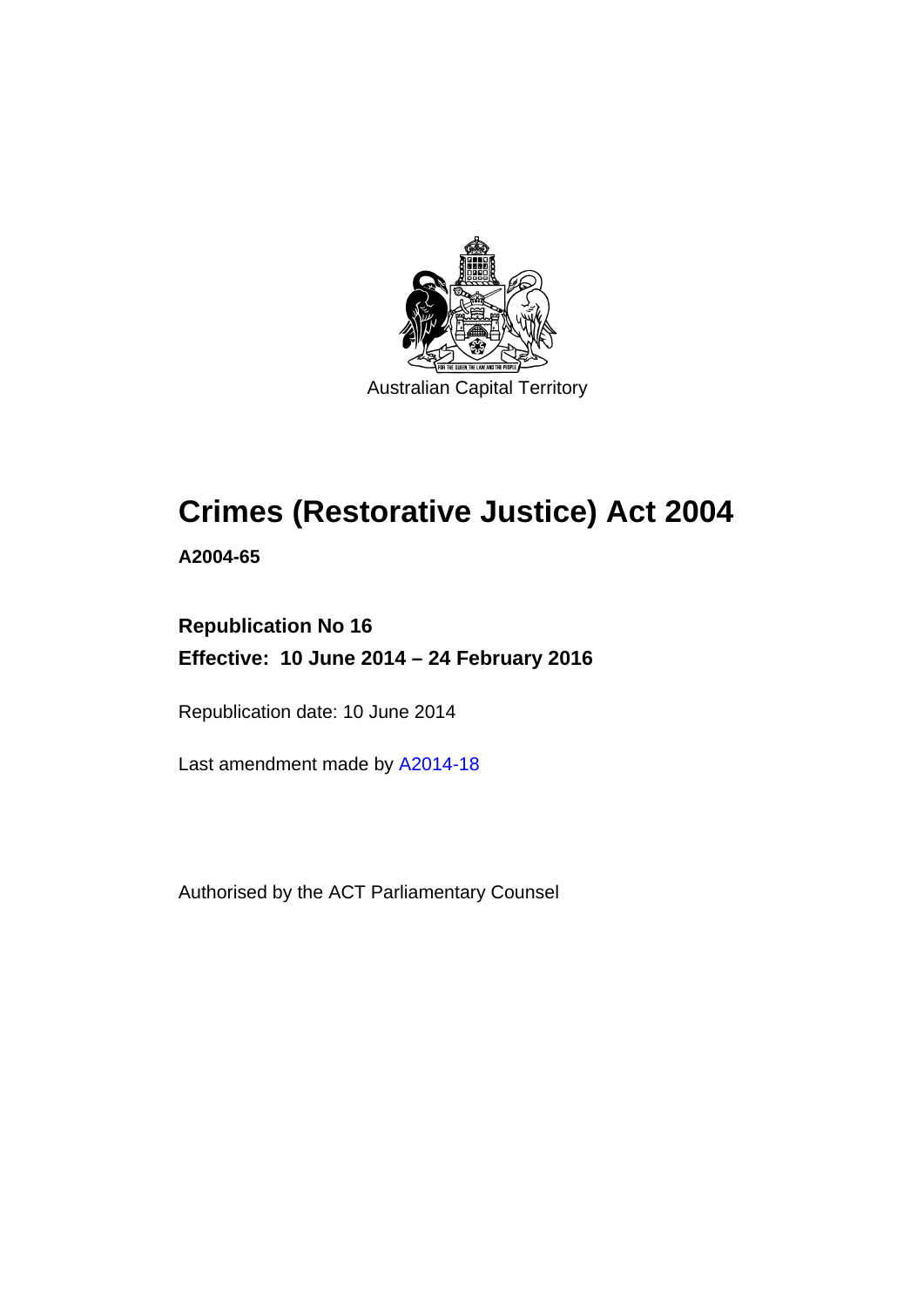## **About this republication**

#### **The republished law**

This is a republication of the *Crimes (Restorative Justice) Act 2004* (including any amendment made under the *[Legislation Act 2001](http://www.legislation.act.gov.au/a/2001-14)*, part 11.3 (Editorial changes)) as in force on 10 June 2014*.*  It also includes any commencement, amendment, repeal or expiry affecting this republished law to 10 June 2014.

The legislation history and amendment history of the republished law are set out in endnotes 3 and 4.

#### **Kinds of republications**

The Parliamentary Counsel's Office prepares 2 kinds of republications of ACT laws (see the ACT legislation register at [www.legislation.act.gov.au](http://www.legislation.act.gov.au/)):

- authorised republications to which the *[Legislation Act 2001](http://www.legislation.act.gov.au/a/2001-14)* applies
- unauthorised republications.

The status of this republication appears on the bottom of each page.

#### **Editorial changes**

The *[Legislation Act 2001](http://www.legislation.act.gov.au/a/2001-14)*, part 11.3 authorises the Parliamentary Counsel to make editorial amendments and other changes of a formal nature when preparing a law for republication. Editorial changes do not change the effect of the law, but have effect as if they had been made by an Act commencing on the republication date (see *[Legislation Act 2001](http://www.legislation.act.gov.au/a/2001-14)*, s 115 and s 117). The changes are made if the Parliamentary Counsel considers they are desirable to bring the law into line, or more closely into line, with current legislative drafting practice.

This republication does not include amendments made under part 11.3 (see endnote 1).

#### **Uncommenced provisions and amendments**

If a provision of the republished law has not commenced, the symbol  $\mathbf{U}$  appears immediately before the provision heading. Any uncommenced amendments that affect this republished law are accessible on the ACT legislation register [\(www.legislation.act.gov.au\)](http://www.legislation.act.gov.au/). For more information, see the home page for this law on the register.

#### **Modifications**

If a provision of the republished law is affected by a current modification, the symbol  $\mathbf{M}$ appears immediately before the provision heading. The text of the modifying provision appears in the endnotes. For the legal status of modifications, see the *[Legislation Act 2001](http://www.legislation.act.gov.au/a/2001-14)*, section 95.

#### **Penalties**

At the republication date, the value of a penalty unit for an offence against this law is \$140 for an individual and \$700 for a corporation (see *[Legislation Act 2001](http://www.legislation.act.gov.au/a/2001-14)*, s 133).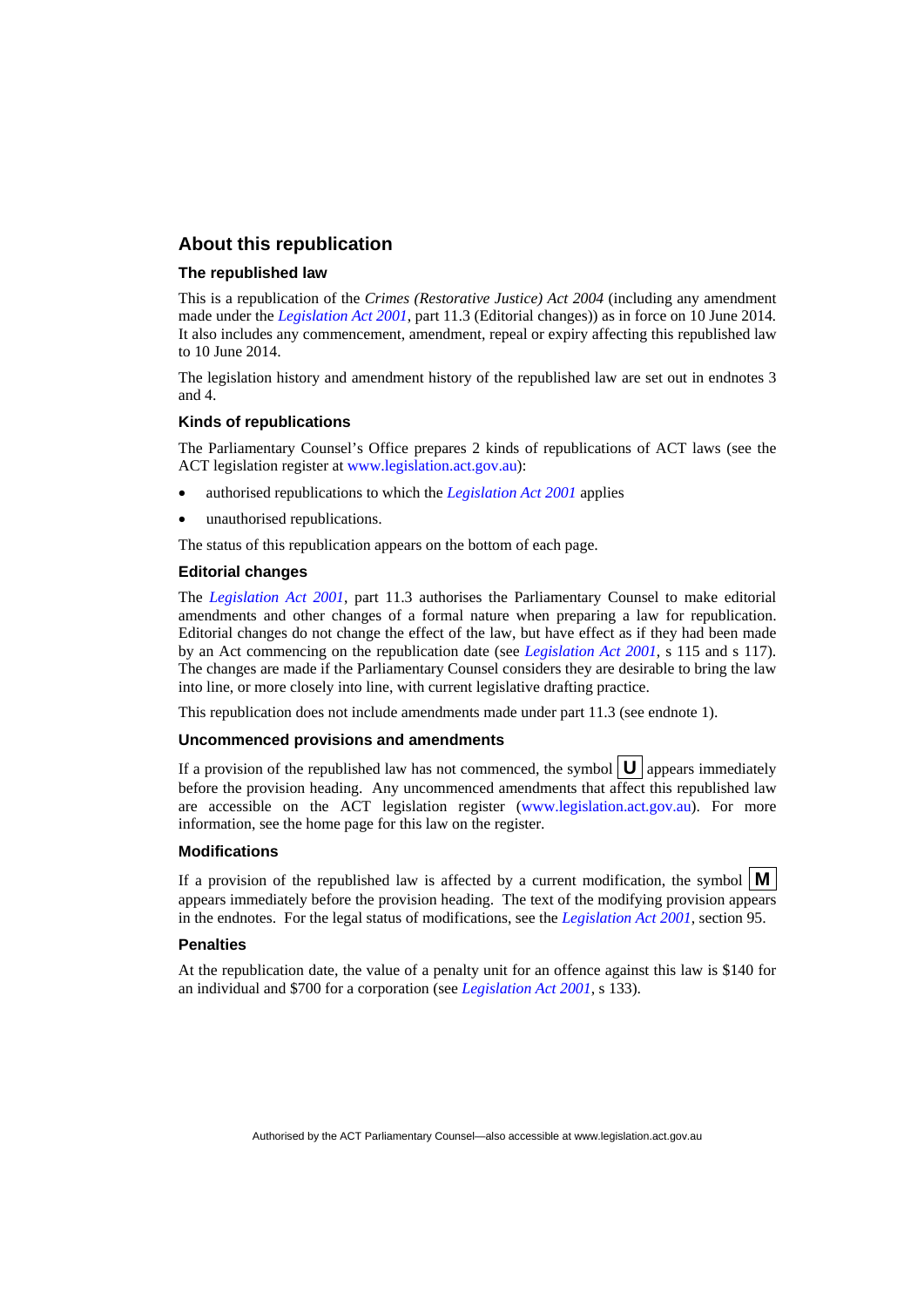

# **Crimes (Restorative Justice) Act 2004**

# **Contents**

|                              |                                                       | Page       |  |  |
|------------------------------|-------------------------------------------------------|------------|--|--|
| Part 1                       | <b>Preliminary</b>                                    |            |  |  |
| 1                            | Name of Act                                           | 2          |  |  |
| 3                            | Dictionary                                            | 2          |  |  |
| 4                            | <b>Notes</b>                                          | 2          |  |  |
| 5                            | Offences against Act-application of Criminal Code etc | 3          |  |  |
| Part 2                       | <b>Underlying principles</b>                          |            |  |  |
| 6                            | Objects of Act                                        | 4          |  |  |
| 7                            | Application of restorative justice                    | 4          |  |  |
| 8                            | 5<br>When restorative justice is available            |            |  |  |
| 9                            | No obligation to participate                          |            |  |  |
| Part 3                       | <b>Key concepts</b>                                   |            |  |  |
| 10                           | Definitions-restorative justice                       |            |  |  |
| 11                           | Definitions-child victim, parent and victim           | 8          |  |  |
| R <sub>16</sub><br>10/06/14  | Crimes (Restorative Justice) Act 2004                 | contents 1 |  |  |
| Effective: 10/06/14-24/02/16 |                                                       |            |  |  |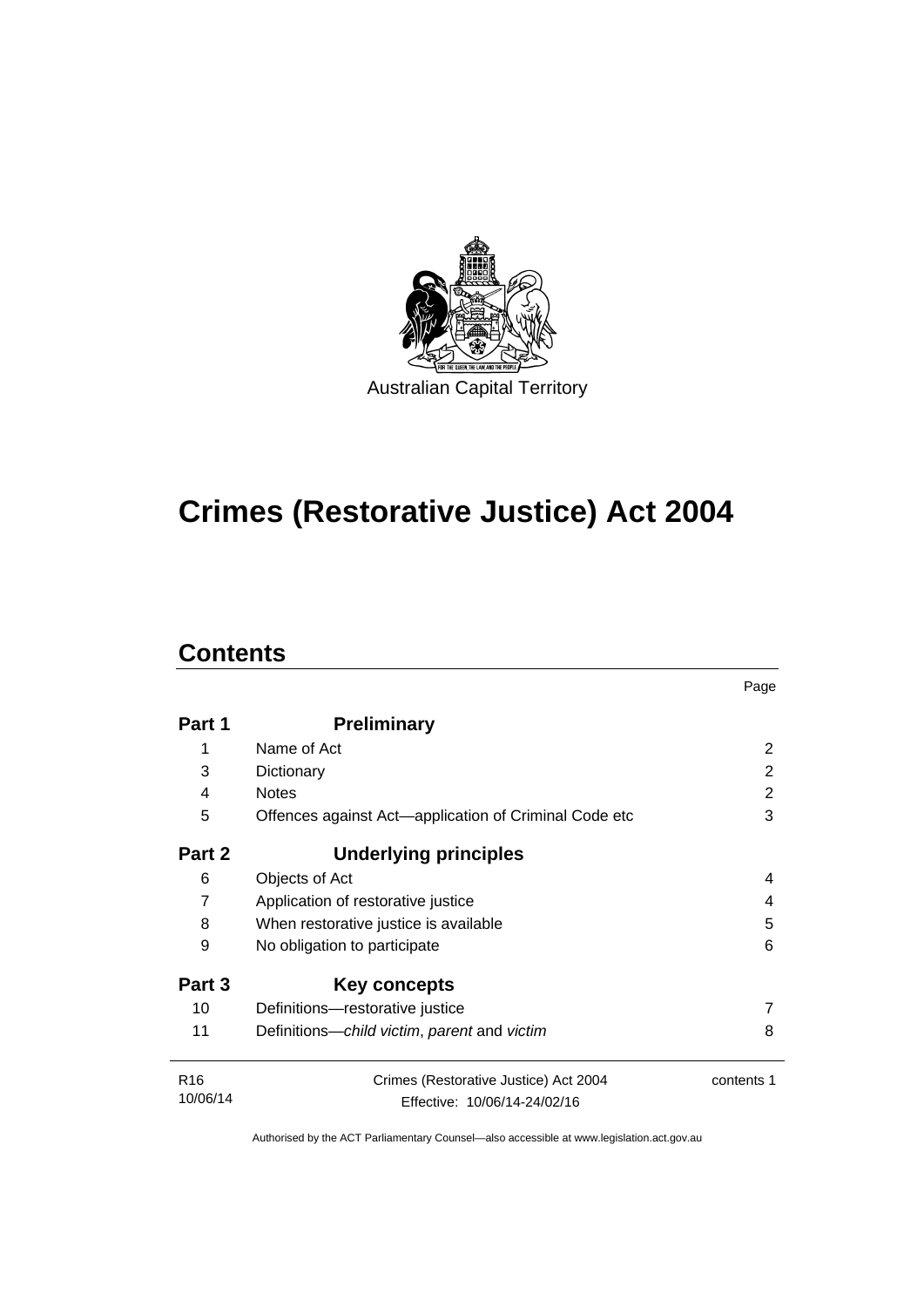| 12                  | Definitions-offences and offenders                                         | Page<br>8       |
|---------------------|----------------------------------------------------------------------------|-----------------|
| 13                  | Definition-sentence-related order                                          | 10              |
| Part 4              | <b>Application of Act</b>                                                  |                 |
| 14                  | Application of Act-young offenders and less serious offences               | 11              |
| 15                  | Application of Act-generally                                               | 12              |
| 16                  | Application of Act-domestic violence offences                              | 13              |
| Part 5              | <b>Eligibility for restorative justice</b>                                 |                 |
| 17                  | Eligible victims                                                           | 15              |
| 18                  | Eligible parents                                                           | 16              |
| 19                  | Eligible offenders                                                         | 16              |
| 20                  | Accepting responsibility for offences                                      | 17              |
| Part 6              | Referral for restorative justice                                           |                 |
| <b>Division 6.1</b> | <b>Preliminary</b>                                                         |                 |
| 21                  | Definitions-referral                                                       | 18              |
| <b>Division 6.2</b> | General                                                                    |                 |
| 22                  | Referring entities                                                         | 18              |
| 23                  | Referral-procedure                                                         | 22              |
| 24                  | Referral power                                                             | 22              |
| 25                  | Explanation of restorative justice                                         | 23              |
| 26                  | Referral by DPP-domestic violence offences committed by young<br>offenders | 24              |
| <b>Division 6.3</b> | <b>Referral by courts</b>                                                  |                 |
| 27                  | Referral during court proceeding                                           | 25              |
| 28                  | Court referral orders-reports                                              | 27              |
| Part 7              | <b>Suitability for restorative justice</b>                                 |                 |
| 29                  | Meaning of personal characteristics for pt 7                               | 29              |
| 30                  | Suitability-eligibility requirement                                        | 29              |
| 31                  | Finding of eligibility by referring entity                                 | 29              |
| 32                  | Suitability-decision                                                       | 30              |
| 32A                 | Explanation of restorative justice-before consent                          |                 |
| 33                  | Suitability-general considerations                                         | 31              |
| contents 2          | Crimes (Restorative Justice) Act 2004                                      | R <sub>16</sub> |
|                     | Effective: 10/06/14-24/02/16                                               | 10/06/14        |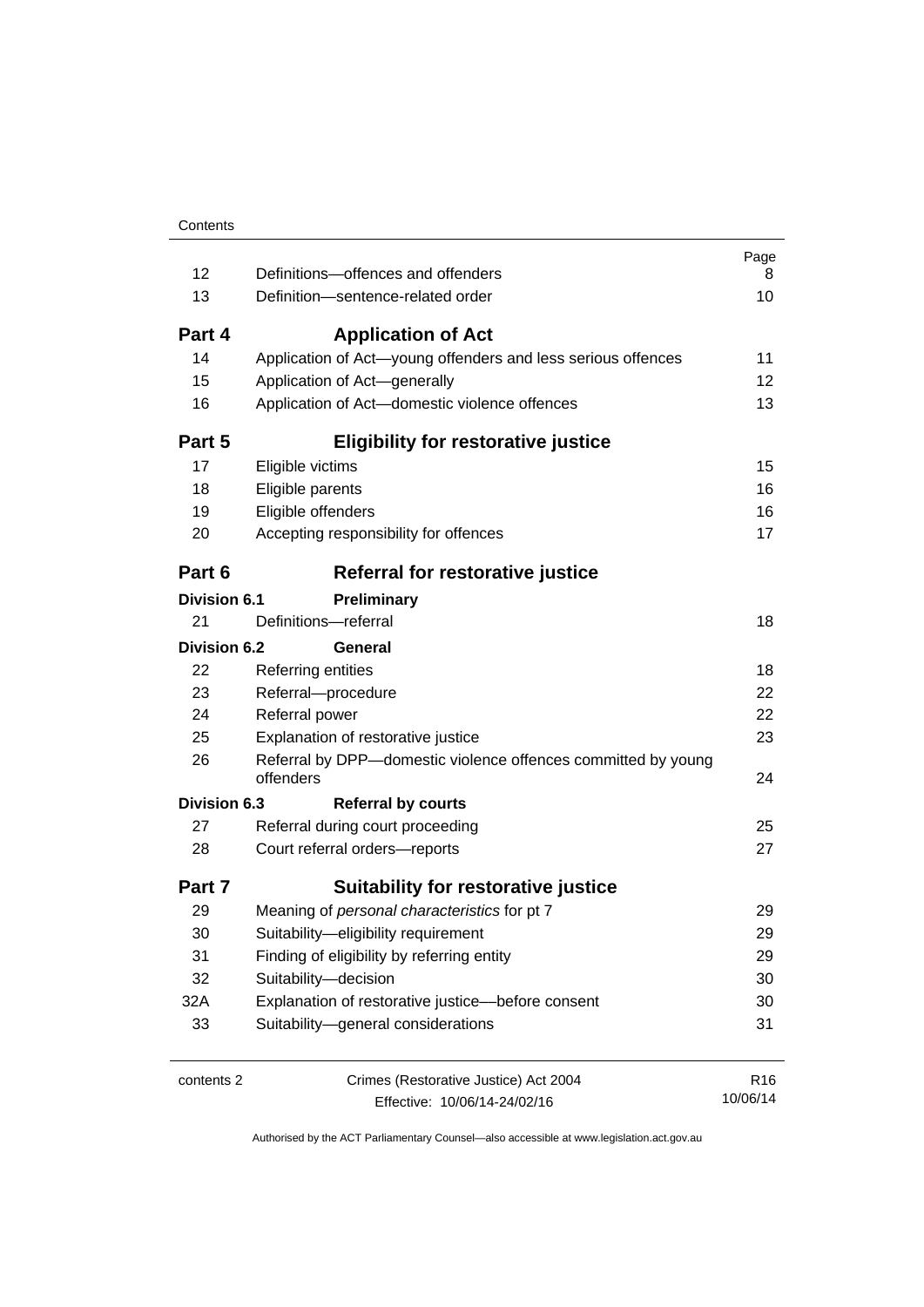| 34                          | Suitability-victims                                                   | Page<br>33 |  |  |
|-----------------------------|-----------------------------------------------------------------------|------------|--|--|
| 35                          | Suitability-eligible parents                                          | 33         |  |  |
| 36                          | Suitability-offenders                                                 | 34         |  |  |
| Part 8                      | Restorative justice conferences and<br>agreements                     |            |  |  |
| <b>Division 8.1</b>         | General                                                               |            |  |  |
| 37                          | Definitions-pt 8                                                      | 35         |  |  |
| 38                          | Meaning of referring entity-pt 8                                      | 35         |  |  |
| 39                          | Decision to call conference                                           | 35         |  |  |
| <b>Division 8.2</b>         | <b>Convenors</b>                                                      |            |  |  |
| 40                          | Appointment of convenors                                              | 36         |  |  |
| 41                          | What a convenor does                                                  | 37         |  |  |
| <b>Division 8.3</b>         | <b>Conduct of conference</b>                                          |            |  |  |
| 42                          | Required participants                                                 | 38         |  |  |
| 43                          | Substitute participants                                               | 38         |  |  |
| 44                          | Invited participants                                                  |            |  |  |
| 45                          | <b>Explanation for participants</b>                                   |            |  |  |
| 46                          | Form of conference                                                    |            |  |  |
| 47                          | Discontinuance of restorative justice                                 | 42         |  |  |
| 48                          | Report to referring entity about outcome                              | 42         |  |  |
| <b>Division 8.4</b>         | <b>Restorative justice agreements</b>                                 |            |  |  |
| 49                          | Application-div 8.4                                                   | 43         |  |  |
| 50                          | Agreement as object of conference                                     | 43         |  |  |
| 51                          | Nature of agreement                                                   | 43         |  |  |
| 52                          | Form of agreement                                                     | 44         |  |  |
| 53                          | Explanation of effect of agreement                                    | 45         |  |  |
| 54                          | Notice of agreement                                                   | 46         |  |  |
| 55                          | Amendment of agreement                                                | 46         |  |  |
| <b>Division 8.5</b>         | Monitoring compliance with restorative justice<br>agreements          |            |  |  |
| 56                          | Application-div 8.5                                                   | 48         |  |  |
| 57                          | Monitoring compliance—director-general (restorative justice)          | 48         |  |  |
| 58                          | Monitoring compliance-referring entities                              | 49         |  |  |
| R <sub>16</sub><br>10/06/14 | Crimes (Restorative Justice) Act 2004<br>Effective: 10/06/14-24/02/16 | contents 3 |  |  |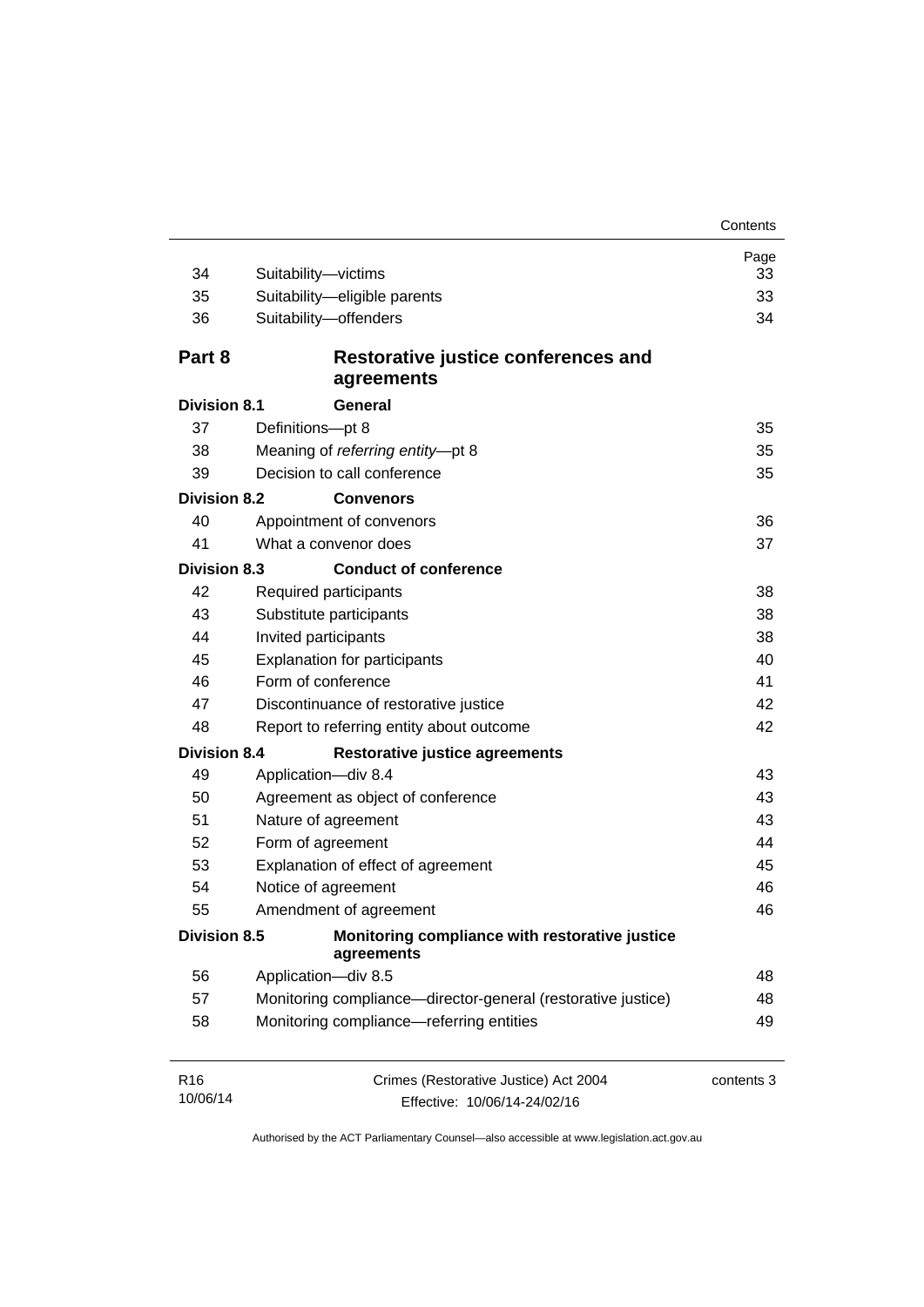| Contents |  |
|----------|--|
|----------|--|

| <b>Division 8.6</b> | Evidence of statements made at conferences          | Page |  |  |
|---------------------|-----------------------------------------------------|------|--|--|
| 59                  | Evidence of offences                                | 50   |  |  |
| 60                  | Evidence of future offences                         |      |  |  |
|                     |                                                     | 51   |  |  |
| Part 9              | <b>Administration</b>                               |      |  |  |
| <b>Division 9.1</b> | <b>General administration</b>                       |      |  |  |
| 61                  | Restorative justice guidelines                      | 52   |  |  |
| 62                  | Police participation in restorative justice         | 52   |  |  |
| 63                  | Information sharing                                 | 53   |  |  |
| 64                  | Secrecy                                             | 53   |  |  |
| 65                  | Secrecy about information acquired under other Acts | 55   |  |  |
| 66                  | Protection from liability                           | 56   |  |  |
| <b>Division 9.2</b> | <b>Reporting and records</b>                        |      |  |  |
| 67                  | Meaning of referring entity-div 9.2                 | 56   |  |  |
| 68                  | Quarterly reporting by director-general<br>56       |      |  |  |
| 69                  | Record-keeping by referring entities                | 58   |  |  |
| 70                  | 58<br>Record-keeping by director-general            |      |  |  |
| 71                  | 59<br>Restorative justice database                  |      |  |  |
| Part 10             | <b>Miscellaneous</b>                                |      |  |  |
| 72                  | Exercise of functions by director-general           | 60   |  |  |
| 73                  | Approved forms                                      |      |  |  |
| 74                  | Regulation-making power                             | 61   |  |  |
|                     |                                                     |      |  |  |
| <b>Dictionary</b>   |                                                     | 62   |  |  |
|                     |                                                     |      |  |  |
| <b>Endnotes</b>     |                                                     |      |  |  |
| 1                   | About the endnotes                                  | 65   |  |  |
| $\overline{2}$      | Abbreviation key                                    | 65   |  |  |
| 3                   | Legislation history                                 | 66   |  |  |
| 4                   | Amendment history<br>69                             |      |  |  |
| 5                   | Earlier republications<br>73                        |      |  |  |

| contents 4 | Crimes (Restorative Justice) Act 2004 |          |
|------------|---------------------------------------|----------|
|            | Effective: 10/06/14-24/02/16          | 10/06/14 |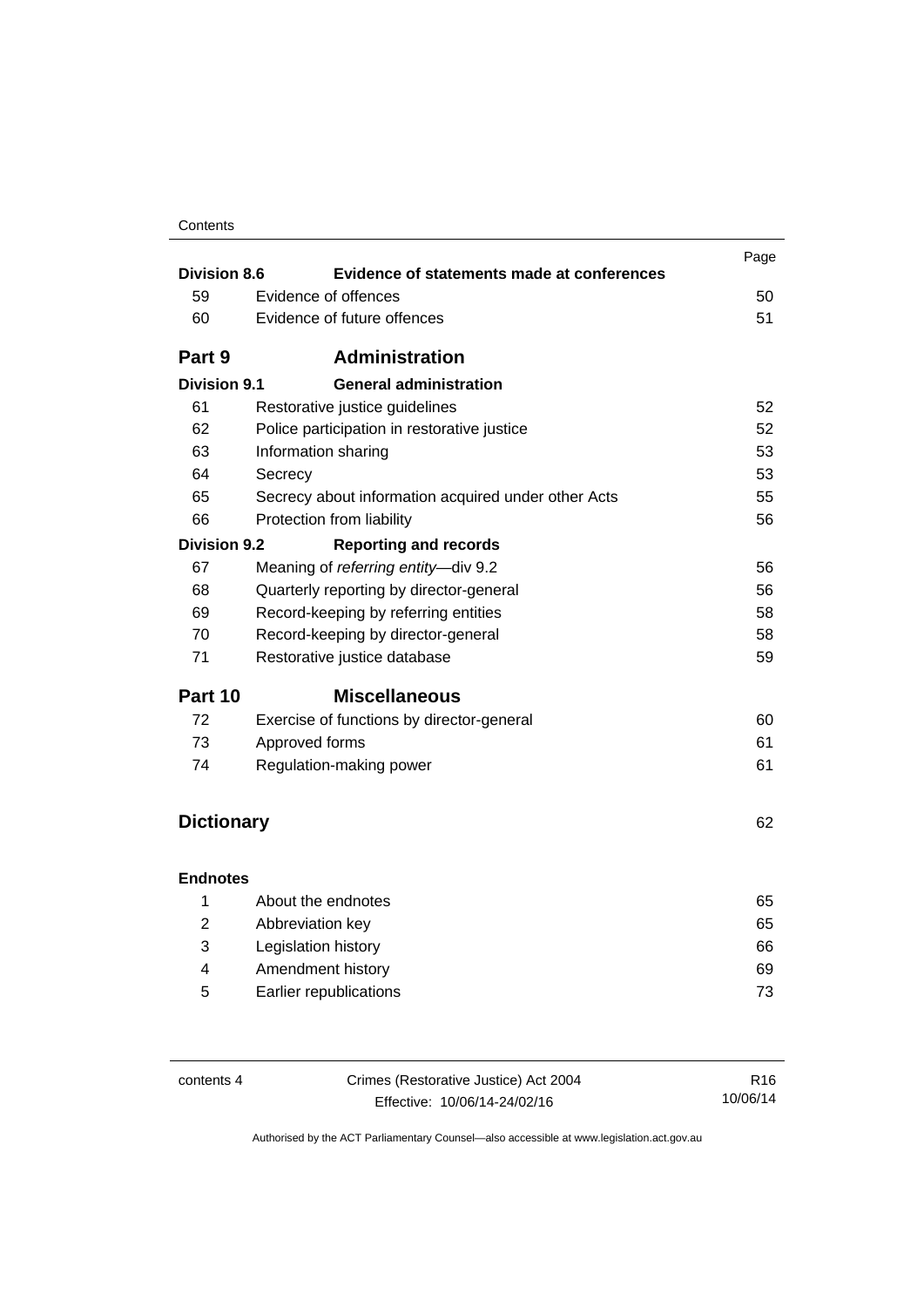

# **Crimes (Restorative Justice) Act 2004**

An Act to provide a process of restorative justice for victims, offenders and the community, and for other purposes

R16 10/06/14

l

Crimes (Restorative Justice) Act 2004 Effective: 10/06/14-24/02/16

page 1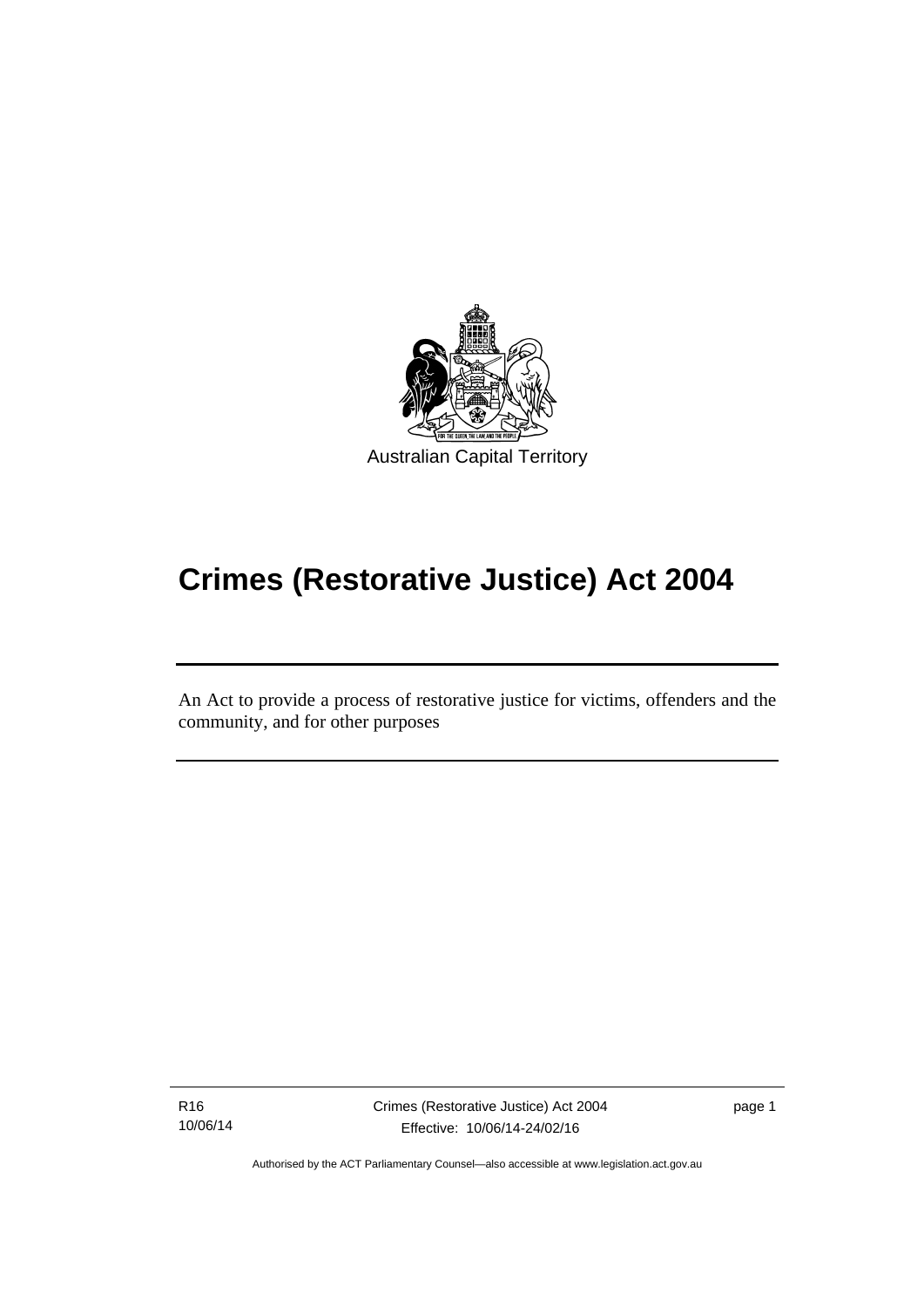#### Part 1 **Preliminary**

Section 1

# <span id="page-7-0"></span>**Part 1** Preliminary

# <span id="page-7-1"></span>**1 Name of Act**

This Act is the *Crimes (Restorative Justice) Act 2004*.

# <span id="page-7-2"></span>**3 Dictionary**

The dictionary at the end of this Act is part of this Act.

*Note 1* The dictionary at the end of this Act defines certain terms used in this Act, and includes references (*signpost definitions*) to other terms defined elsewhere in this Act.

> For example, the signpost definition '*adult offender*—see section 12.' means that the term 'adult offender' is defined in s 12.

*Note 2* A definition in the dictionary (including a signpost definition) applies to the entire Act unless the definition, or another provision of the Act, provides otherwise or the contrary intention otherwise appears (see [Legislation Act,](http://www.legislation.act.gov.au/a/2001-14) s  $155$  and s  $156$  (1)).

### <span id="page-7-3"></span>**4 Notes**

A note included in this Act is explanatory and is not part of this Act.

*Note* See [Legislation Act,](http://www.legislation.act.gov.au/a/2001-14) s 127 (1), (4) and (5) for the legal status of notes.

Authorised by the ACT Parliamentary Counsel—also accessible at www.legislation.act.gov.au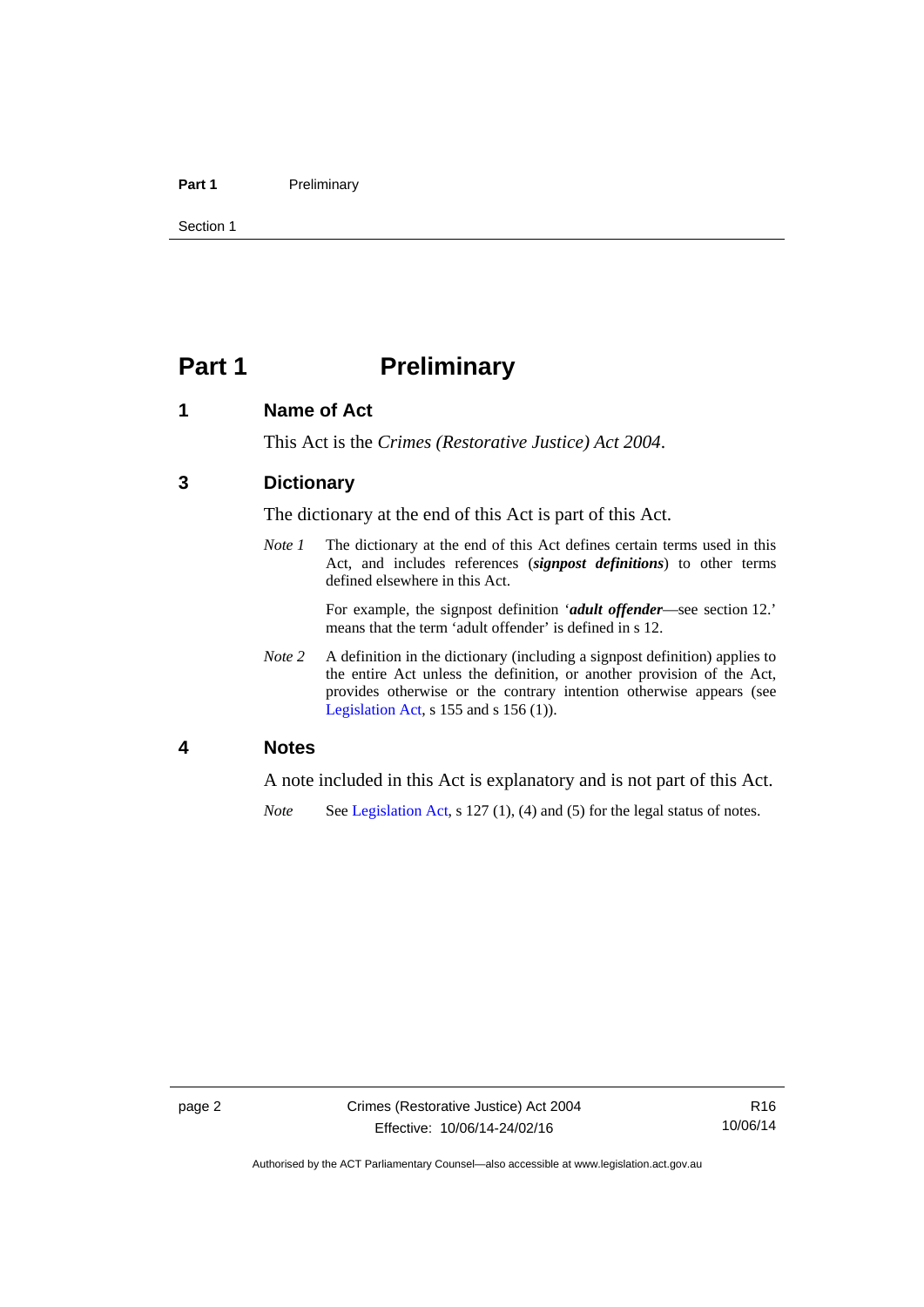# <span id="page-8-0"></span>**5 Offences against Act—application of Criminal Code etc**

Other legislation applies in relation to offences against this Act.

#### *Note 1 Criminal Code* The [Criminal Code](http://www.legislation.act.gov.au/a/2002-51), ch 2 applies to all offences against this Act (see Code, pt 2.1). The chapter sets out the general principles of criminal responsibility (including burdens of proof and general defences), and defines terms used for offences to which the Code applies (eg *conduct*, *intention*, *recklessness* and *strict liability*).

*Note 2 Penalty units* 

The [Legislation Act](http://www.legislation.act.gov.au/a/2001-14), s 133 deals with the meaning of offence penalties that are expressed in penalty units.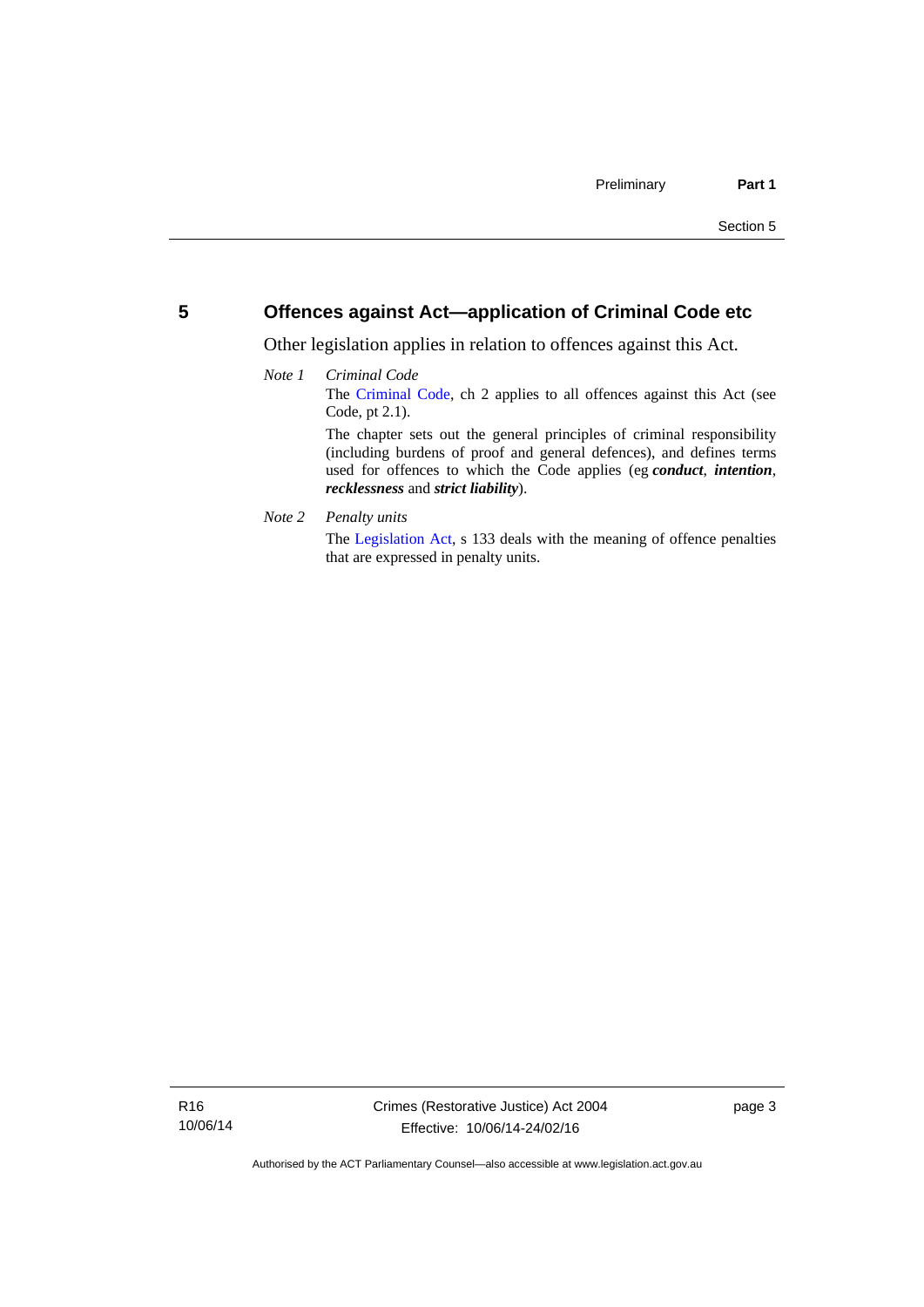#### **Part 2** Underlying principles

Section 6

# <span id="page-9-0"></span>**Part 2 Underlying principles**

# <span id="page-9-1"></span>**6 Objects of Act**

The objects of this Act are as follows:

- (a) to enhance the rights of victims of offences by providing restorative justice as a way of empowering victims to make decisions about how to repair the harm done by offences;
- (b) to set up a system of restorative justice that brings together victims, offenders and their personal supporters in a carefully managed, safe environment;
- (c) to ensure that the interests of victims of offences are given high priority in the administration of restorative justice under this Act;
- (d) to enable access to restorative justice at every stage of the criminal justice process without substituting for the criminal justice system or changing the normal process of criminal justice:
- (e) to enable agencies that have a role in the criminal justice system to refer offences for restorative justice.
- *Note Offence* includes an offence that is alleged to have been committed, but has not yet been tried in court, or proven (see s 12).

# <span id="page-9-2"></span>**7 Application of restorative justice**

- (1) In deciding how to deal with an offence, a referring entity may consider whether it is appropriate to refer the offence for restorative justice before considering other action.
	- *Note Referring entities* are listed at table 22. They represent the agencies responsible for the various stages of the criminal justice process in relation to an offence.

Authorised by the ACT Parliamentary Counsel—also accessible at www.legislation.act.gov.au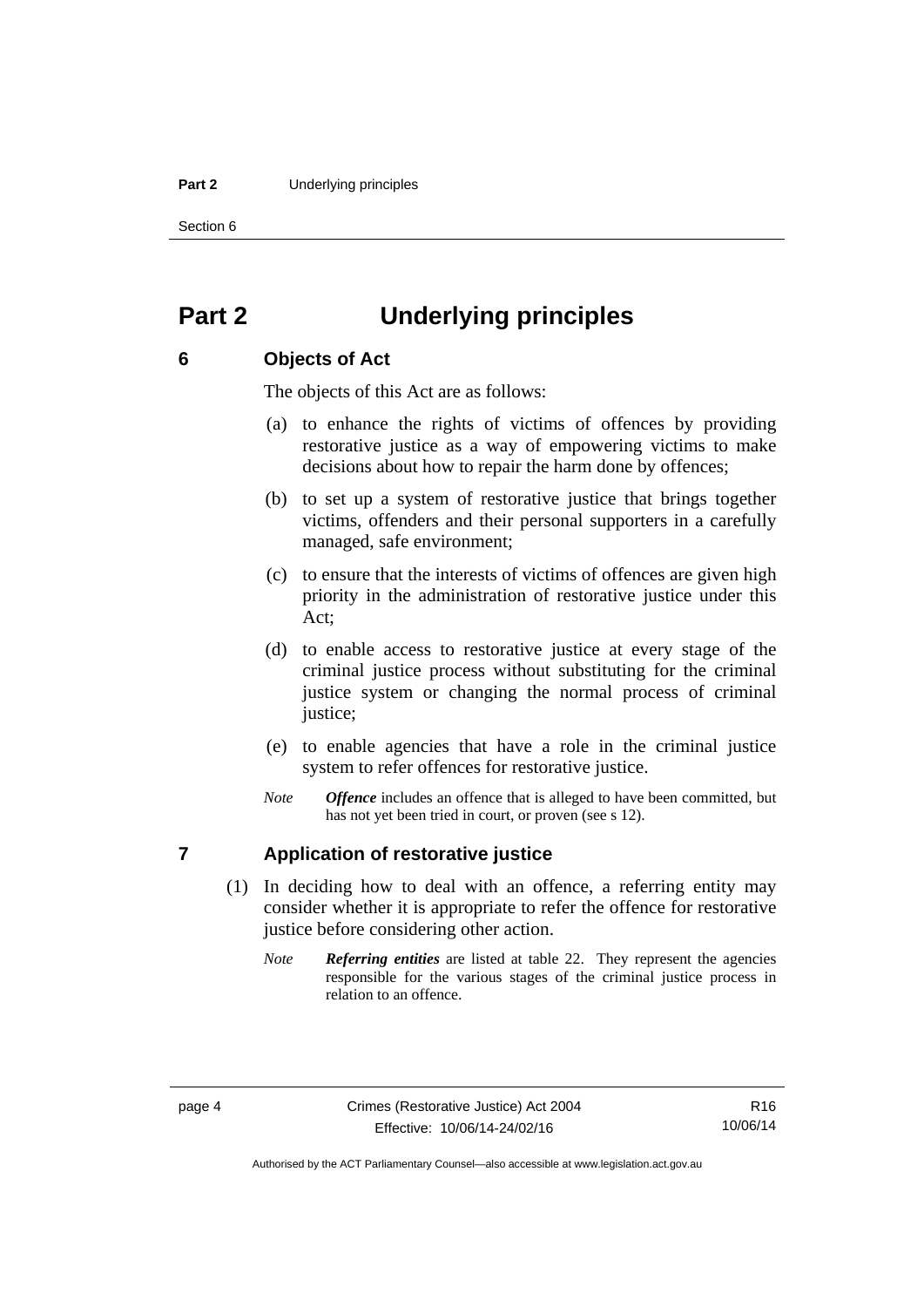(2) However, if an offence is referred for restorative justice, the referral is to have no effect on any other action or proposed action in relation to the offence or the offender by the referring entity.

#### **Example**

Sían is arrested and charged with an offence. The chief police officer refers the offence for restorative justice. The referral of the offence does not prevent Sían being required to attend court to answer the charge.

*Note* An example is part of the Act, is not exhaustive and may extend, but does not limit, the meaning of the provision in which it appears (see [Legislation Act,](http://www.legislation.act.gov.au/a/2001-14) s 126 and s 132).

#### <span id="page-10-0"></span>**8 When restorative justice is available**

Restorative justice is available for an offence if all of the following requirements are satisfied:

- (a) there is an eligible victim or eligible parent in relation to the offence;
- (b) the offender is an eligible offender;
- (c) the offence is referred for restorative justice by a referring entity;
- (d) the director-general decides that restorative justice is suitable for the offence.
- *Note 1* Victims, parents and offenders are *eligible* for restorative justice if they qualify under part 5.
- *Note 2* The director-general may only decide that restorative justice is *suitable*  for an offence according to the requirements of pt 7 (see s 10, def).
- *Note 3* The restorative justice process is provided for by this Act as follows:
	- pt 5 (Eligibility for restorative justice) deals with eligibility of victims (or their parents) and offenders for restorative justice
	- pt 6 (Referral for restorative justice) deals with the referral of offences for restorative justice
	- pt 7 (Suitability for restorative justice) deals with the suitability of restorative justice for an offence.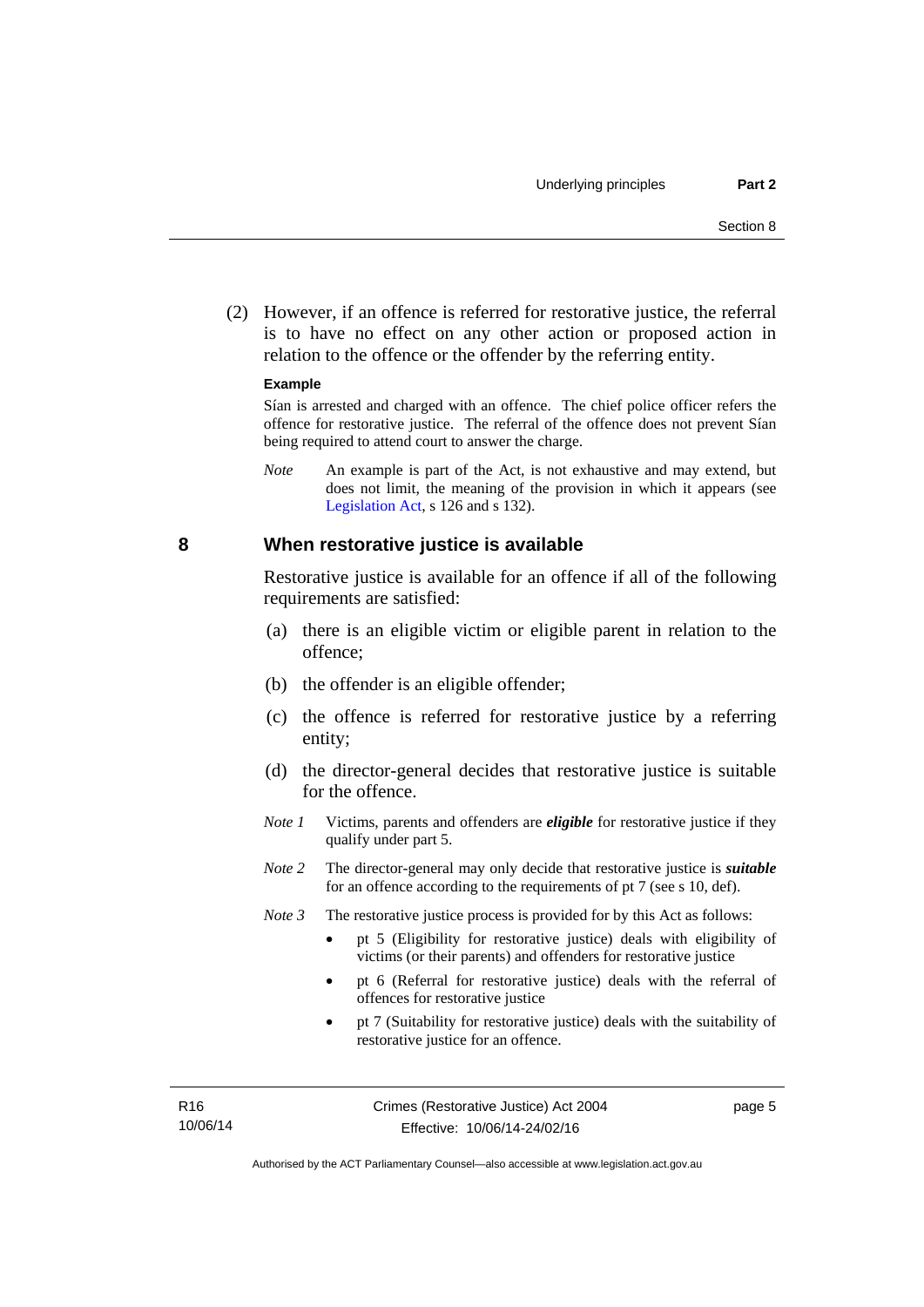#### **Part 2** Underlying principles

Section 9

 pt 8 (Restorative justice conferences and agreements) deals with the calling of restorative justice conferences and the making of restorative justice agreements for an offence

#### <span id="page-11-0"></span>**9 No obligation to participate**

There is no obligation on a victim, a parent of a child victim or an offender—

- (a) to take part in restorative justice; or
- (b) to continue to take part in restorative justice after it has started.
- *Note* Victims (or their parents) and offenders must be given clear explanations of the purpose and procedures involved in the restorative justice process before agreeing to take part. In addition, the legal status of the process and the legal effect of entering into a restorative justice agreement must be clearly explained to victims (or their parents) and offenders. See the following:
	- s 25 (Explanation of restorative justice)
	- s 45 (Explanation for participants)
	- s 53 (Explanation of effect of agreement).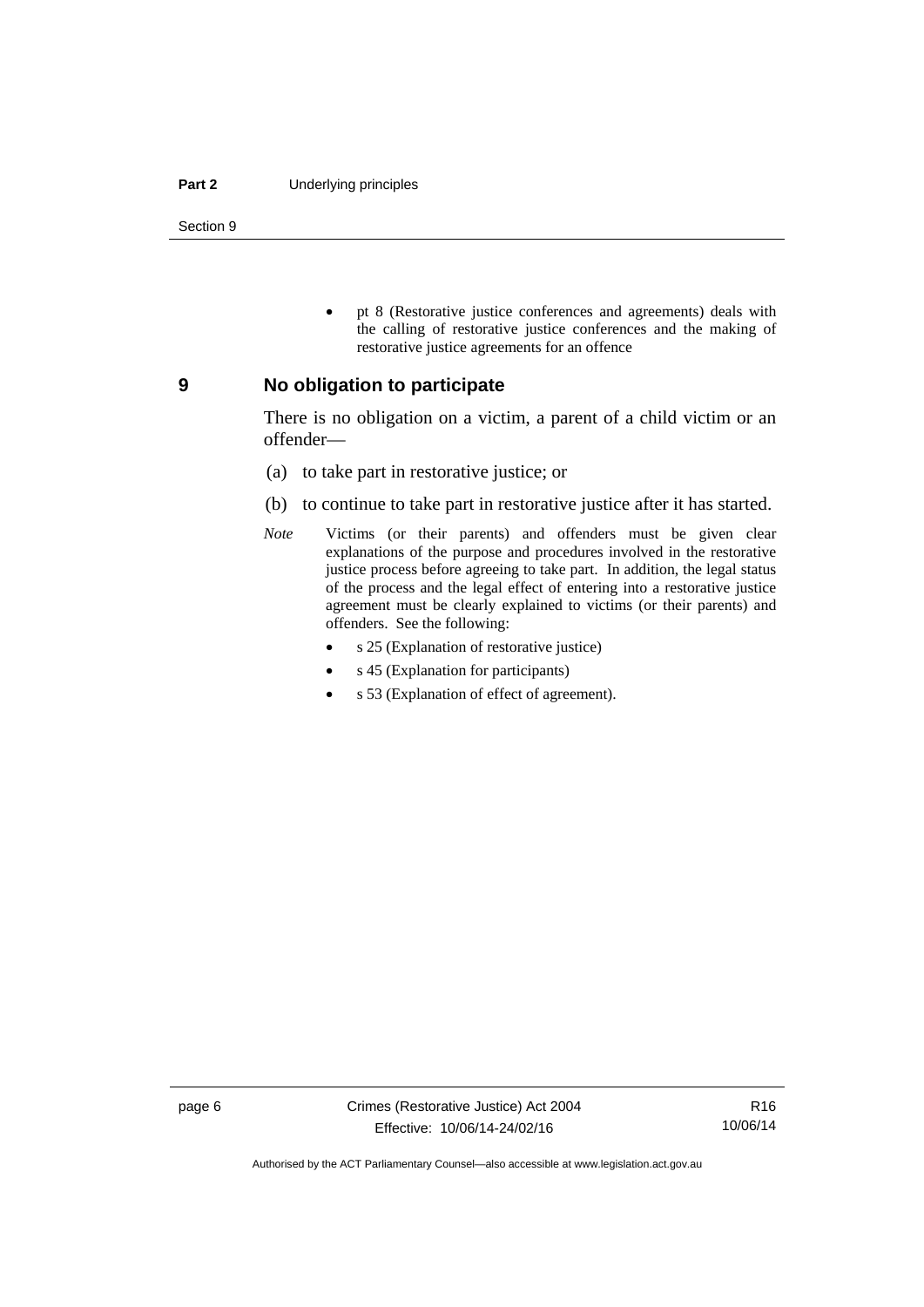# <span id="page-12-0"></span>**Part 3 Key concepts**

# <span id="page-12-1"></span>**10 Definitions—restorative justice**

In this Act:

*eligible offender*—see section 19.

*eligible parent*—see section 18.

*eligible victim*— see section 17.

*referred*, for restorative justice—an offence is *referred* for restorative justice if a referring entity proposes that consideration be given to whether restorative justice is suitable for the offence.

## *referring entity*—

- (a) see section 22; but
- (b) for part 8 (Restorative justice conferences and agreements) see section 38; and
- (c) for division 9.2 (Reporting and records)—see section 67.

*restorative justice* means the process of restorative justice provided under this Act, including a restorative justice conference under this Act.

*suitable*—restorative justice is *suitable* for an offence, or an eligible victim, parent or offender in relation to an offence, if the director-general decides under part 7 that restorative justice is suitable for the offence, victim, parent or offender.

page 7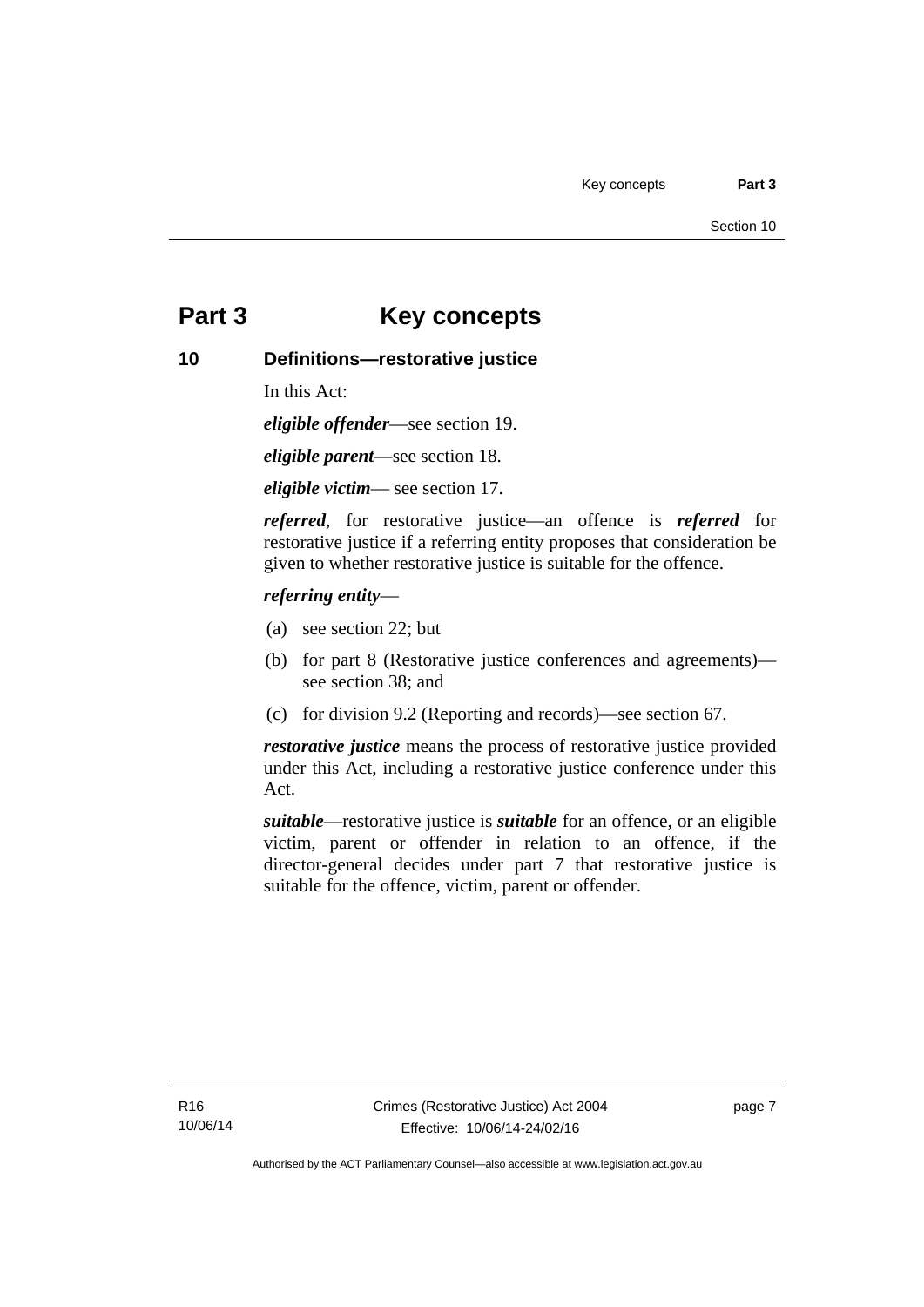Section 11

## <span id="page-13-0"></span>**11 Definitions—***child victim***,** *parent* **and** *victim*

In this Act:

*child victim*, of an offence, means a victim of an offence who is a child.

*Note* A *child* is an individual under 18 years old (see [Legislation Act,](http://www.legislation.act.gov.au/a/2001-14) dict, pt 1, def *child*).

*parent*, of a child, means a person with parental responsibility for the child within the meaning of the *[Children and Young People Act](http://www.legislation.act.gov.au/a/2008-19)  [2008](http://www.legislation.act.gov.au/a/2008-19)*, division 1.3.2 (Parental responsibility).

#### *victim*—

- (a) has the meaning given by the *[Victims of Crime Act 1994](http://www.legislation.act.gov.au/a/1994-83)*, dictionary; and
- (b) includes a person who would be a victim if a reference in that Act to an *offence* included a reference to an offence that is alleged to have been committed.

# <span id="page-13-1"></span>**12 Definitions—offences and offenders**

In this Act:

*adult offender*, in relation to an offence, means an offender who was an adult when the offence was committed.

*Note* An *adult* is an individual who is at least 18 years old (see [Legislation](http://www.legislation.act.gov.au/a/2001-14)  [Act](http://www.legislation.act.gov.au/a/2001-14), dict, pt 1, def *adult*).

*commission*, of an offence that is alleged to have been committed, includes the alleged commission of the offence.

*Note Offence* is defined to include an offence that is alleged to have been committed. *Offender* is defined in similar terms. See definitions of *offence* and *offender* in this section.

*domestic violence offence*—an offence is a *domestic violence offence* if the conduct making up the offence is domestic violence under the *[Domestic Violence and Protection Orders Act 2008](http://www.legislation.act.gov.au/a/2008-46)*.

R16 10/06/14

Authorised by the ACT Parliamentary Counsel—also accessible at www.legislation.act.gov.au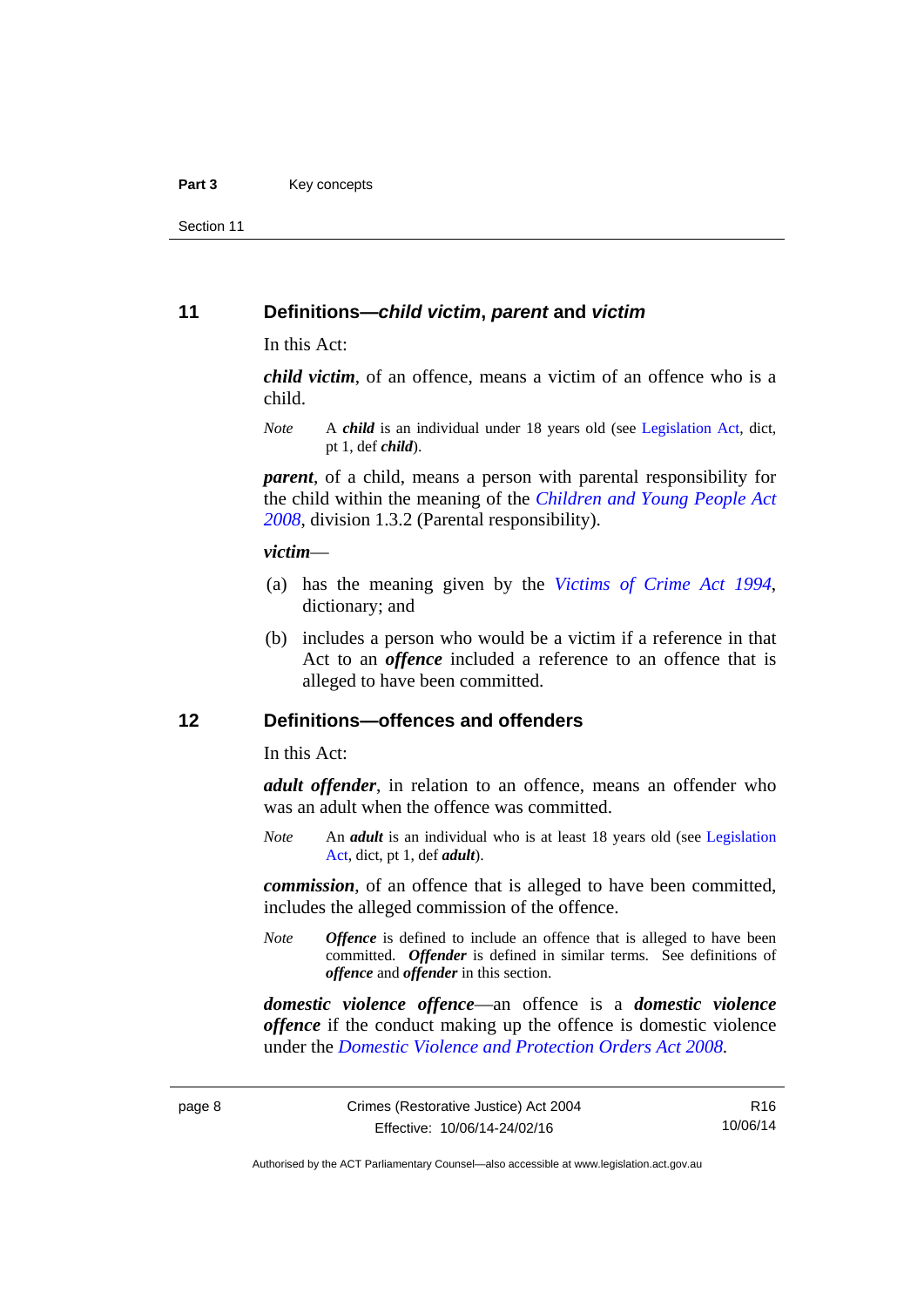*less serious offence* means an offence other than a serious offence.

## *offence*—

- (a) means an offence against a territory law; and
- (b) includes an offence against a territory law that is alleged to have been committed by a person, unless—
	- (i) a court has acquitted the person of the offence; or
	- (ii) a court has dismissed a proceeding against the person for the offence without finding the person guilty.

## *offender*—

- (a) means a person who has been convicted or found guilty of an offence against a territory law; and
- (b) includes a person who is alleged to have committed an offence against a territory law, unless—
	- (i) a court has acquitted the person of the offence; or
	- (ii) a court has dismissed a proceeding against the person for the offence without finding the person guilty.

*serious offence* means an offence punishable by imprisonment for a term longer than—

- (a) if the offence relates to money or other property—14 years; or
- (b) in any other case—10 years.

*young offender*, in relation to an offence, means an offender who was less than 18 years old, but at least 10 years old, when the offence was committed or allegedly committed.

page 9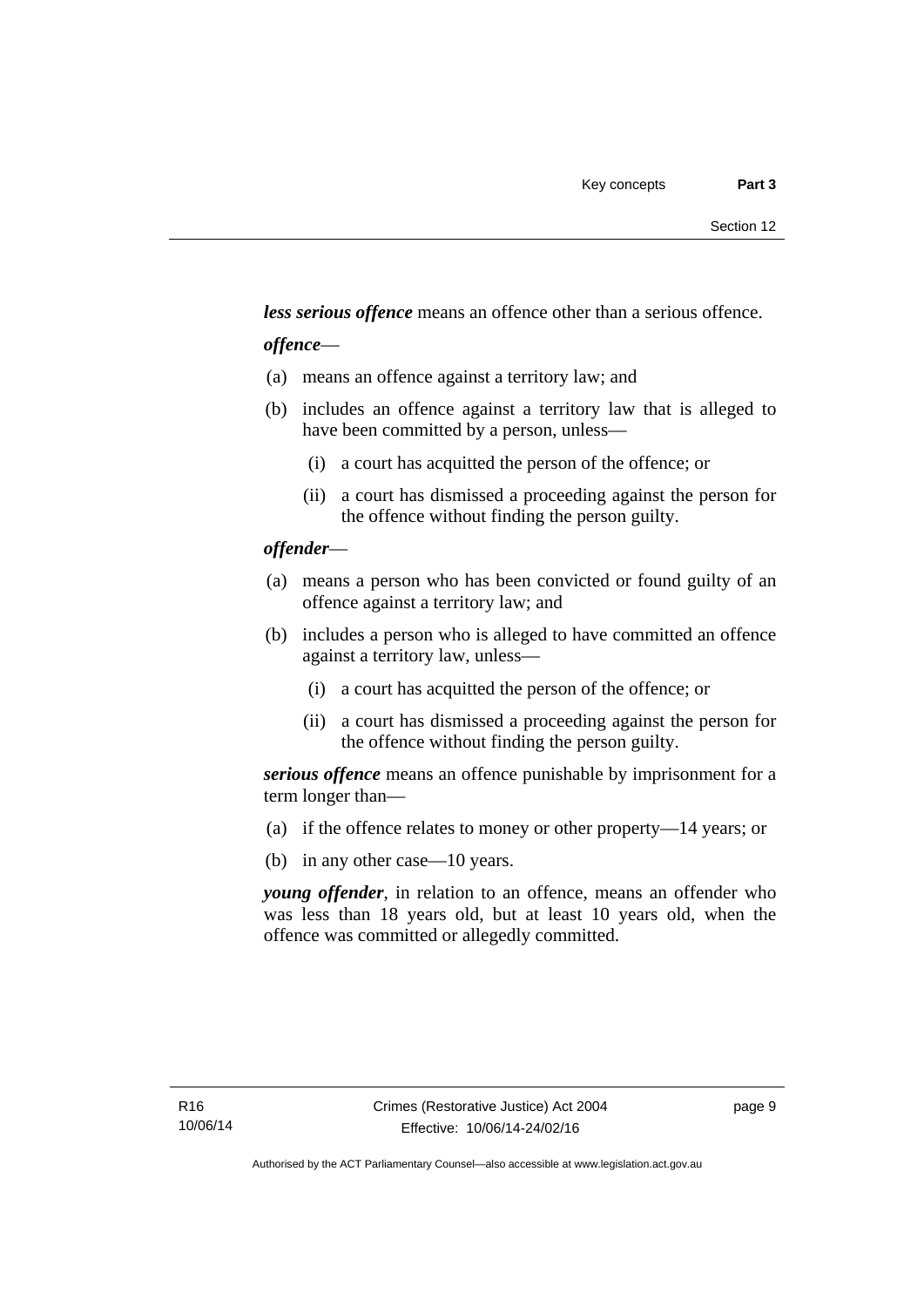#### Part 3 **Key concepts**

Section 13

### <span id="page-15-0"></span>**13 Definition—sentence-related order**

#### In this Act:

*sentence-related order*, for an offender who is found guilty of an offence, means any of the following orders of the court:

- (a) an order sentencing the offender;
- (b) an order under the *[Crimes \(Sentencing\) Act 2005](http://www.legislation.act.gov.au/a/2005-58)*, section 12 (Suspended sentences) or section 17 (Non-conviction orders general).

#### **Examples—par (a)**

- 1 an order for a sentence of imprisonment
- 2 an order for periodic detention under the *[Crimes \(Sentencing\) Act 2005](http://www.legislation.act.gov.au/a/2005-58)*
- 3 a good behaviour order under the *[Crimes \(Sentencing\) Act 2005](http://www.legislation.act.gov.au/a/2005-58)*, including an order subject to a community service condition
- *Note 1* Orders under the *[Crimes Act 1900](http://www.legislation.act.gov.au/a/1900-40)*, s 402 (Conditional release of offenders without proceeding to conviction) (repealed) and s 403 (Conditional release of offenders) (repealed) are taken to be orders under the *[Crimes \(Sentencing\) Act 2005](http://www.legislation.act.gov.au/a/2005-58)*, s 12 or s 17 (see *[Crimes](http://www.legislation.act.gov.au/a/2005-59)  [\(Sentence Administration\) Act 2005](http://www.legislation.act.gov.au/a/2005-59)*, s 336 to s 338).
- *Note 2* An example is part of the Act, is not exhaustive and may extend, but does not limit, the meaning of the provision in which it appears (see [Legislation Act,](http://www.legislation.act.gov.au/a/2001-14) s 126 and s 132).

page 10 Crimes (Restorative Justice) Act 2004 Effective: 10/06/14-24/02/16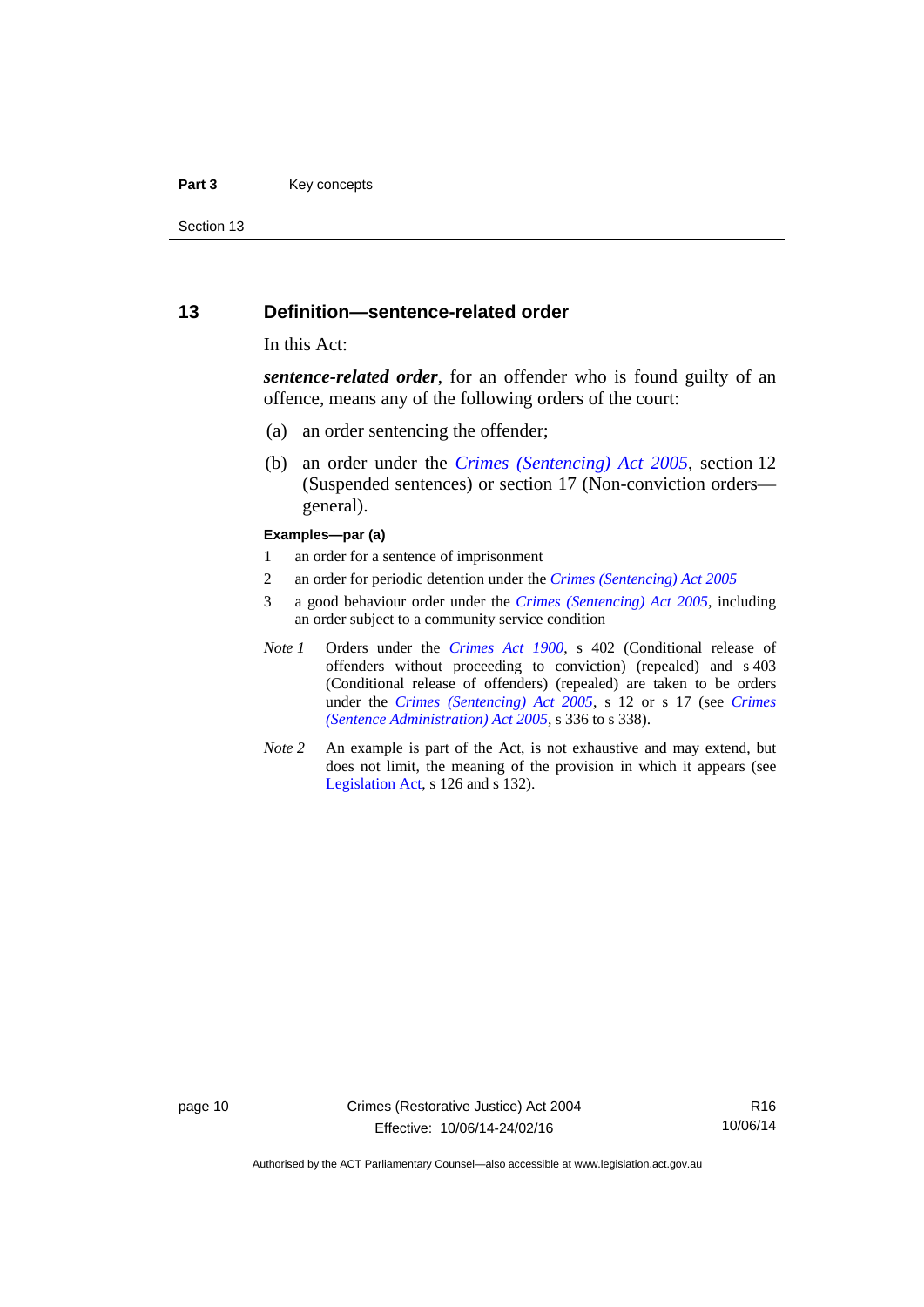# <span id="page-16-0"></span>**Part 4 Application of Act**

# <span id="page-16-1"></span>**14 Application of Act—young offenders and less serious offences**

- (1) This Act applies to a less serious offence committed by a young offender.
- (2) This Act applies to a less serious offence committed by a young offender even if the offence was committed before the day this section commenced.
- (3) Despite subsections (1) and (2), this Act does not apply to a domestic violence offence, or a less serious sexual offence, before the phase 2 application day.
- (4) Subsections (2) to (6) (including this subsection) expire on the phase 2 application day.

*Note* A provision of an Act expires at the end of the day fixed for its expiry (see [Legislation Act,](http://www.legislation.act.gov.au/a/2001-14) s 85 (3); *repeal* in s 85 includes expiry—see s 82).

- (5) Subsections (2) to (6) (including this subsection) are laws to which the [Legislation Act](http://www.legislation.act.gov.au/a/2001-14), section 88 (Repeal does not end effect of transitional laws etc) applies.
- (6) In this section:

*less serious sexual offence* means an offence against any of the following provisions of the *[Crimes Act 1900](http://www.legislation.act.gov.au/a/1900-40)*:

- (a) section 59 (Act of indecency in the third degree);
- (b) section 60 (Act of indecency without consent);
- (c) section 61 (2) (Acts of indecency with young people);
- (d) section 62 (3) (Incest and similar offences);
- (e) section 63 (Abduction).

*phase 2 application day*—see section 15 (4).

page 11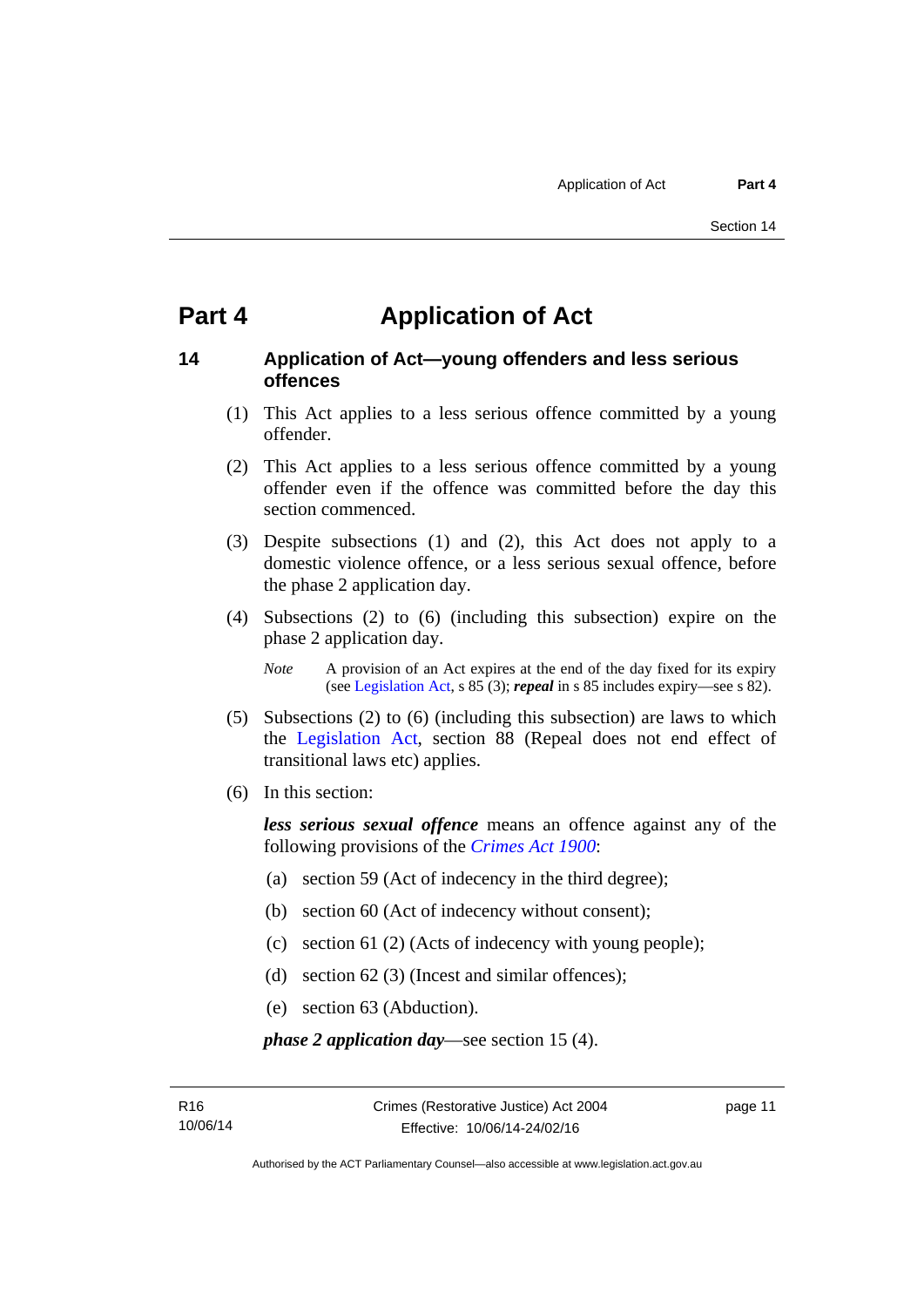Section 15

# <span id="page-17-0"></span>**15 Application of Act—generally**

- (1) This Act applies to a less serious offence committed by an adult offender.
- (2) This Act applies to a serious offence (whether committed by a young offender or an adult offender) if—
	- (a) the offender is charged with the offence; and
	- (b) either—
		- (i) the offender pleads guilty to the offence; or
		- (ii) the offender is found guilty of the offence (whether or not the offender is convicted or sentenced for the offence).
- (3) This section does not apply to a domestic violence offence.

*Note* For the application of the Act to domestic violence offences, see s 16.

- (4) Subsections (1), (2) and (3) do not apply before a day (the *phase 2 application day*) declared by the Minister.
- (5) However, subsections (1) and (2) may apply to an offence even if the offence was committed before the phase 2 application day.
- (6) A declaration under subsection (4) is a notifiable instrument.

*Note* A notifiable instrument must be notified under the [Legislation Act](http://www.legislation.act.gov.au/a/2001-14).

- (7) To remove any doubt, the [Legislation Act](http://www.legislation.act.gov.au/a/2001-14), section 79 (Automatic commencement of postponed law) does not apply to subsections (1), (2) and (3).
	- *Note* If the [Legislation Act](http://www.legislation.act.gov.au/a/2001-14), s 79 applied to subsection (1), (2) or (3), the subsection would automatically commence 6 months after the commencement of this Act (apart from s 1 and s 2) if it had not already been effectively commenced by the declaration of the phase 2 application day.

Authorised by the ACT Parliamentary Counsel—also accessible at www.legislation.act.gov.au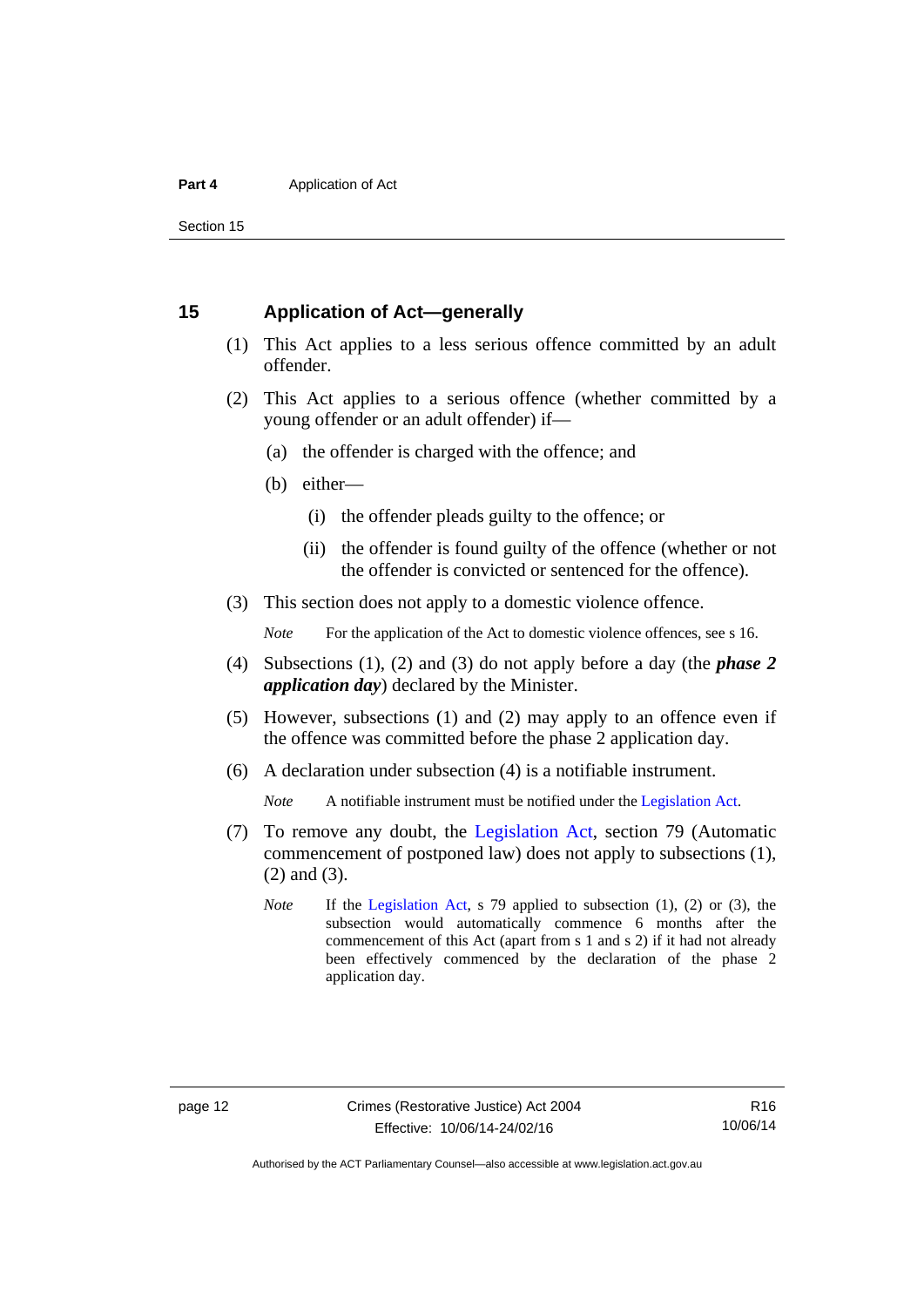- (8) Subsections (4) to (9) (including this subsection) expire on the phase 2 application day.
	- *Note* A provision of an Act expires at the end of the day fixed for its expiry (see [Legislation Act,](http://www.legislation.act.gov.au/a/2001-14) s 85 (3); *repeal* in s 85 includes expiry—see s 82).
- (9) Subsections (4) to (8), and this subsection, are laws to which the [Legislation Act](http://www.legislation.act.gov.au/a/2001-14), section 88 (Repeal does not end effect of transitional laws etc) applies.

## <span id="page-18-0"></span>**16 Application of Act—domestic violence offences**

- (1) This Act applies to a domestic violence offence committed by a young offender.
- (2) Subsection (1) applies whether or not the young offender is charged with the offence.
	- *Note 1* An offence may have been *committed* if it is alleged that the offence was committed (see s 12, def *commission*).
	- *Note* 2 For the director-general to decide that a domestic violence offence committed (or allegedly committed) by a young offender is suitable for restorative justice under pt 7, the director-general must be satisfied that exceptional circumstances exist for the calling of a restorative justice conference (see s 33 (2)).
- (3) This Act applies to a domestic violence offence committed by an adult offender if—
	- (a) the offender is charged with the offence; and
	- (b) either—
		- (i) the offender pleads guilty to the offence; or
		- (ii) the offender is found guilty of the offence (whether or not the offender is convicted or sentenced for the offence).
- (4) Subsections (1), (2) and (3) do not apply before the phase 2 application day.

page 13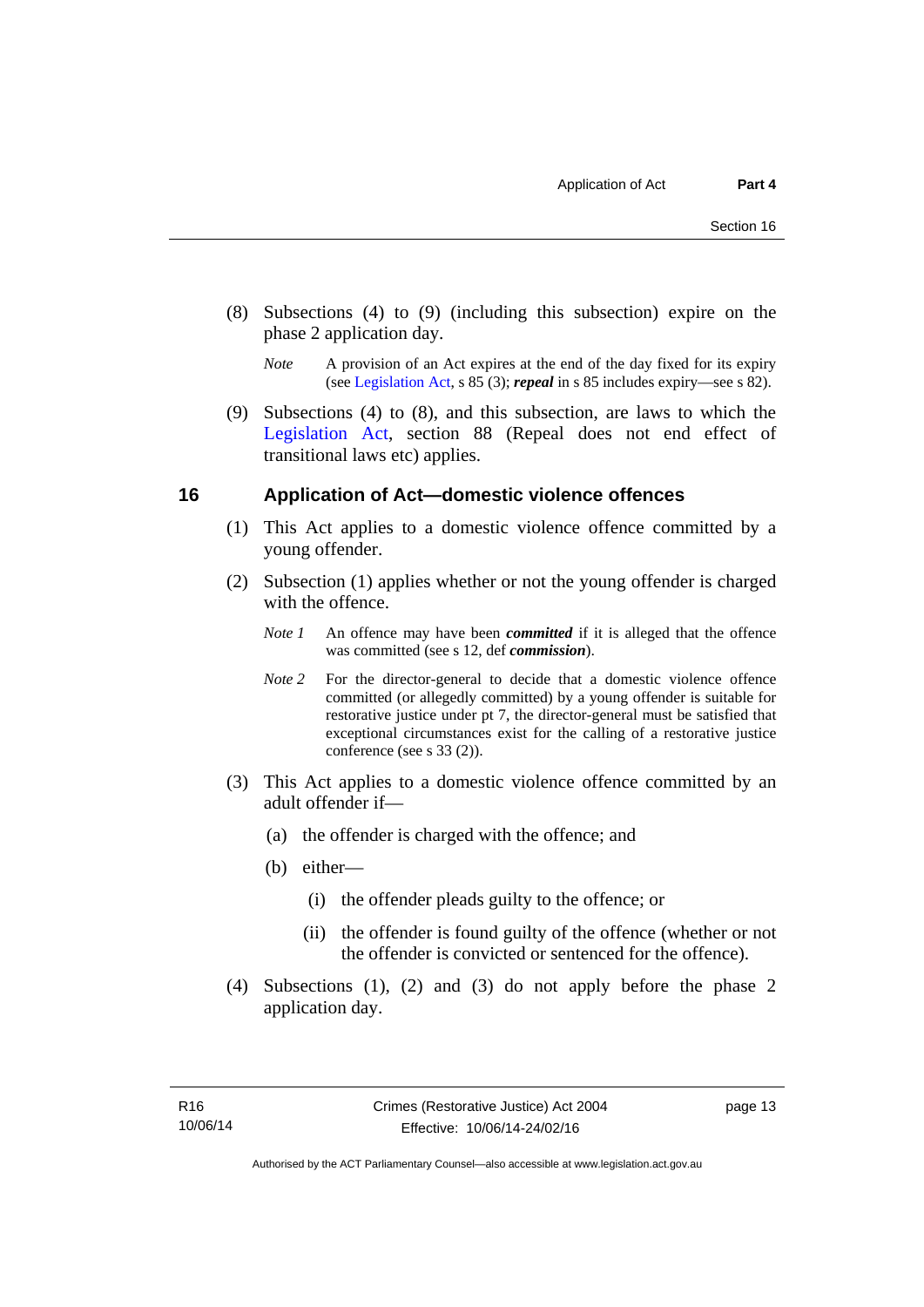Section 16

- (5) However, subsections (1), (2) and (3) may apply to an offence even if the offence was committed before the phase 2 application day.
- (6) To remove any doubt, the [Legislation Act](http://www.legislation.act.gov.au/a/2001-14), section 79 (Automatic commencement of postponed law) does not apply to subsection (1), (2) or (3).
	- *Note* If the [Legislation Act](http://www.legislation.act.gov.au/a/2001-14), s 79 applied to subsection (1), (2) or (3), the subsection would automatically commence 6 months after the commencement of this Act (apart from s 1 and s 2) if it had not already been effectively commenced by the declaration of the phase 2 application day.
- (7) Subsections (4) to (9) (including this subsection) expire on the phase 2 application day.
	- *Note* A provision of an Act expires at the end of the day fixed for its expiry (see [Legislation Act,](http://www.legislation.act.gov.au/a/2001-14) s 85 (3); *repeal* in s 85 includes expiry—see s 82).
- (8) Subsections (4) to (9) (including this subsection) are laws to which the [Legislation Act](http://www.legislation.act.gov.au/a/2001-14), section 88 (Repeal does not end effect of transitional laws etc) applies.
- (9) In this section:

*phase 2 application day*—see section 15 (4).

Authorised by the ACT Parliamentary Counsel—also accessible at www.legislation.act.gov.au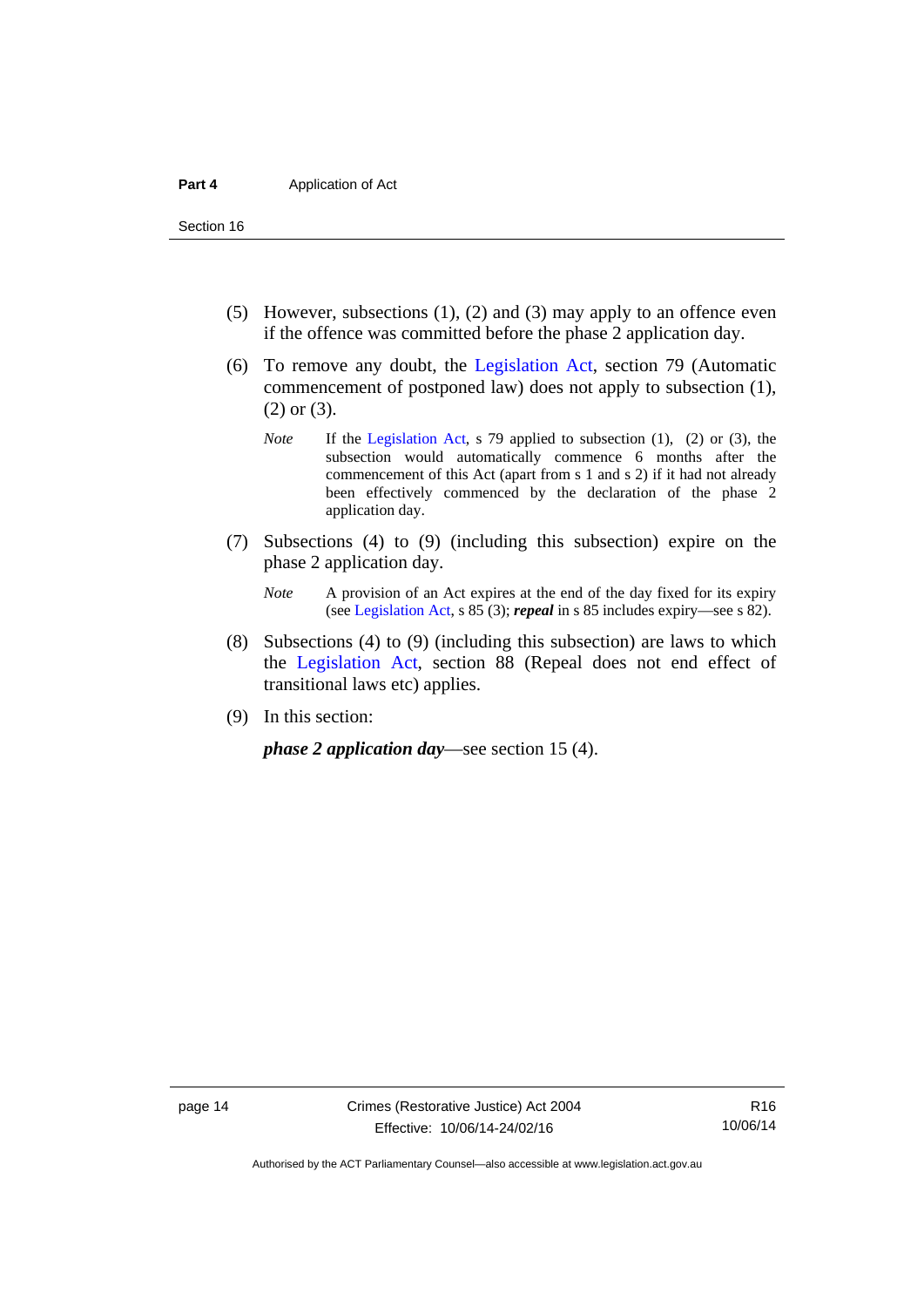# <span id="page-20-0"></span>**Part 5 Eligibility for restorative justice**

# <span id="page-20-1"></span>**17 Eligible victims**

- (1) A victim of an offence is eligible for restorative justice in relation to the offence if—
	- (a) this Act applies to the offence and the offender under part 4; and
	- (b) the victim is at least 10 years old; and
	- (c) the victim is capable of agreeing to take part in restorative justice.
- (2) If a victim of an offence is younger than 10 years old, an immediate family member of the victim is eligible for restorative justice in relation to the offence if—
	- (a) this Act applies to the offence and the offender under part 4; and
	- (b) the immediate family member is at least 10 years old; and
	- (c) the immediate family member is capable of agreeing to take part in restorative justice.
	- *Note* Alternatively, a parent of a child victim of an offence may take part in restorative justice as an invited participant (see s 44).
- (3) For this Act, a victim of an offence, or an immediate family member of a victim of an offence, is an *eligible victim* in relation to the offence if the victim or immediate family member is eligible for restorative justice under this section.
- (4) In this section:

*immediate family member*, in relation to a victim of an offence, means a person who was, at the time the offence was committed—

(a) a parent of the victim; or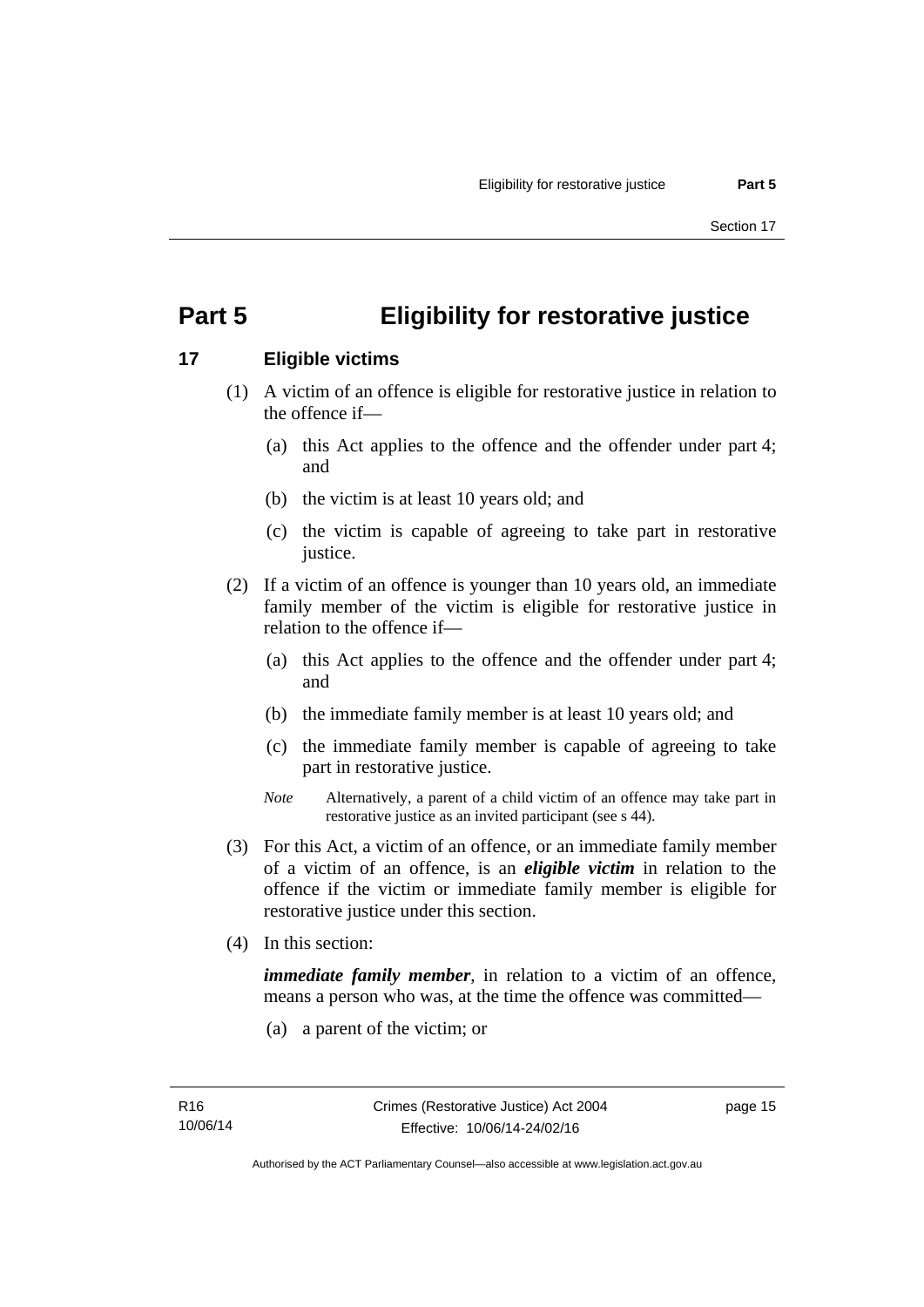#### **Part 5 Eligibility for restorative justice**

(b) a sibling of the victim.

#### **Examples of siblings**

- 1 brother or sister
- 2 half-brother or half-sister
- 3 step-brother or step-sister
- 4 someone who has the same guardian or foster parent as the victim
- *Note* An example is part of the Act, is not exhaustive and may extend, but does not limit, the meaning of the provision in which it appears (see [Legislation Act,](http://www.legislation.act.gov.au/a/2001-14) s 126 and s 132).

#### <span id="page-21-0"></span>**18 Eligible parents**

- (1) A parent of a child victim of an offence (no matter how old the child victim is) is eligible for restorative justice in relation to the offence if—
	- (a) this Act applies to the offence and the offender under part 4; and
	- (b) the child victim is incapable of adequately understanding or responding to the experience of the offence, or has died; and
	- (c) the parent is capable of agreeing to take part in restorative justice.
- (2) For this Act, a parent of a child victim of an offence is an *eligible parent* in relation to the offence if the parent is eligible for restorative justice under this section.

#### <span id="page-21-1"></span>**19 Eligible offenders**

- (1) An offender who commits an offence is eligible for restorative justice if—
	- (a) this Act applies to the offence and the offender under part 4; and
	- (b) the offender—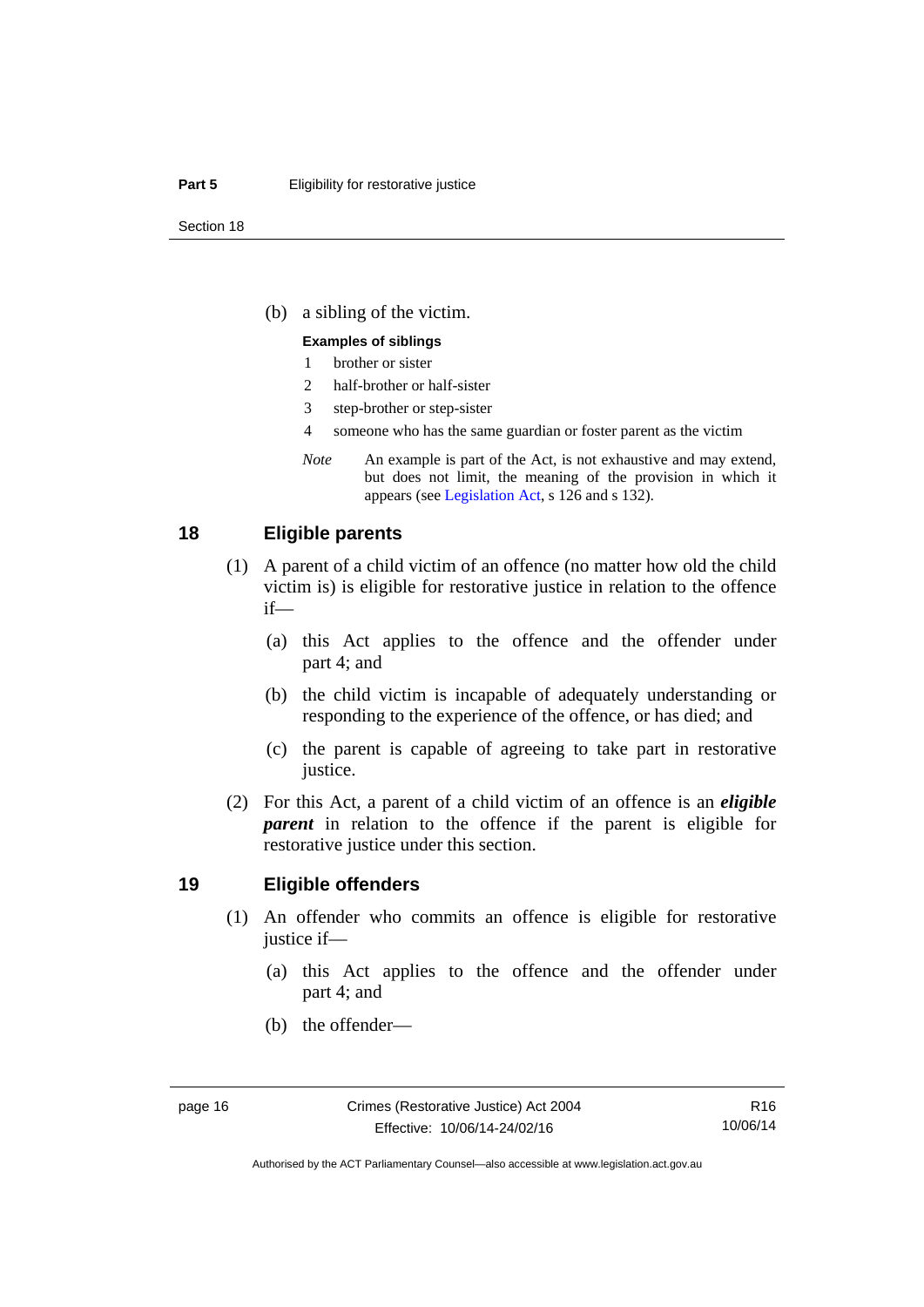- (i) accepts responsibility for the commission of the offence; and
- (ii) was at least 10 years old when the offence was committed, or was allegedly committed; and
- (iii) is capable of agreeing to take part in restorative justice; and
- (iv) agrees to take part in restorative justice.
- (2) For this Act an offender is an *eligible offender* in relation to the offence if the offender is eligible for restorative justice under this section.

## <span id="page-22-0"></span>**20 Accepting responsibility for offences**

- (1) If an offender accepts responsibility for the commission of an offence to take part in restorative justice, this Act does not prevent the offender from pleading not guilty for the offence.
- (2) The fact that a court knows that an offender has accepted responsibility for the commission of an offence to take part in restorative justice does not require a court to reduce the severity of any sentence it may make for the offender.
	- *Note 1* To be eligible take part in restorative justice, an offender must accept responsibility for the commission of the offence (see s 19).
	- *Note 2* The *[Crimes \(Sentencing\) Act 2005](http://www.legislation.act.gov.au/a/2005-58)*, section 33 (1) (x) provides that, in deciding how an offender should be sentenced (if at all) for an offence, the matters known to the court that it must consider include, if relevant, the fact that the person has accepted responsibility for the offence to take part in restorative justice.

 However, the *[Crimes \(Sentencing\) Act 2005](http://www.legislation.act.gov.au/a/2005-58)*, section 34 (1) (g) provides that a court must not increase the severity of the sentence that it would otherwise impose on a person for an offence because the offender has chosen not to take part, or to continue to take part, in restorative justice for the offence.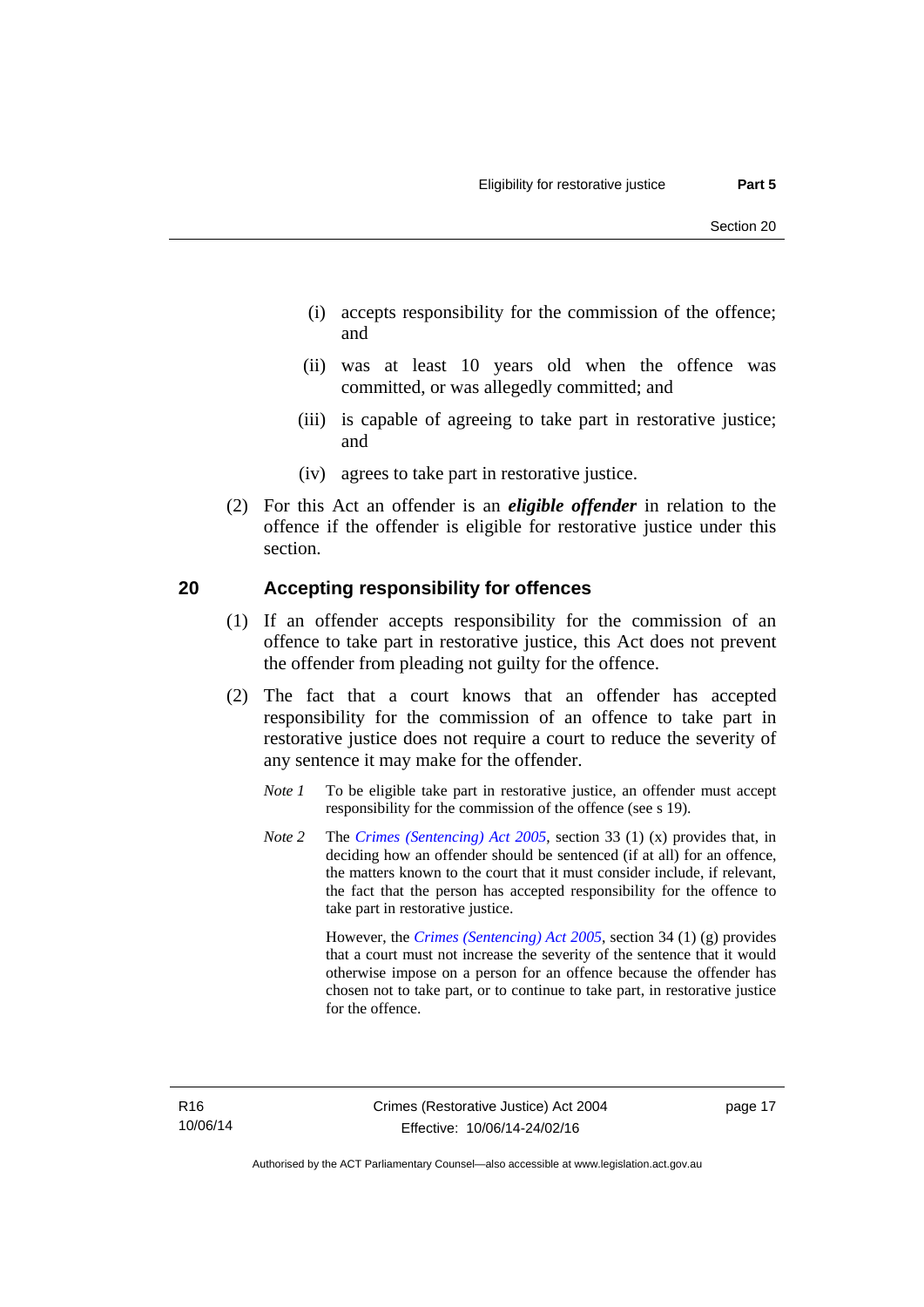**Part 6 Referral for restorative justice**<br>**Division 6.1 Preliminary Division 6.1** Preliminary Section 21

<span id="page-23-0"></span>**Part 6** Referral for restorative justice

# <span id="page-23-1"></span>**Division 6.1 Preliminary**

# <span id="page-23-2"></span>**21 Definitions—referral**

In this Act:

*director-general (children and young people)*—see section 22 (2). *director-general (corrections)*—see section 22 (2). *director-general (restorative justice)*—see section 22 (2). *court referral order*—see section 27 (2). *Note Referred* is defined in s 10. *referring entity*—see section 22. *section 24 referral conditions*—see section 24.

# <span id="page-23-3"></span>**Division 6.2 General**

# <span id="page-23-4"></span>**22 Referring entities**

- (1) An entity mentioned in table 22, column 2 (a *referring entity*) may refer an offence for restorative justice at the stage of the criminal justice process described for the entity in column 3 in relation to the offence.
- (2) In table 22:

*director-general (children and young people)* means the director-general of the administrative unit responsible for the administration of the *[Children and Young People Act 2008](http://www.legislation.act.gov.au/a/2008-19)*, acting in that capacity.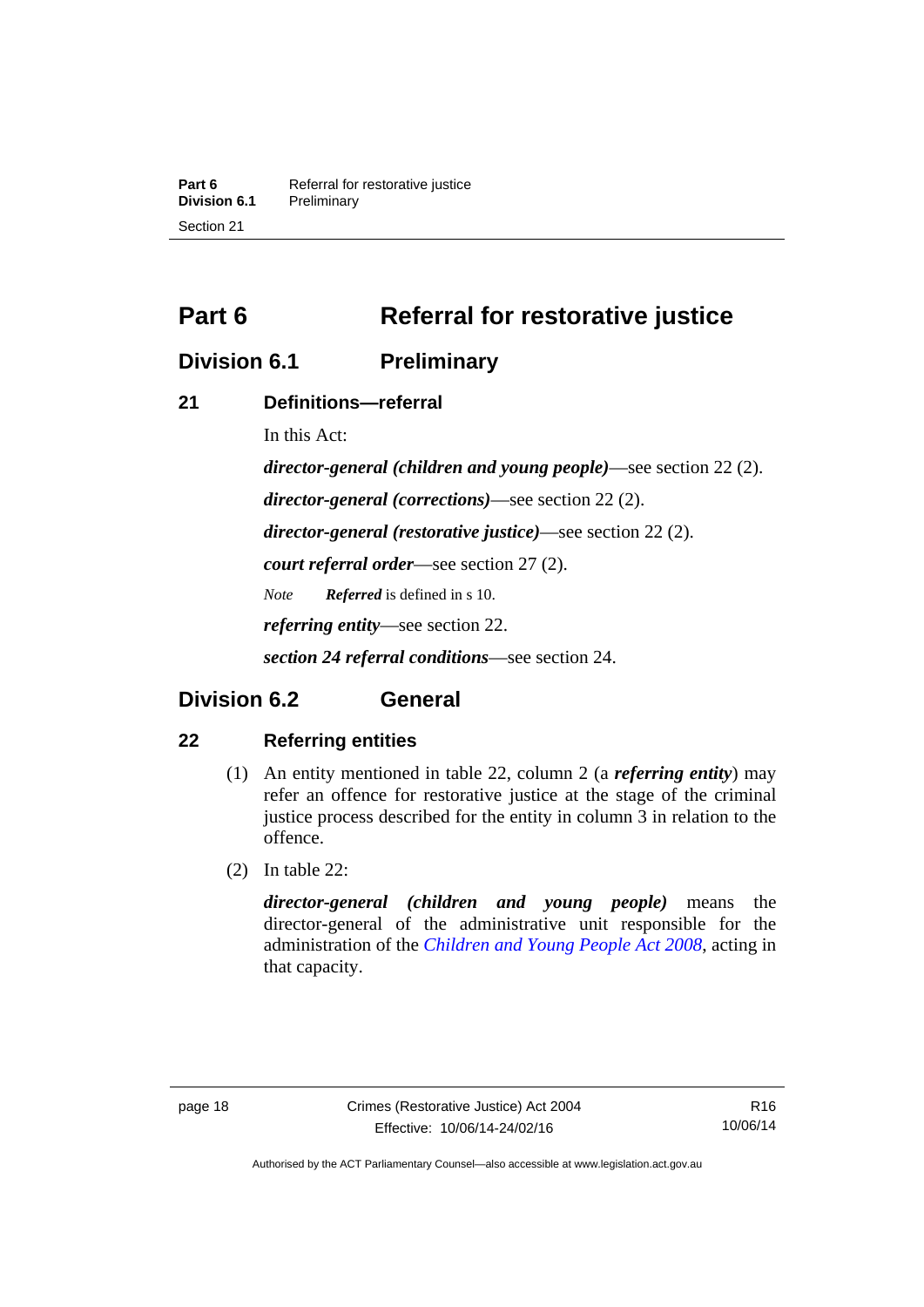*director-general (corrections)*, in relation to an offender for whom a sentence-related order is made, means the director-general of the administrative unit responsible for the administration of the order, acting in that capacity.

*director-general (restorative justice)* means the director-general of the administrative unit responsible for the administration of this Act, acting in that capacity.

#### **Example (definitions of all directors-general)**

For this example, the administrative unit responsible for the administration of sentence-related orders (for both young and adult offenders) is also the administrative unit responsible for the administration of this Act and the *[Children](http://www.legislation.act.gov.au/a/2008-19)  [and Young People Act 2008](http://www.legislation.act.gov.au/a/2008-19)*. The administrative unit has a single director-general. That director-general, in different capacities corresponding to those different responsibilities, may be differently described as follows:

- The director-general is the *director-general (children and young people)*  while exercising a function in relation to an offence allegedly committed by a child who is the subject of a care and protection order under the *[Children](http://www.legislation.act.gov.au/a/2008-19)  [and Young People Act 2008](http://www.legislation.act.gov.au/a/2008-19)*.
- The director-general is the *director-general (corrections)* while exercising a function in relation to a young or adult offender who is the subject of a sentence-related order.
- The director-general is the *director-general (restorative justice)* while exercising a function relating to the administration of this Act.
- *Note 1* If this Act refers simply to *the director-general* (without a tag) this is a reference to the director-general of the administrative unit responsible for the administration of this Act (see [Legislation Act,](http://www.legislation.act.gov.au/a/2001-14) s 163).
- *Note 2* A director-general may delegate any powers given to the director-general under this Act to a public sector officer under the *[Public Sector Management Act 1994](http://www.legislation.act.gov.au/a/1994-37)*, s 36C.
- *Note 3* An example is part of the Act, is not exhaustive and may extend, but does not limit, the meaning of the provision in which it appears (see [Legislation Act,](http://www.legislation.act.gov.au/a/2001-14) s 126 and s 132).

*prosecution referral*, for an offender, means referral of the offender for prosecution by any of the following:

(a) a voluntary agreement to attend court;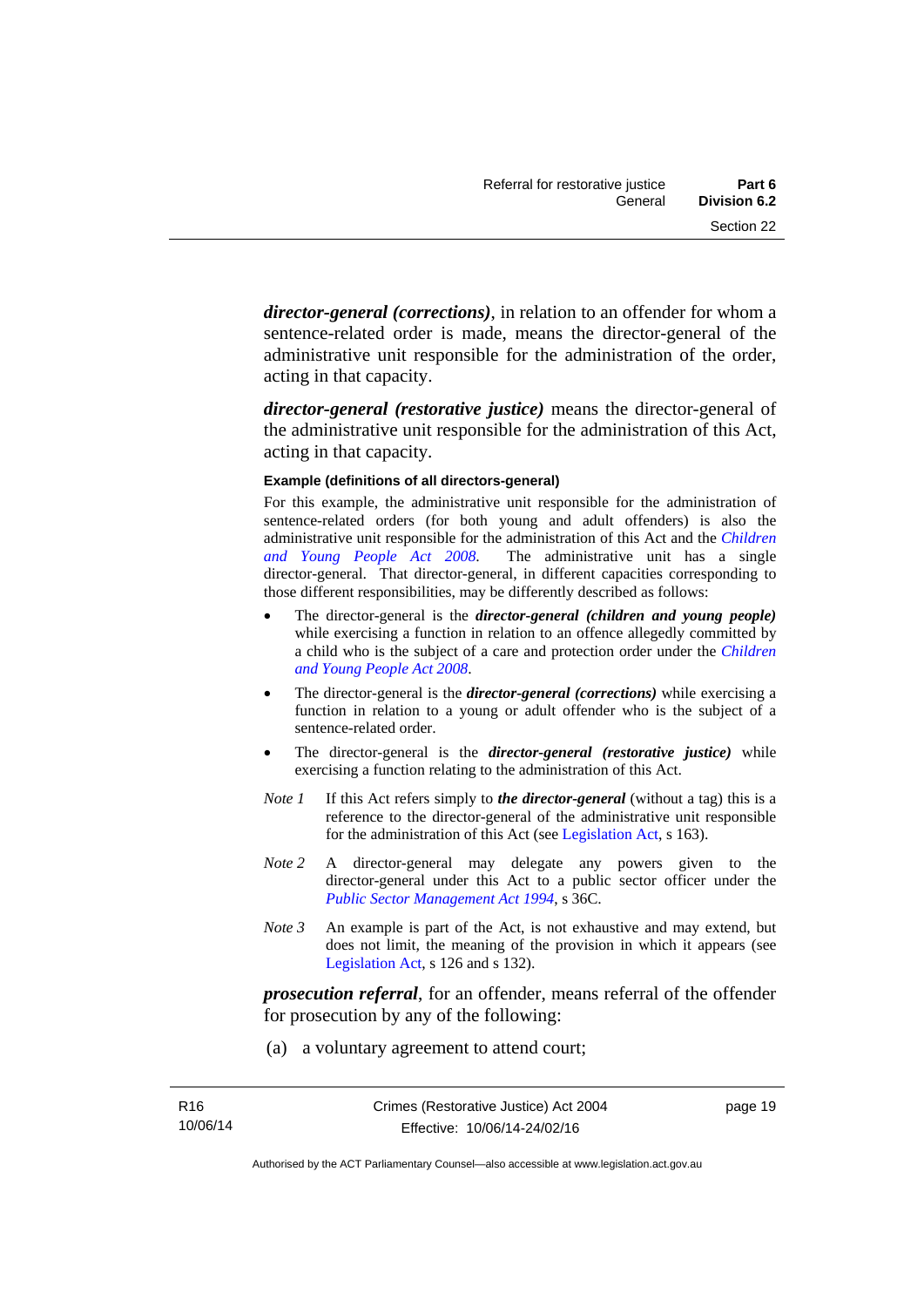| Part 6       | Referral for restorative justice |
|--------------|----------------------------------|
| Division 6.2 | General                          |
| Section 22   |                                  |

- (b) a court attendance notice under the *[Magistrates Court](http://www.legislation.act.gov.au/a/1930-21)  [Act 1930](http://www.legislation.act.gov.au/a/1930-21)*.
- (c) a summons;
- (d) the arrest and charging of the offender.

| Table 22<br>column 1 | <b>Referring entities</b><br>column <sub>2</sub>                     | column 3     |                                                                                          |
|----------------------|----------------------------------------------------------------------|--------------|------------------------------------------------------------------------------------------|
| item                 | referring entity                                                     |              | stage of criminal justice process                                                        |
| 1                    | chief police officer                                                 | (a)          | after the offender is cautioned or                                                       |
|                      | director-general<br>(restorative justice)                            | (b)          | apprehended; and<br>before a prosecution referral is                                     |
|                      | director-general<br>(children and<br>young people)<br>police officer |              | made for the offender                                                                    |
| 2                    | director of public<br>prosecutions                                   | (a)          | after a prosecution referral is<br>made for the offender; and                            |
|                      |                                                                      | (b)          | before a second mention hearing<br>for the offence by a court has<br>begun               |
| 3                    | <b>Magistrates Court</b><br>(including the                           | the offence- | unless, or until, the offender pleads guilty to                                          |
|                      | Childrens Court)<br><b>Supreme Court</b>                             | (a)          | after a second mention hearing for<br>the offence has begun; and                         |
|                      |                                                                      | (b)          | before the end of a case<br>management hearing or case<br>status inquiry for the offence |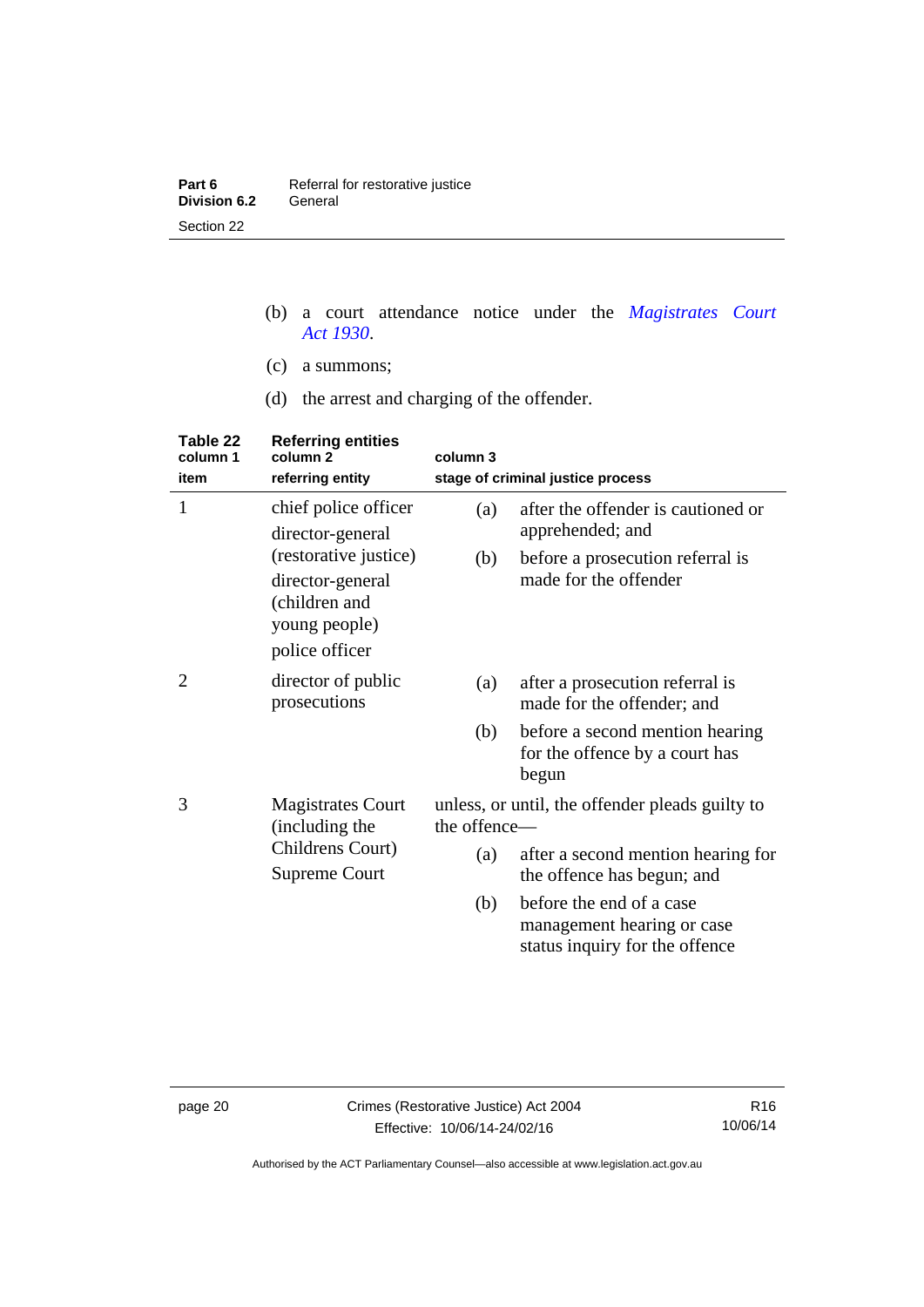| column 1<br>item                                                                                         | column <sub>2</sub><br>referring entity            | column 3                                                                                                                                            | stage of criminal justice process                                                       |
|----------------------------------------------------------------------------------------------------------|----------------------------------------------------|-----------------------------------------------------------------------------------------------------------------------------------------------------|-----------------------------------------------------------------------------------------|
| <b>Magistrates Court</b><br>$\overline{4}$<br>(including the<br>Childrens Court)<br><b>Supreme Court</b> |                                                    |                                                                                                                                                     | if the offender pleads guilty to, or is found<br>guilty of, the offence—                |
|                                                                                                          | (a)                                                | after the offender pleads guilty to,<br>or is found guilty of, the offence<br>(whether or not the offender has<br>been convicted or sentenced); and |                                                                                         |
|                                                                                                          |                                                    | (b)                                                                                                                                                 | before the end of the proceeding                                                        |
| 5                                                                                                        | director-general<br>(children and<br>young people) | (a)                                                                                                                                                 | after a court has made a sentence-<br>related order in relation to the<br>offender; and |
|                                                                                                          | director-general<br>(corrections)                  | (b)                                                                                                                                                 | before the end of the term of the<br>sentence-related order or the                      |
|                                                                                                          | director-general<br>(restorative justice)          |                                                                                                                                                     | sentence (if any) of which it forms<br>part (whichever is later)                        |
|                                                                                                          | sentence<br>administration<br>board                |                                                                                                                                                     |                                                                                         |
| 6                                                                                                        | referring entity<br>prescribed by<br>regulation    |                                                                                                                                                     | stage of the criminal justice process<br>prescribed by regulation                       |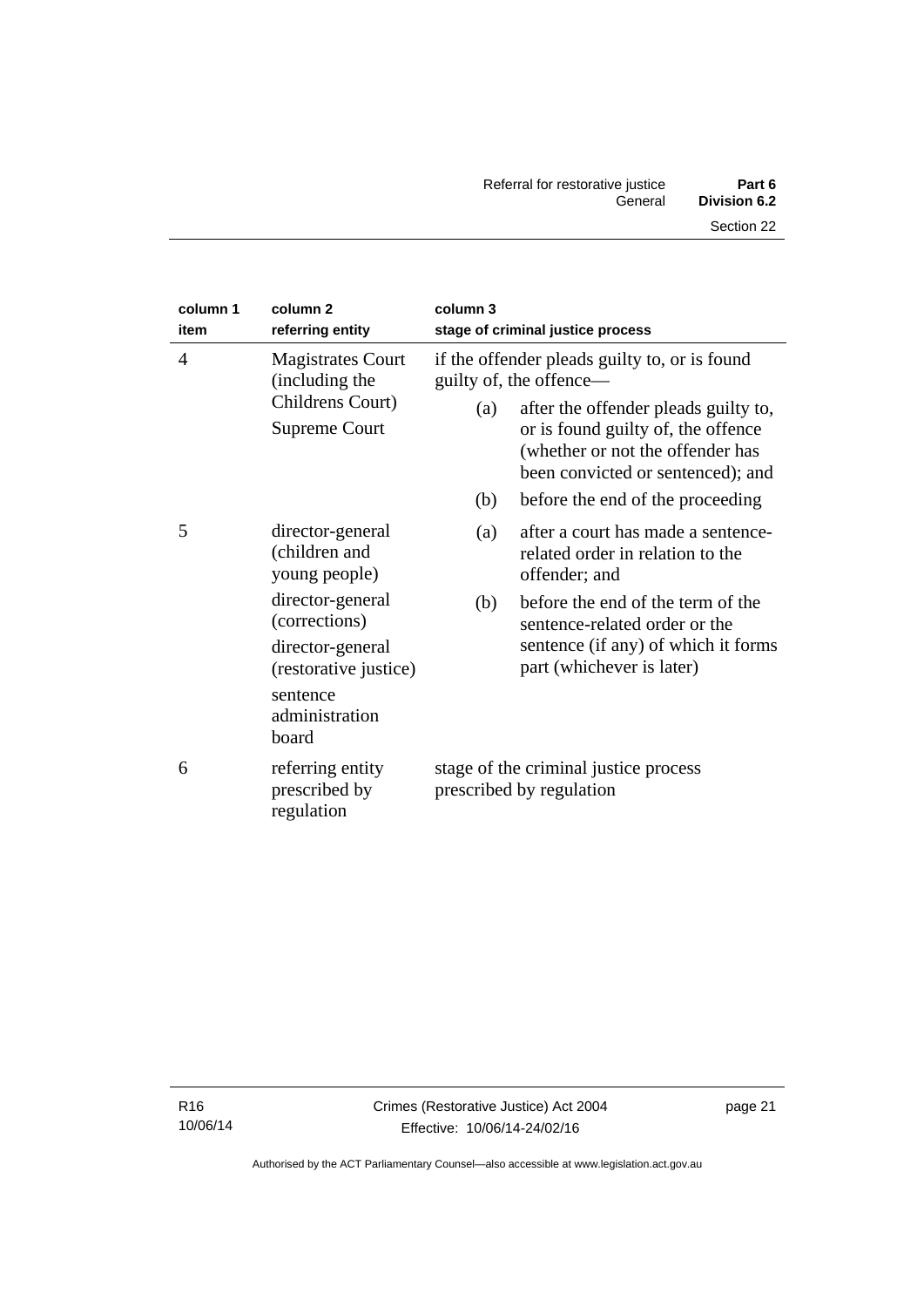# <span id="page-27-0"></span>**23 Referral—procedure**

- (1) The referring entity must give a referral to the director-general (restorative justice).
	- *Note* Section 72 deals with what happens if the referring entity is the same director-general as the director-general (restorative justice), but the referral is made by the director-general as director-general (corrections) or director-general (children and young people).

 That section provides that the director-general must ensure that appropriate administrative arrangements are made for the referral to be given by a delegate of the director-general as director-general (corrections) or director-general (children and young people) to a delegate of the director-general as director-general (restorative justice).

- (2) The referral—
	- (a) must be in writing, stating the grounds for referral; and
	- (b) if the referring entity is a court—may be in the form of a court referral order or sentence-related order, or as a condition of a bail order.
	- *Note* If a form is approved under s 73 for this provision, the form must be used.
- (3) This section does not apply if the referring entity is the director-general (restorative justice).
	- *Note* The referring entity may be the director-general (restorative justice) under table 22, item 1 or 5.

## <span id="page-27-1"></span>**24 Referral power**

- (1) A referring entity may refer an offence for restorative justice if the entity is satisfied that all the following conditions (the *section 24 referral conditions*) apply:
	- (a) the offender is an eligible offender;
	- (b) there is an eligible victim or parent in relation to the offence;

Authorised by the ACT Parliamentary Counsel—also accessible at www.legislation.act.gov.au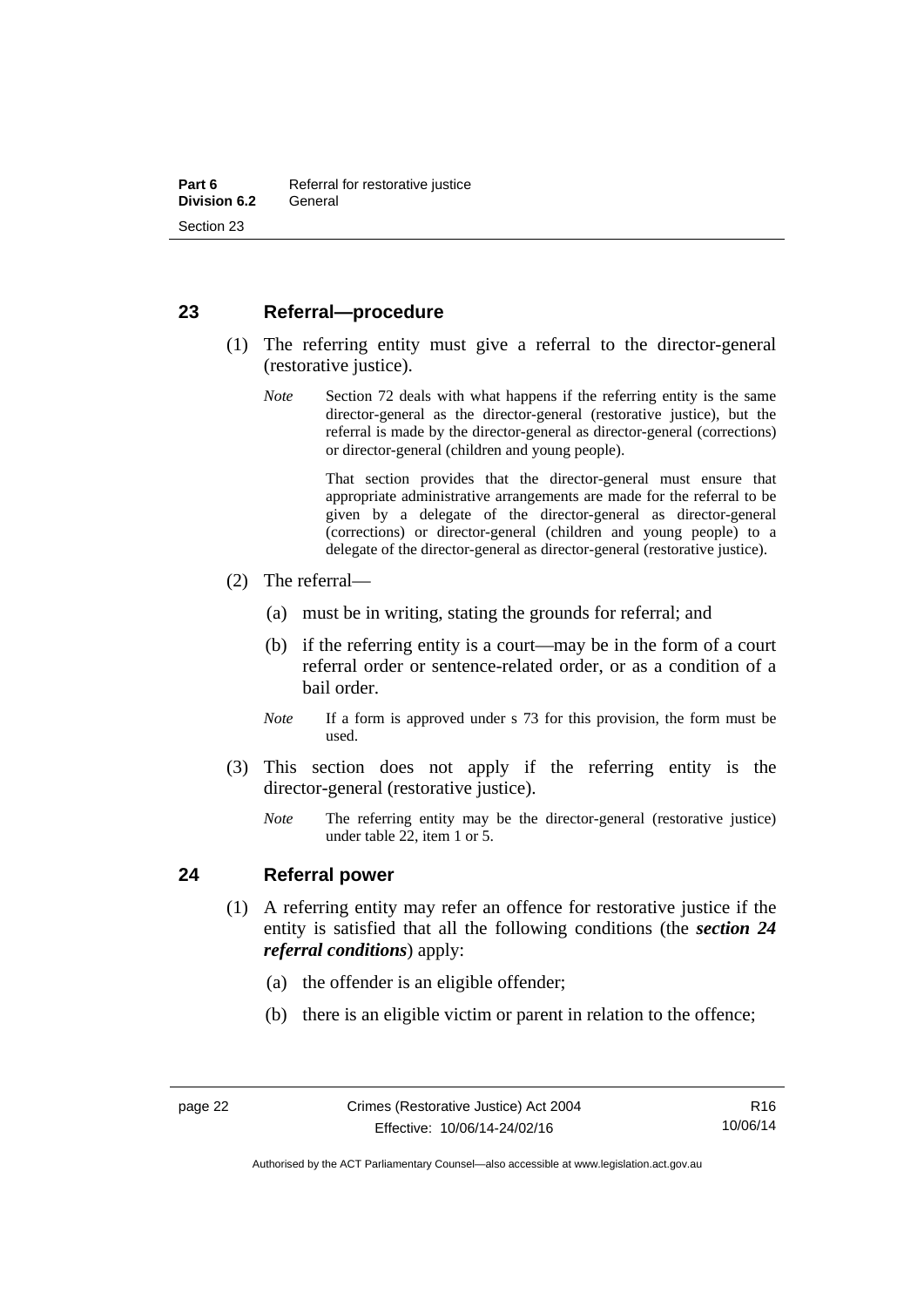- (c) an explanation has been given under section 25 to the eligible offender, before the offender agrees to take part in restorative justice.
- *Note* The conditions under which a victim, parent or offender may be eligible are set out in s 17, s 18 and s 19.
- (2) The restorative justice guidelines may prescribe procedures for making decisions about referrals under subsection (1).
- (3) This section is subject to the following sections:
	- (a) section 26 (Referral by DPP—domestic violence offences by young offenders;
	- (b) section 27 (Referral during court proceeding).

# <span id="page-28-0"></span>**25 Explanation of restorative justice**

Before an offence is referred for restorative justice, the referring entity must ensure that reasonable steps are taken to explain to the eligible offender (in language that the offender can readily understand)––

- (a) the purpose of restorative justice generally and for the particular offence; and
- (b) the nature of restorative justice, including the following:
	- (i) the nature of a restorative justice conference;
	- (ii) who may take part in a restorative justice conference;
	- (iii) the nature of a restorative justice agreement; and
- (c) that the offender may seek independent legal advice about taking part in restorative justice; and
- (d) that no-one is under an obligation to take part, or continue to take part, in restorative justice after it has started; and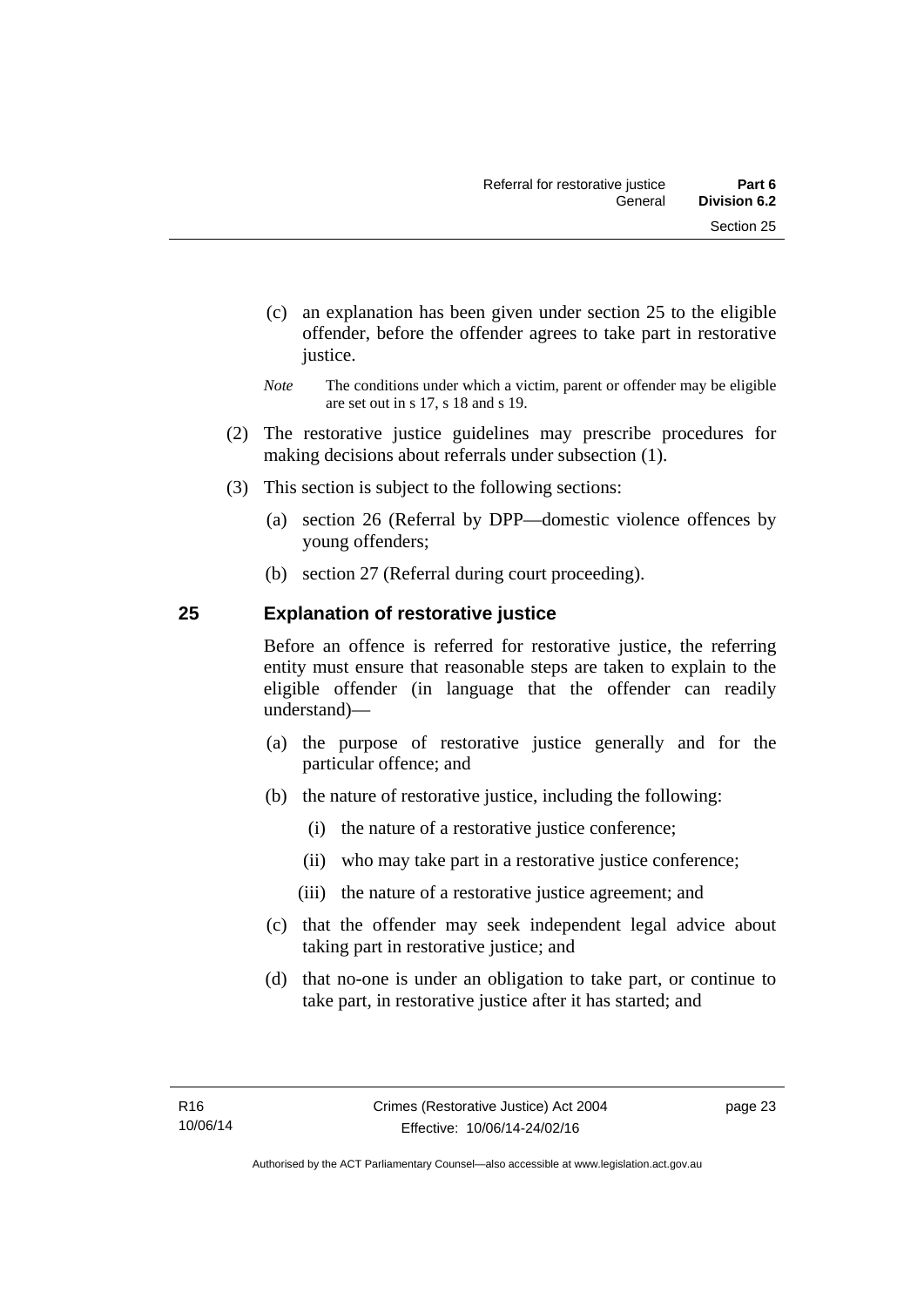- (e) if the offender has not entered a plea for the offence—that the acceptance of responsibility for the commission of the offence by the offender for the purpose of restorative justice does not prevent the offender from pleading not guilty to the offence; and
- (f) if a sentence-related order has not been made for the offender—that, if the offender is found guilty of the offence, a court, in sentencing the offender—
	- (i) may consider whether the offender accepts responsibility for the offence to take part in restorative justice, but is not required to reduce the severity of any sentence as a result; and
	- (ii) must not consider whether the offender has chosen not to take part, or not to continue to take part, in restorative justice.

# <span id="page-29-0"></span>**26 Referral by DPP—domestic violence offences committed by young offenders**

- (1) This section applies if the director of public prosecutions is the referring entity for a domestic violence offence allegedly committed by a young offender.
- (2) The director of public prosecutions may refer the offence for restorative justice if—
	- (a) the section 24 referral conditions apply; and
	- (b) the director has consulted each person who could be an eligible victim or parent for the offence.
	- *Note* This Act does not apply to a domestic violence offence alleged to have been committed by an adult offender unless the offender pleads guilty to the offence, or is found guilty of the offence (see s 16).
- (3) Subsections (1) and (2) do not apply before the phase 2 application day.

R16 10/06/14

Authorised by the ACT Parliamentary Counsel—also accessible at www.legislation.act.gov.au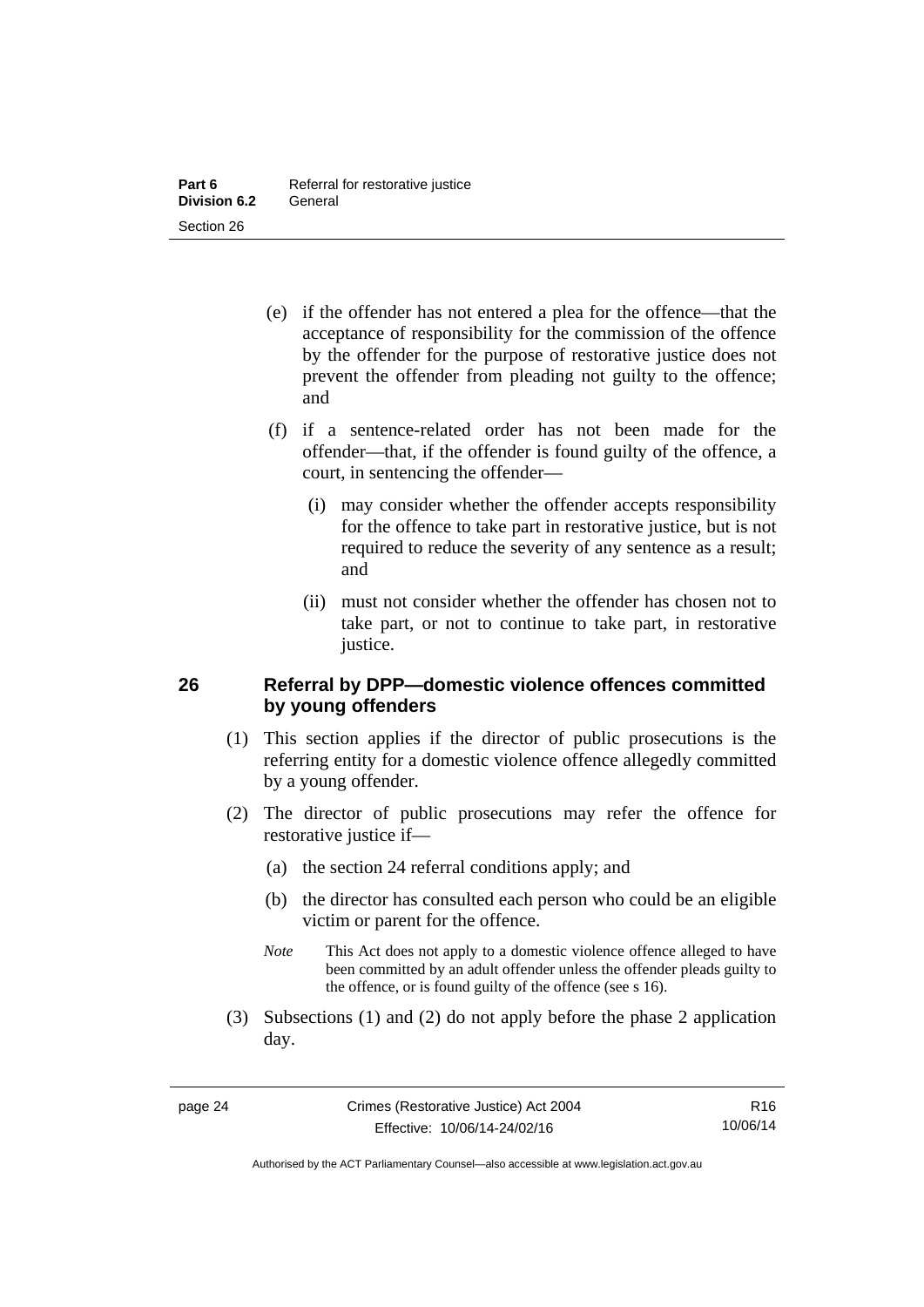- (4) However, subsections (1) and (2) may apply to an offence even if the offence was allegedly committed before the phase 2 application day.
- (5) To remove any doubt, the [Legislation Act](http://www.legislation.act.gov.au/a/2001-14), section 79 (Automatic commencement of postponed law) does not apply to subsection (1) or (2).
	- *Note* If the [Legislation Act,](http://www.legislation.act.gov.au/a/2001-14) s 79 applied to subsection (1) or (2), the subsection would automatically commence 6 months after the commencement of this Act (apart from s 1 and s 2) if it had not already been effectively commenced by the declaration of the phase 2 application day.
- (6) Subsections (3) to (8) (including this subsection) expire on the phase 2 application day.
	- *Note* A provision of an Act expires at the end of the day fixed for its expiry (see [Legislation Act,](http://www.legislation.act.gov.au/a/2001-14) s 85 (3); *repeal* in s 85 includes expiry—see s 82).
- (7) Subsections (3) to (8) (including this subsection) are laws to which the [Legislation Act](http://www.legislation.act.gov.au/a/2001-14), section 88 (Repeal does not end effect of transitional laws etc) applies.
- (8) In this section:

*phase 2 application day*—see section 15 (4).

# <span id="page-30-0"></span>**Division 6.3 Referral by courts**

# <span id="page-30-1"></span>**27 Referral during court proceeding**

- (1) This section applies if—
	- (a) a court is the referring entity for an offence under table 22, item 3; and
	- (b) the prosecution and any lawyer representing the offender agree that the offence should be referred for restorative justice; and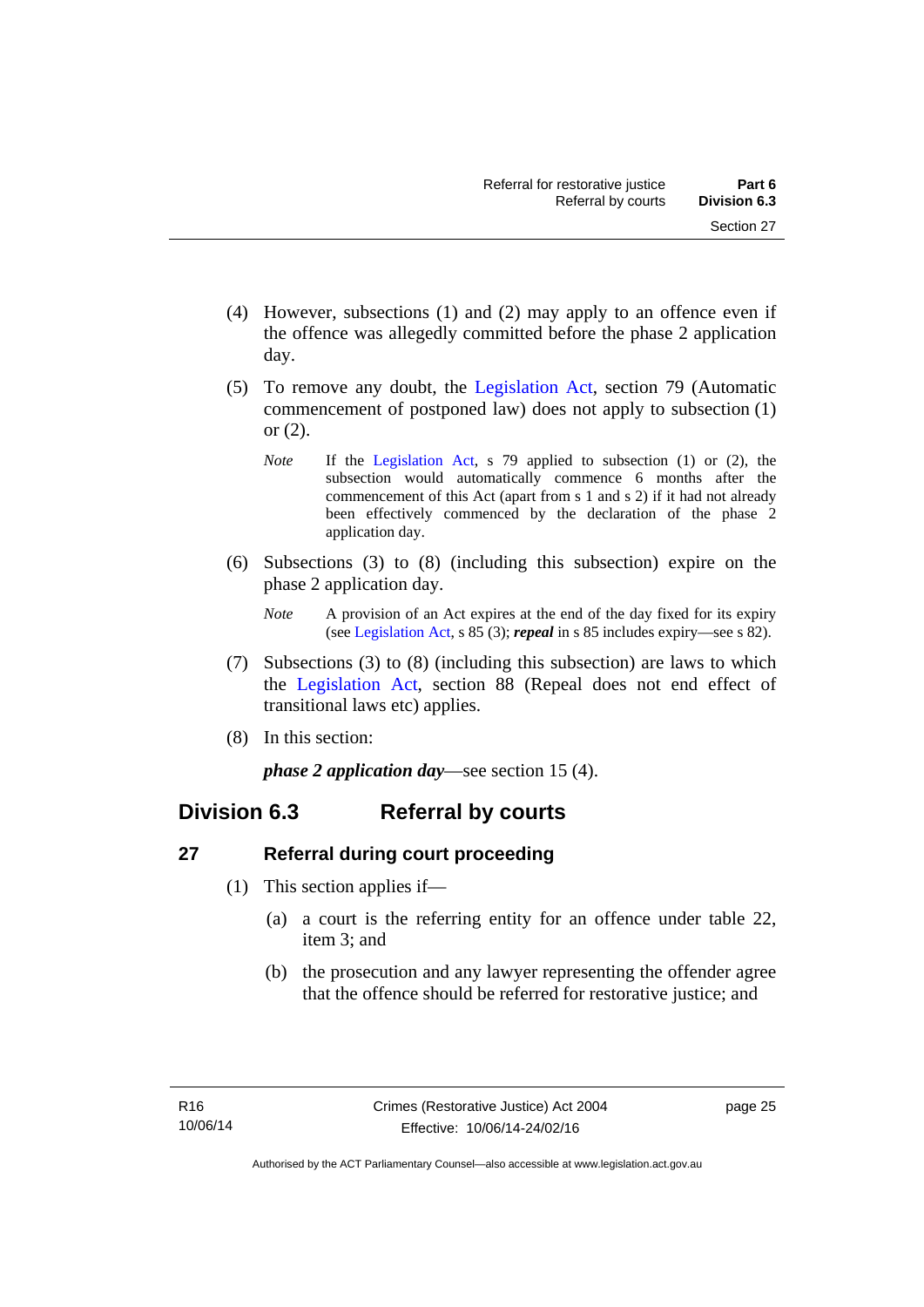- (c) either—
	- (i) the court is satisfied that the section 24 referral conditions apply; or
	- (ii) the court considers that it is appropriate to refer the offence for restorative justice, and the court has ensured that an explanation has been given under section 25 (Explanation of restorative justice) to the offender.
- (2) The court may by order (a *court referral order*) adjourn the proceeding for a stated period, and refer the offence for restorative justice, on the application of the director of public prosecutions.
- (3) The court must ensure that a copy of the court referral order is given to—
	- (a) each victim and parent mentioned in subsection  $(1)$  (c) (ii); and
	- (b) the offender; and
	- (c) the director of public prosecutions and any lawyer representing the offender; and
	- (d) the director-general.
- (4) For the referral of a domestic violence offence alleged to have been committed by a young offender, the court may make a court referral order only if it considers that exceptional circumstances exist to justify the referral.
	- *Note* This Act does not apply to a domestic violence offence alleged to have been committed by an adult offender unless the offender pleads guilty to the offence, or is found guilty of the offence (see s 16).
- (5) Subsection (4) does not apply before the phase 2 application day.
- (6) However, subsection (4) may apply to an offence even if the offence was allegedly committed before the phase 2 application day.

Authorised by the ACT Parliamentary Counsel—also accessible at www.legislation.act.gov.au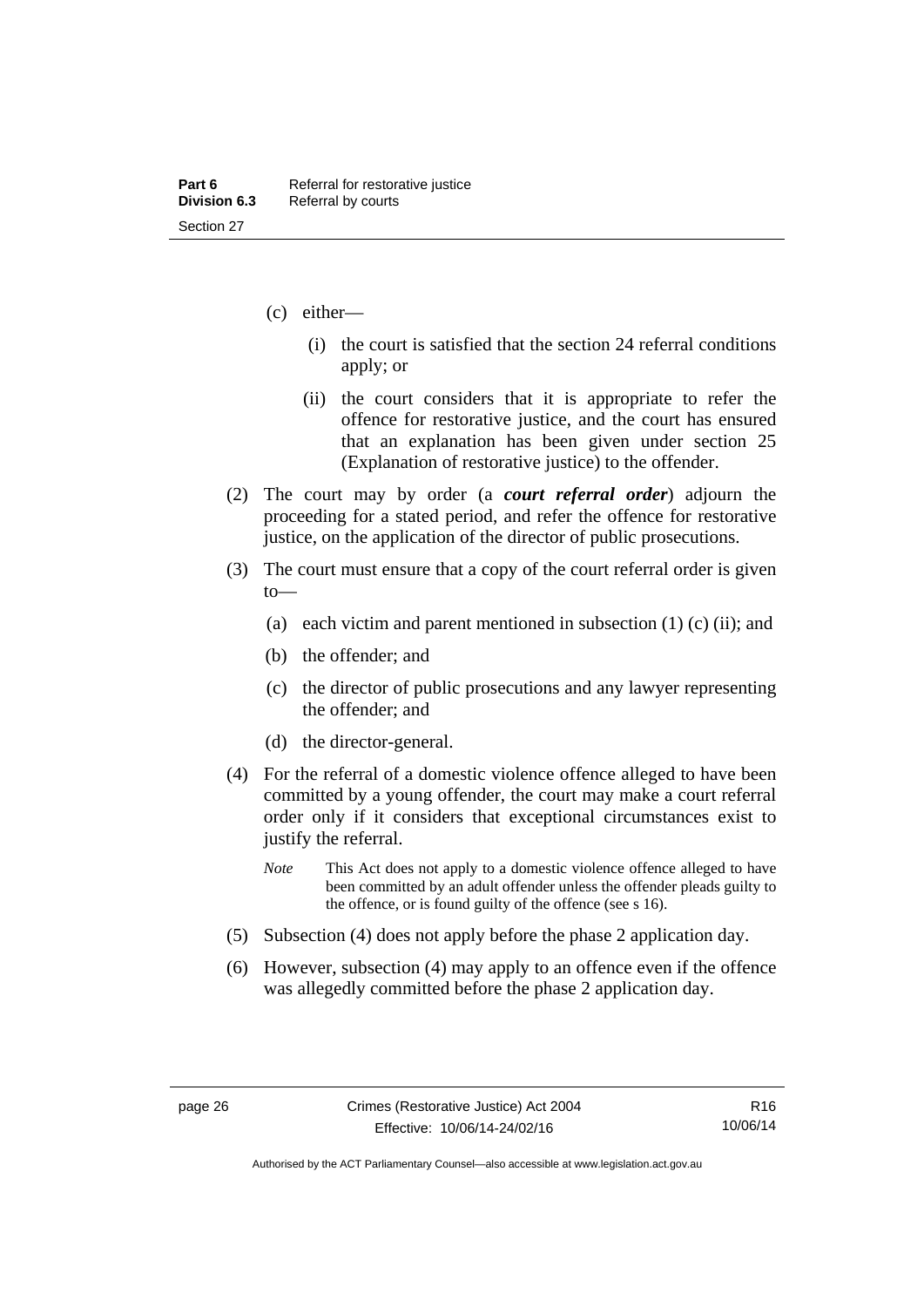- (7) To remove any doubt, the [Legislation Act](http://www.legislation.act.gov.au/a/2001-14), section 79 (Automatic commencement of postponed law) does not apply to subsection (4).
	- *Note* If the [Legislation Act,](http://www.legislation.act.gov.au/a/2001-14) s 79 applied to the subsection, it would automatically commence 6 months after the commencement of this Act (apart from s 1 and s 2) if it had not already been effectively commenced by the declaration of the phase 2 application day.
- (8) Subsections (5) to (10) (including this subsection) expire on the phase 2 application day.
	- *Note* A provision of an Act expires at the end of the day fixed for its expiry (see [Legislation Act,](http://www.legislation.act.gov.au/a/2001-14) s 85 (3); *repeal* in s 85 includes expiry—see s 82).
- (9) Subsections (5) to (10) (including this subsection) are laws to which the [Legislation Act](http://www.legislation.act.gov.au/a/2001-14), section 88 (Repeal does not end effect of transitional laws etc) applies.
- (10) In this section:

*phase 2 application day*—see section 15 (4).

# <span id="page-32-0"></span>**28 Court referral orders—reports**

- (1) This section applies if a court makes a court referral order for section 27 in relation to a proceeding for an offence.
- (2) The director-general must give the court a written report about the outcome of restorative justice for the offence within the period for which the proceeding is adjourned under the order.
- (3) The report must include a statement of the following in relation to each person of whom the court is aware who is a victim, or a parent of a child victim, of the offence, and the offender:
	- (a) whether the victim, parent or offender is eligible for restorative justice;
	- (b) if the victim, parent or offender is eligible for restorative justice—whether restorative justice is suitable for the victim, parent or offender;

page 27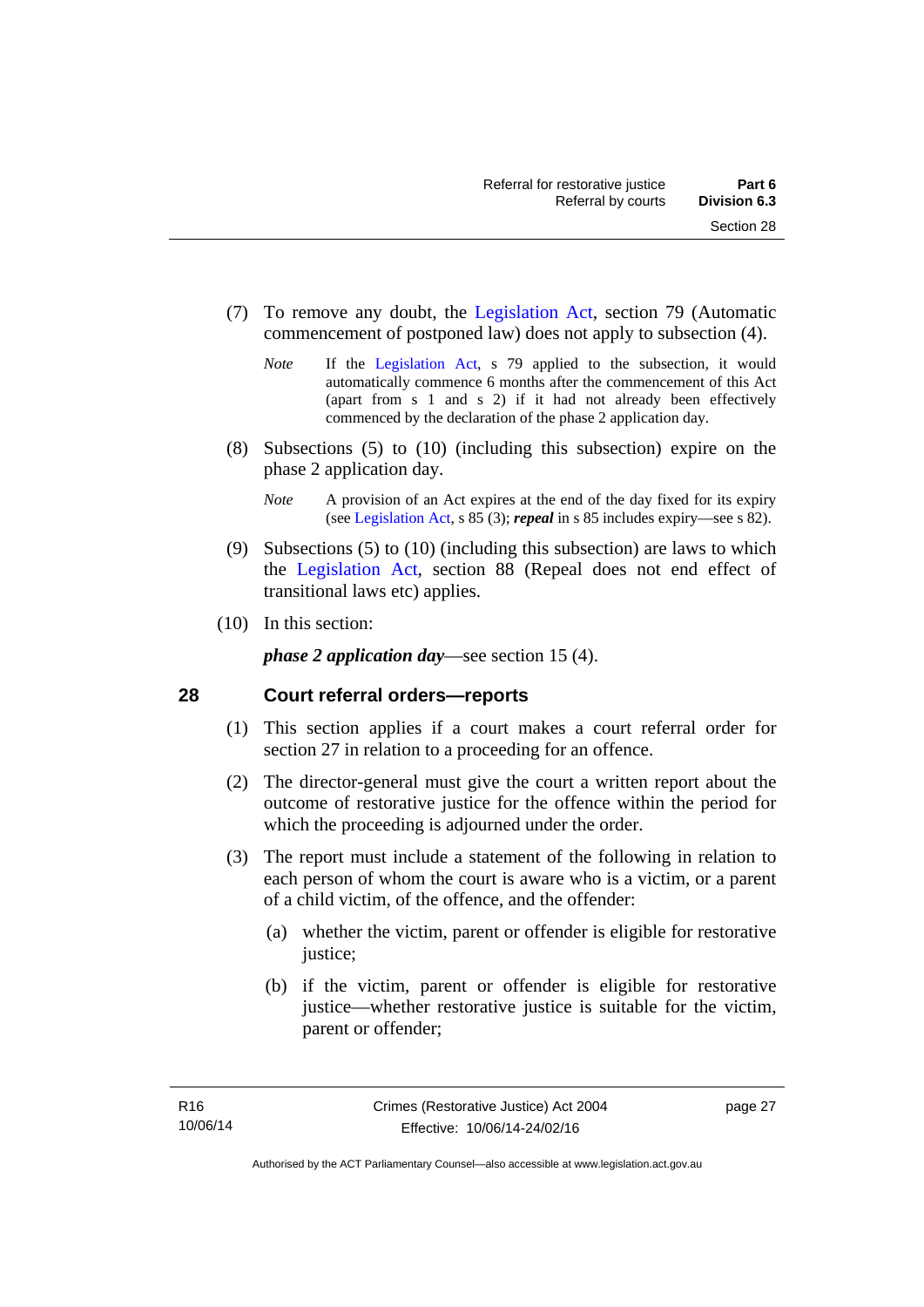- (c) whether a restorative justice conference was held;
- (d) if a restorative justice conference was held—
	- (i) the extent to which the conference met the objects of this Act; and
	- (ii) whether a restorative justice agreement was reached at the conference.
	- *Note* If a form is approved under s 73 for this provision, the form must be used.
- (4) If a restorative justice agreement was reached at a restorative justice conference for the offence, the report must include a copy of the agreement.
- (5) The director-general must give a copy of the report to—
	- (a) each person of whom the court is aware who is a victim, or a parent of a child victim, of the offence; and
	- (b) the offender; and
	- (c) the director of public prosecutions and any lawyer representing the offender.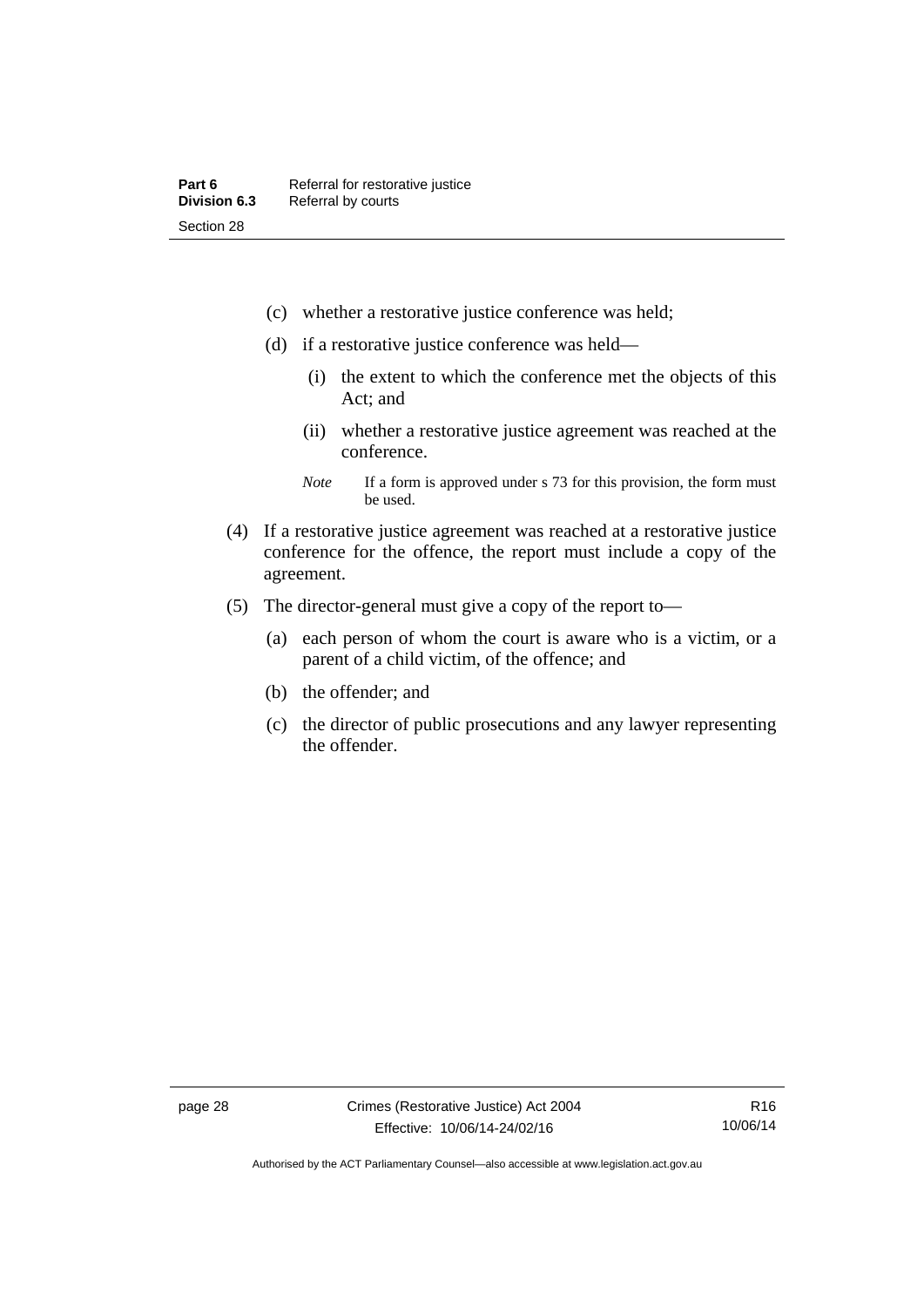# <span id="page-34-0"></span>**Part 7 Suitability for restorative justice**

# <span id="page-34-1"></span>**29 Meaning of** *personal characteristics* **for pt 7**

In this part:

*personal characteristics*, of a victim, or a parent of a child victim, or offender, means personal characteristics of the victim, parent or offender that might affect the outcome of restorative justice for the relevant offence.

#### **Examples**

| age |
|-----|
|     |

- 2 gender
- 3 social or cultural background
- *Note* An example is part of the Act, is not exhaustive and may extend, but does not limit, the meaning of the provision in which it appears (see [Legislation Act,](http://www.legislation.act.gov.au/a/2001-14) s 126 and s 132).

# <span id="page-34-2"></span>**30 Suitability—eligibility requirement**

The director-general may decide that an offence is suitable for restorative justice only if satisfied that—

- (a) there is an eligible victim or eligible parent for the offence; and
- (b) the offender is an eligible offender.

# <span id="page-34-3"></span>**31 Finding of eligibility by referring entity**

- (1) This section applies if, in a referral under section 23 (Referral procedure), a referring entity states that a person is an eligible victim, parent, or offender and gives grounds for that statement.
- (2) For this part, the referring entity's statement—
	- (a) is sufficient for the director-general to be satisfied of the fact of eligibility; but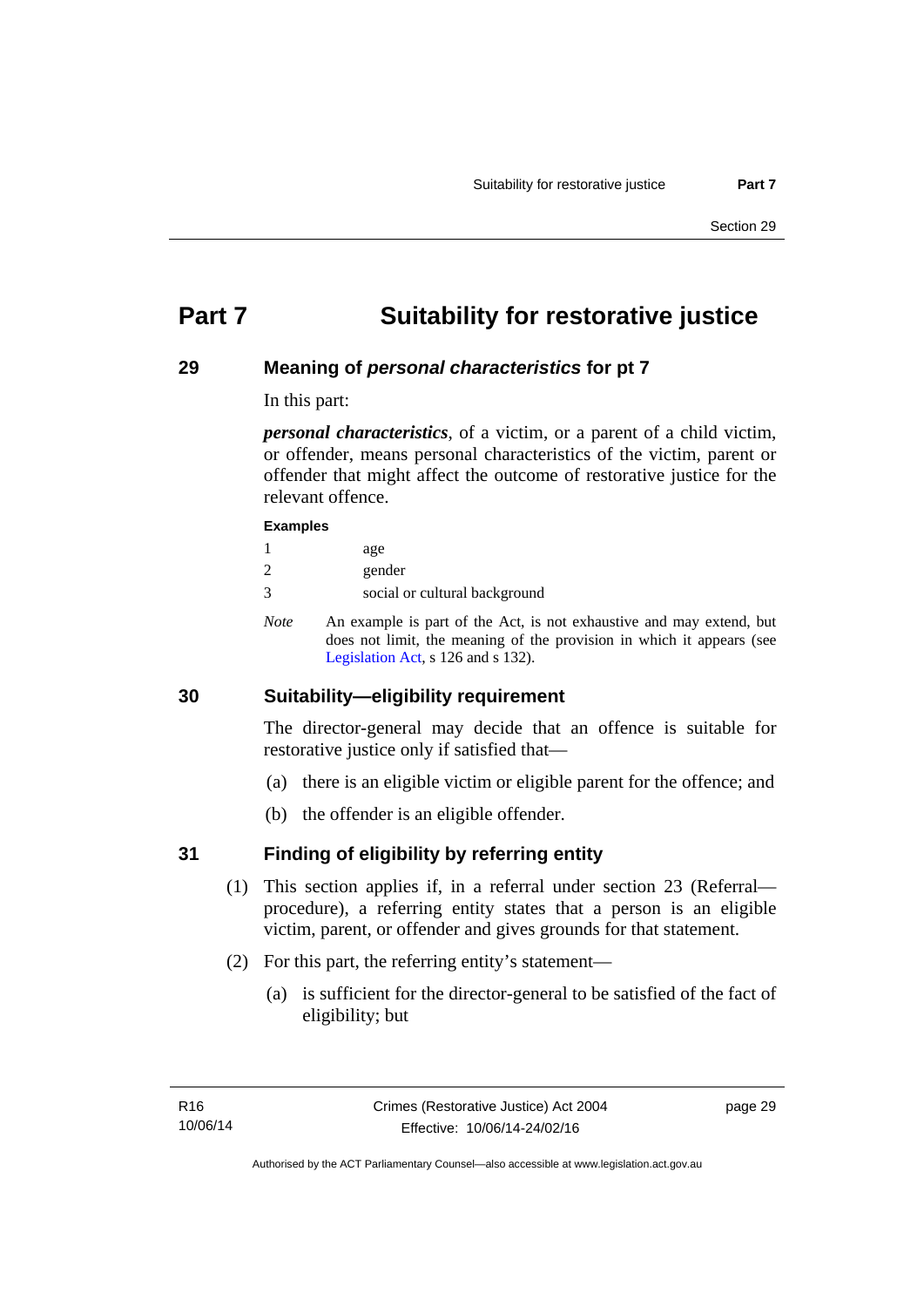Section 32

 (b) does not prevent the director-general from being satisfied that a victim, parent or offender is not eligible for restorative justice.

#### <span id="page-35-0"></span>**32 Suitability—decision**

- (1) The director-general is responsible for deciding whether restorative justice is suitable for an offence.
- (2) The director-general may decide whether restorative justice is suitable for an offence only after considering the following:
	- (a) the general considerations mentioned in section 33;
	- (b) suitability for the eligible victim or parent under section 34 or section 35:
	- (c) suitability for the offender under section 36.
- (3) Subject to section 32A, if the director-general decides that restorative justice is suitable for an offence, the director-general must ask the following for written consent for a restorative justice conference to be called for the offence:
	- (a) the eligible victim or parent, or both (if there is an eligible victim and an eligible parent);
	- (b) the eligible offender.
	- *Note* If a form is approved under s 73 for this provision, the form must be used.

## <span id="page-35-1"></span>**32A Explanation of restorative justice––before consent**

Before obtaining written consent under section 32 (3), the director-general must ensure that reasonable steps are taken to explain to each eligible victim and parent, and the offender (in language that the victim, parent or offender can readily understand)—

 (a) the purpose of restorative justice generally and for the particular offence; and

R16 10/06/14

Authorised by the ACT Parliamentary Counsel—also accessible at www.legislation.act.gov.au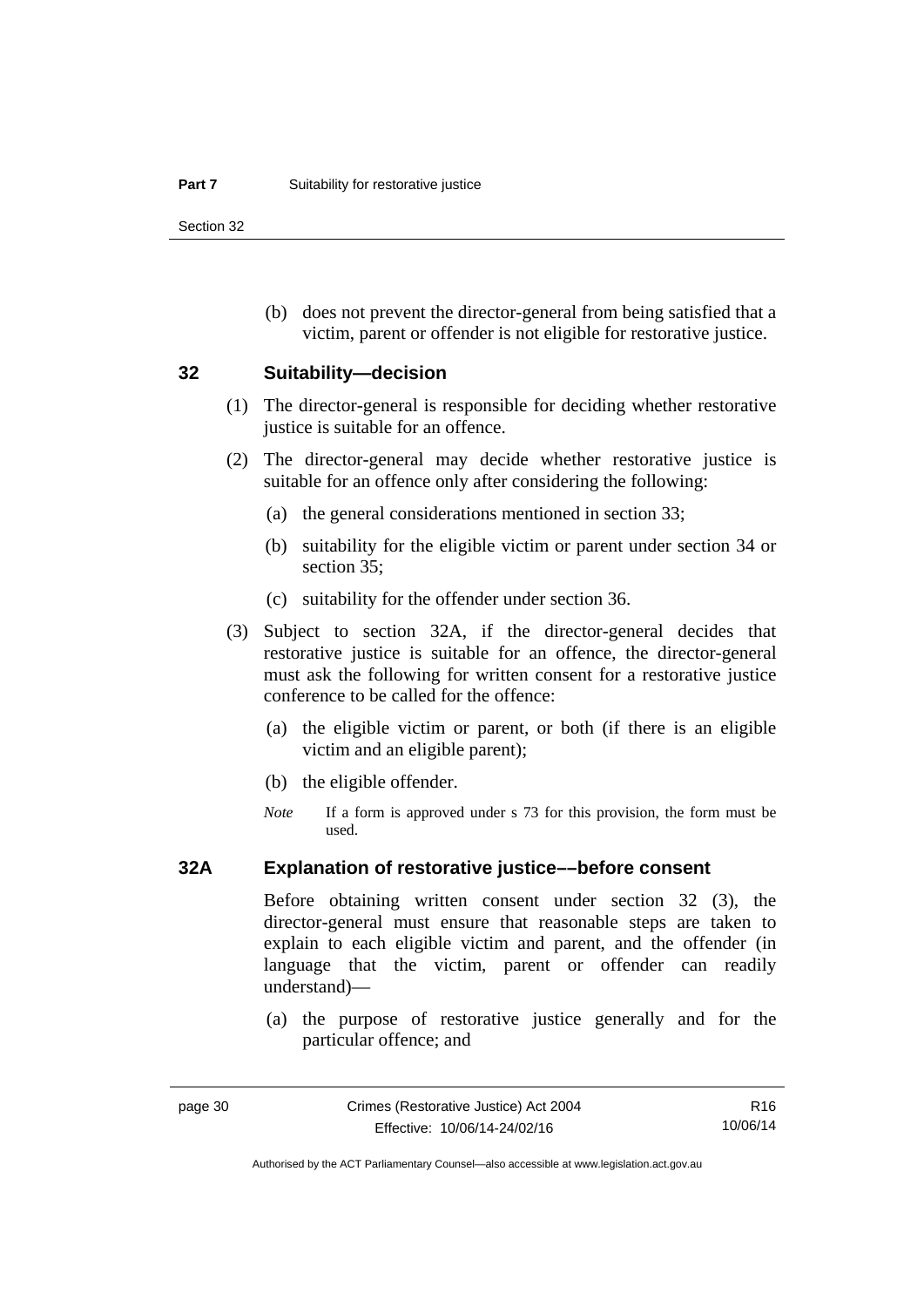- (b) the nature of restorative justice, including the following:
	- (i) the nature of a restorative justice conference;
	- (ii) who may take part in a restorative justice conference;
	- (iii) the nature of a restorative justice agreement; and
- (c) that the person may seek independent legal advice about taking part in restorative justice; and
- (d) that no-one is under an obligation to take part, or continue to take part, in restorative justice after it has started; and
- (e) if the offender has not entered a plea for the offence—that the acceptance of responsibility for the commission of the offence by the offender for the purpose of restorative justice does not prevent the offender from pleading not guilty to the offence; and
- (f) if a sentence-related order has not been made for the offender—that, if the offender is found guilty of the offence, a court, in sentencing the offender—
	- (i) may consider whether the offender accepts responsibility for the offence to take part in restorative justice, but is not required to reduce the severity of any sentence as a result; and
	- (ii) must not consider whether the offender has chosen not to take part, or not to continue to take part, in restorative justice.

### **33 Suitability—general considerations**

- (1) In deciding whether restorative justice is suitable for an offence, the director-general must consider the following:
	- (a) any government or administrative policy relating to the treatment of offences of the relevant kind;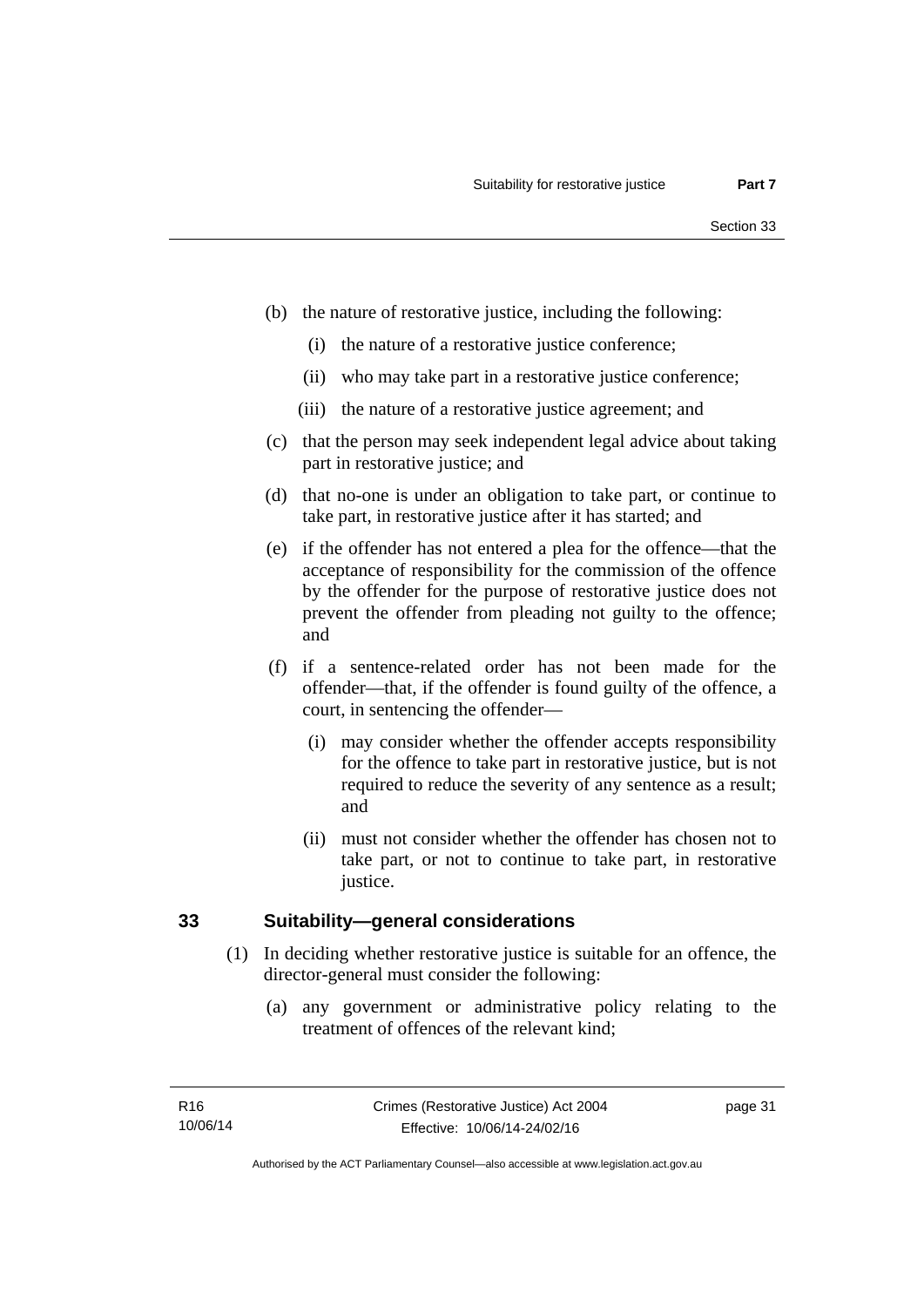Section 33

- (b) the nature of the offence, including the level of harm caused by or violence involved in its commission or alleged commission;
- (c) the appropriateness of restorative justice at the current stage of the criminal justice process in relation to the offence;
- (d) any potential power imbalance between the people who are to take part in restorative justice for the offence;
- (e) the physical and psychological safety of anyone who is to take part in restorative justice for the offence.
- (2) The director-general may decide that restorative justice is suitable for a domestic violence offence committed by a young offender only if satisfied that exceptional circumstances exist to justify the calling of a restorative justice conference for the offence.
- (3) Subsection (2) does not apply before the phase 2 application day.
- (4) However, subsection (2) may apply to an offence even if the offence was committed before the phase 2 application day.
- (5) To remove any doubt, the [Legislation Act](http://www.legislation.act.gov.au/a/2001-14), section 79 (Automatic commencement of postponed law) does not apply to subsection (2).
	- *Note* If the [Legislation Act,](http://www.legislation.act.gov.au/a/2001-14) s 79 applied to the subsection, it would automatically commence 6 months after the commencement of this Act (apart from s 1 and s 2) if it had not already been effectively commenced by the declaration of the phase 2 application day.
- (6) Subsections (3) to (8) (including this subsection) expire on the phase 2 application day.
	- *Note* A provision of an Act expires at the end of the day fixed for its expiry (see [Legislation Act,](http://www.legislation.act.gov.au/a/2001-14) s 85 (3); *repeal* in s 85 includes expiry—see s 82).
- (7) Subsections (3) to (8) (including this subsection) are laws to which the [Legislation Act](http://www.legislation.act.gov.au/a/2001-14), section 88 (Repeal does not end effect of transitional laws etc) applies.
- (8) In this section:

*phase 2 application day*—see section 15 (4).

R16 10/06/14

Authorised by the ACT Parliamentary Counsel—also accessible at www.legislation.act.gov.au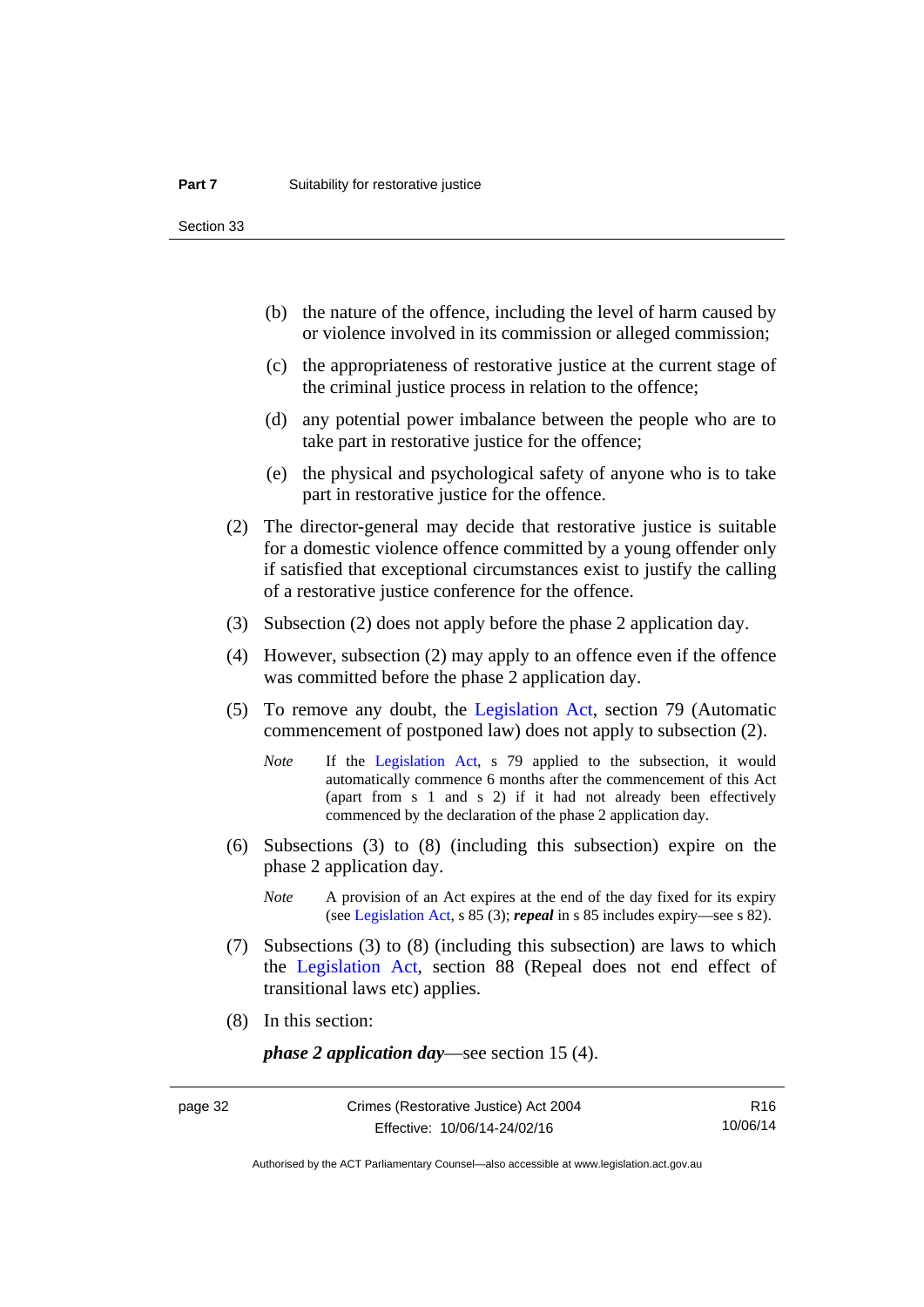### **34 Suitability—victims**

- (1) In deciding whether restorative justice is suitable for an eligible victim, the director-general must consider the following:
	- (a) the victim's personal characteristics;
	- (b) the victim's motivation for taking part in restorative justice;
	- (c) the impact of the offence as perceived by the victim.
- (2) For this Act, an eligible victim is a *suitable victim* if the director-general decides under section 32 that the victim is suitable for restorative justice.

### **35 Suitability—eligible parents**

- (1) In deciding whether restorative justice is suitable for an eligible parent of a child victim, the director-general must consider the following:
	- (a) the relationship between the parent and the child;
	- (b) the parent's and the child victim's personal characteristics;
	- (c) the parent's and the child victim's motivation for taking part in restorative justice;
	- (d) the impact of the offence as perceived by the parent and the child victim.
- (2) For this Act, an eligible parent is a *suitable parent* if the director-general decides under section 32 that the parent is suitable for restorative justice.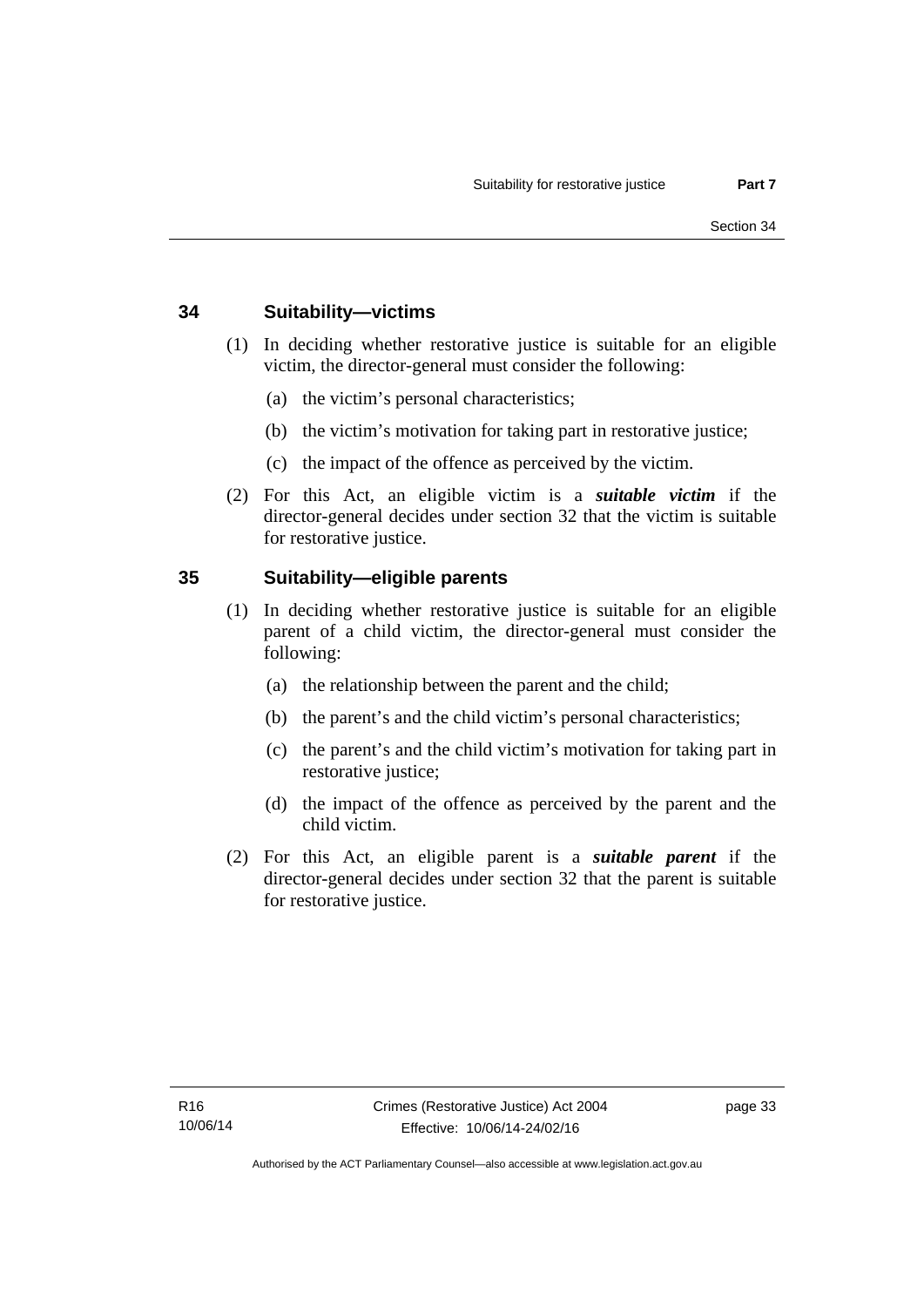Section 36

### **36 Suitability—offenders**

In deciding whether restorative justice is suitable for an offender, the director-general must consider the following:

- (a) the extent (if any) of the offender's contrition or remorse for the offence;
- (b) the offender's personal characteristics;
- (c) the offender's motivation for taking part in restorative justice;
- (d) the impact of the offence as perceived by the offender.

page 34 Crimes (Restorative Justice) Act 2004 Effective: 10/06/14-24/02/16

R16 10/06/14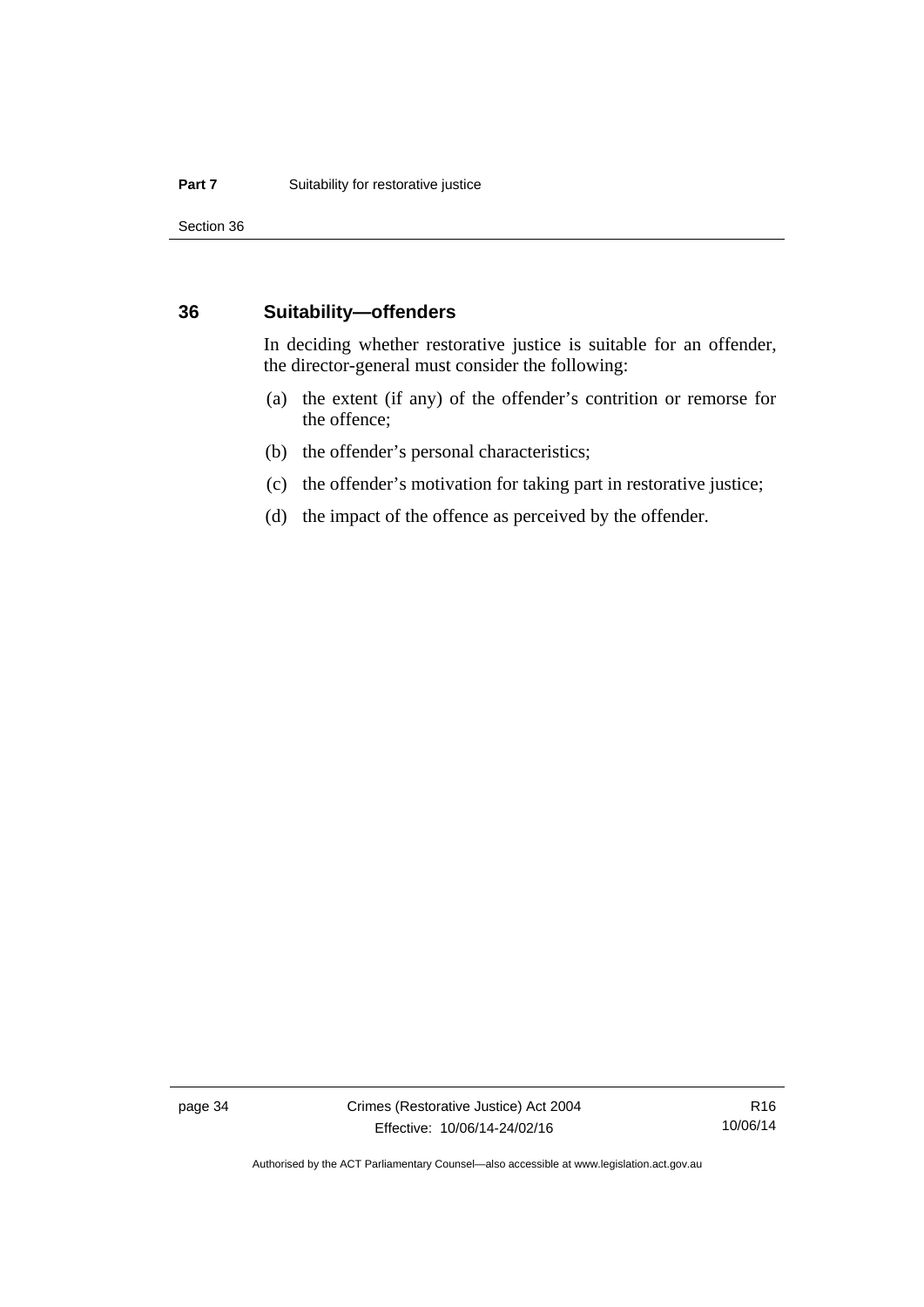# **Part 8 Restorative justice conferences and agreements**

# **Division 8.1 General**

### **37 Definitions—pt 8**

In this part:

*referring entity*—see section 38.

*required participant*, in a restorative justice conference—see section 42.

*restorative justice agreement*—see section 50.

*substitute participant*—see section 43.

*suitable parent*—see section 35.

*suitable victim*—see section 34.

### **38 Meaning of** *referring entity***—pt 8**

(1) In this part:

*referring entity*—see section 22.

 (2) However, if an offence is referred for restorative justice by a court in making a sentence-related order, *referring entity* means the director-general (corrections).

### **39 Decision to call conference**

- (1) The director-general may require a restorative justice conference to be called for an offence if—
	- (a) the director-general decides, under section 32 (Suitability decision) that restorative justice is suitable for the offence; and

page 35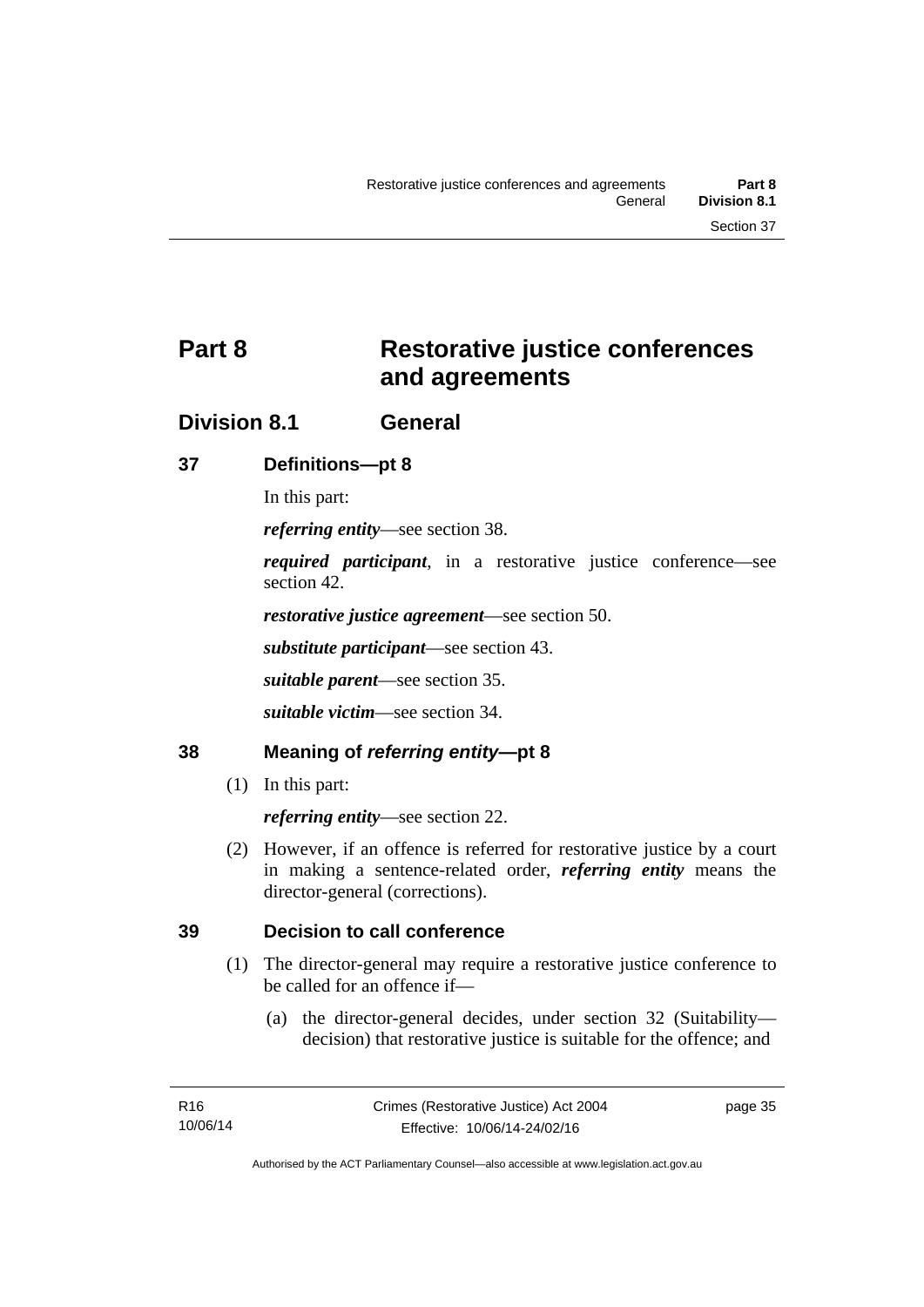- (b) the eligible victim or parent, and the eligible offender, gives consent under section 32 (3) for the conference to be called.
- (2) The director-general must assign a convenor to a conference called under this section.
- (3) The director-general must ensure, before the conference begins, that the convenor has received sufficient legal training to—
	- (a) advise the participants of their rights and duties at law and under this Act; and
	- (b) otherwise exercise the functions of a convenor under this Act.

# **Division 8.2 Convenors**

### **40 Appointment of convenors**

- (1) The director-general may appoint a person as a convenor for this part.
	- *Note 1* For the making of appointments (including acting appointments), see the [Legislation Act,](http://www.legislation.act.gov.au/a/2001-14) pt 19.3.
	- *Note 2* In particular, an appointment may be made by naming a person or nominating the occupant of a position (see [Legislation Act](http://www.legislation.act.gov.au/a/2001-14), s 207).
- (2) The director-general may appoint a person as convenor only if—
	- (a) the person has the qualifications and experience prescribed by regulation; and
	- (b) if the person is not a lawyer—the director-general is satisfied that the convenor has received, or has the capacity to receive, sufficient legal training—
		- (i) to advise those who take part in restorative justice of their rights and duties in relation to restorative justice under this Act; and
		- (ii) otherwise to exercise the functions of a convenor for this Act.

R16 10/06/14

Authorised by the ACT Parliamentary Counsel—also accessible at www.legislation.act.gov.au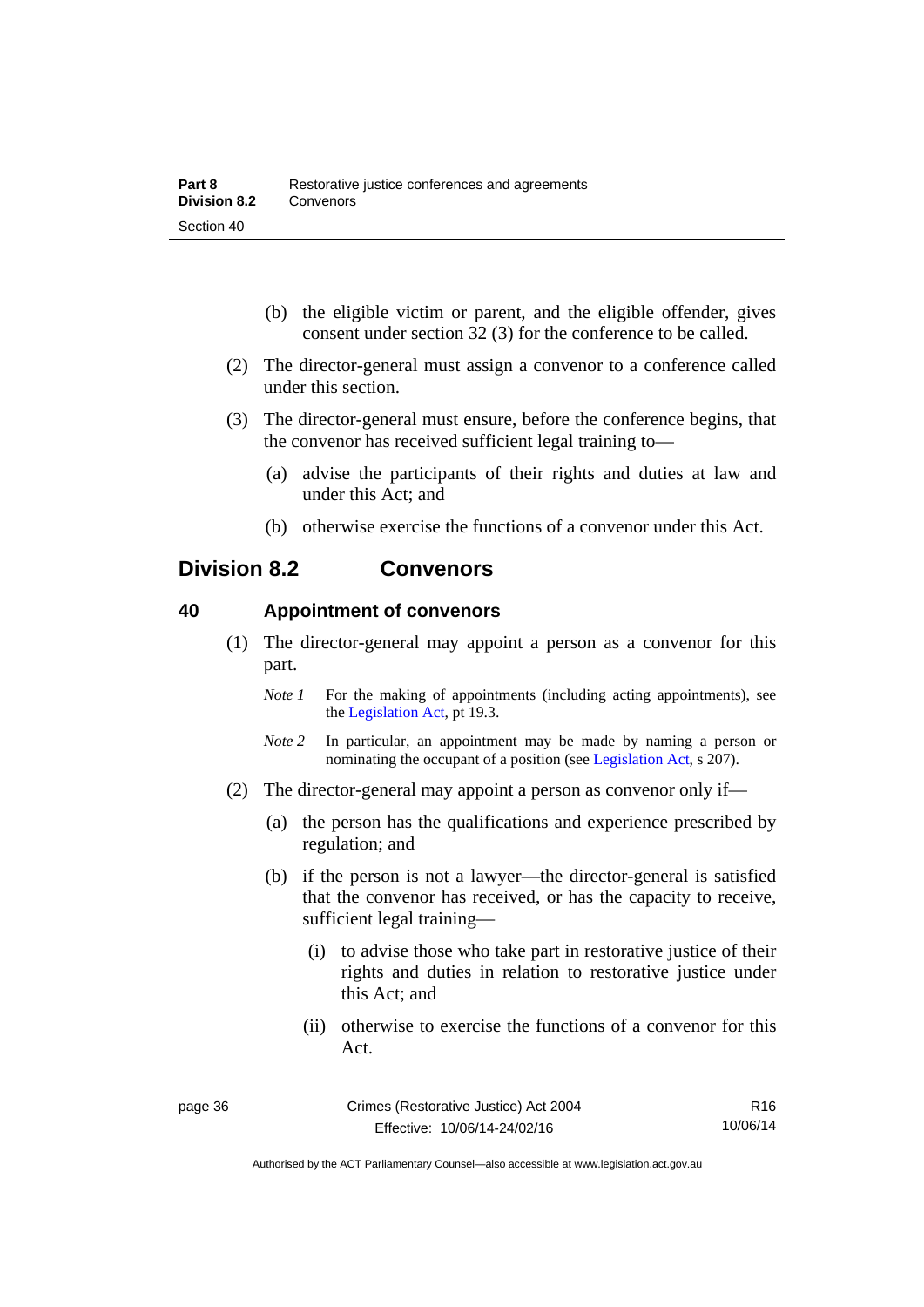(3) Subsection (2) (b) does not prevent a regulation being made requiring a convenor to be a lawyer.

### **41 What a convenor does**

- (1) The convenor of a restorative justice conference, subject to this part, may do anything necessary or desirable to be done in relation to calling the conference, including the following:
	- (a) consulting a person with knowledge of or experience in a particular culture;
	- (b) inviting a person to take part in the conference;
	- (c) deciding whether the conference should require the participants to meet in person, or to communicate in any other way;
	- (d) fixing a time for the conference, and for any continuation of the conference;
	- (e) fixing a venue for the conference, if the participants are to meet in person;
	- (f) identifying the issues that should be addressed at the conference;
	- (g) facilitating the conference;
	- (h) warning participants about the potentially incriminating nature of any statement to be made, or being made, at the conference;
	- (i) facilitating an agreement between the participants;
	- (j) ensuring that this Act is complied with in relation to the conference and any agreement;
	- (k) any other function required by regulation.
- (2) The convenor must carry out the functions mentioned in subsection (1) in a way that ensures that no-one's safety, rights or dignity is compromised.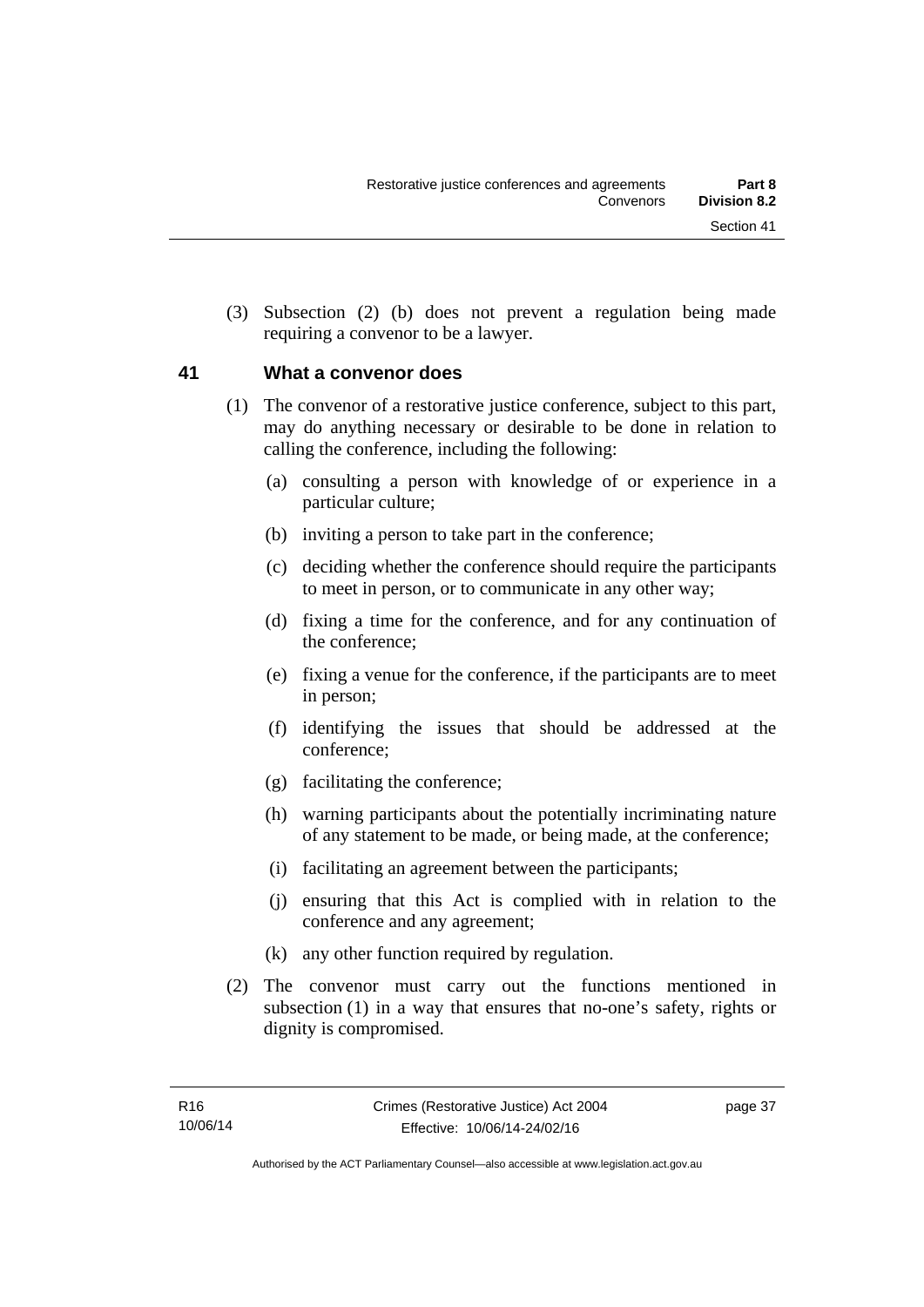# **Division 8.3 Conduct of conference**

### **42 Required participants**

- (1) A restorative justice conference for an offence must not proceed unless each of the following takes part in the conference:
	- (a) a suitable victim or parent, or a substitute participant for a suitable victim or parent;
	- (b) the offender.
- (2) A person mentioned in subsection (1) who takes part (or who is to take part) in a restorative justice conference for an offence is a *required participant* in the conference for this part.
	- *Note* The convenor may invite supporters of the offender and victim to take part in the conference, and the informant police officer (see s 44).

### **43 Substitute participants**

A person (a *substitute participant*) acting for a suitable victim or parent may take part in a restorative justice conference instead of the victim or parent if—

- (a) the victim or parent asks for, or agrees to, the substitution; and
- (b) the convenor agrees to the substitution.
- *Note* If the conference results in a restorative justice agreement, the substitute participant for the victim or parent must sign the agreement, and is taken to do so on behalf of the victim or parent (see s 52).

### **44 Invited participants**

- (1) Any of the following may take part in a restorative justice conference if invited by the convenor:
	- (a) the police officer who is the informant for the offence;
	- (b) a parent of a suitable victim or the offender;

Authorised by the ACT Parliamentary Counsel—also accessible at www.legislation.act.gov.au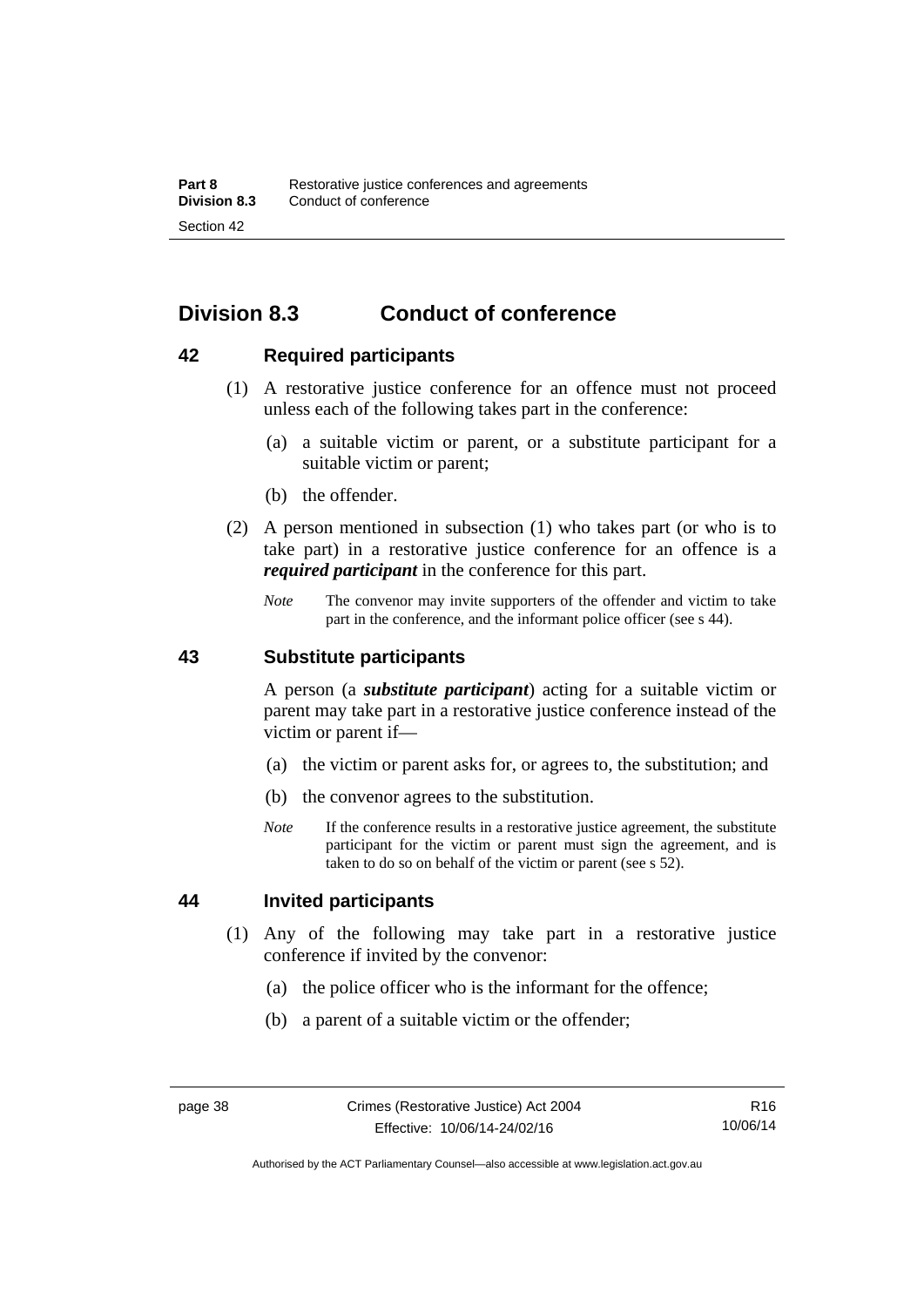- (c) a family member or domestic partner of a suitable victim, a suitable parent or the offender;
- (d) a person in a domestic relationship with a suitable victim, a suitable parent or the offender;
- (e) anyone else, if—
	- (i) a suitable victim or parent, or the offender, considers the person can provide emotional or practical support for the victim, parent or offender; or
	- (ii) the convenor considers that the participation of the person would help to promote the objects of this Act in relation to the conference.
- (2) If a required participant asks the convenor to invite a person mentioned in subsection (1) to take part in the conference, the convenor must not refuse the request unless the convenor considers, on reasonable grounds, that to invite the participant would be significantly detrimental to the objects of this Act in relation to the conference.
- (3) If a participant in a restorative justice conference is represented by someone acting for the participant in a professional capacity, the representative may not take part in the conference in that capacity.

#### **Examples of people acting for participants in a professional capacity**

- 1 lawyers
- 2 victim intercessors
- 3 offender intercessors
- *Note* An example is part of the Act, is not exhaustive and may extend, but does not limit, the meaning of the provision in which it appears (see [Legislation Act,](http://www.legislation.act.gov.au/a/2001-14) s 126 and s 132).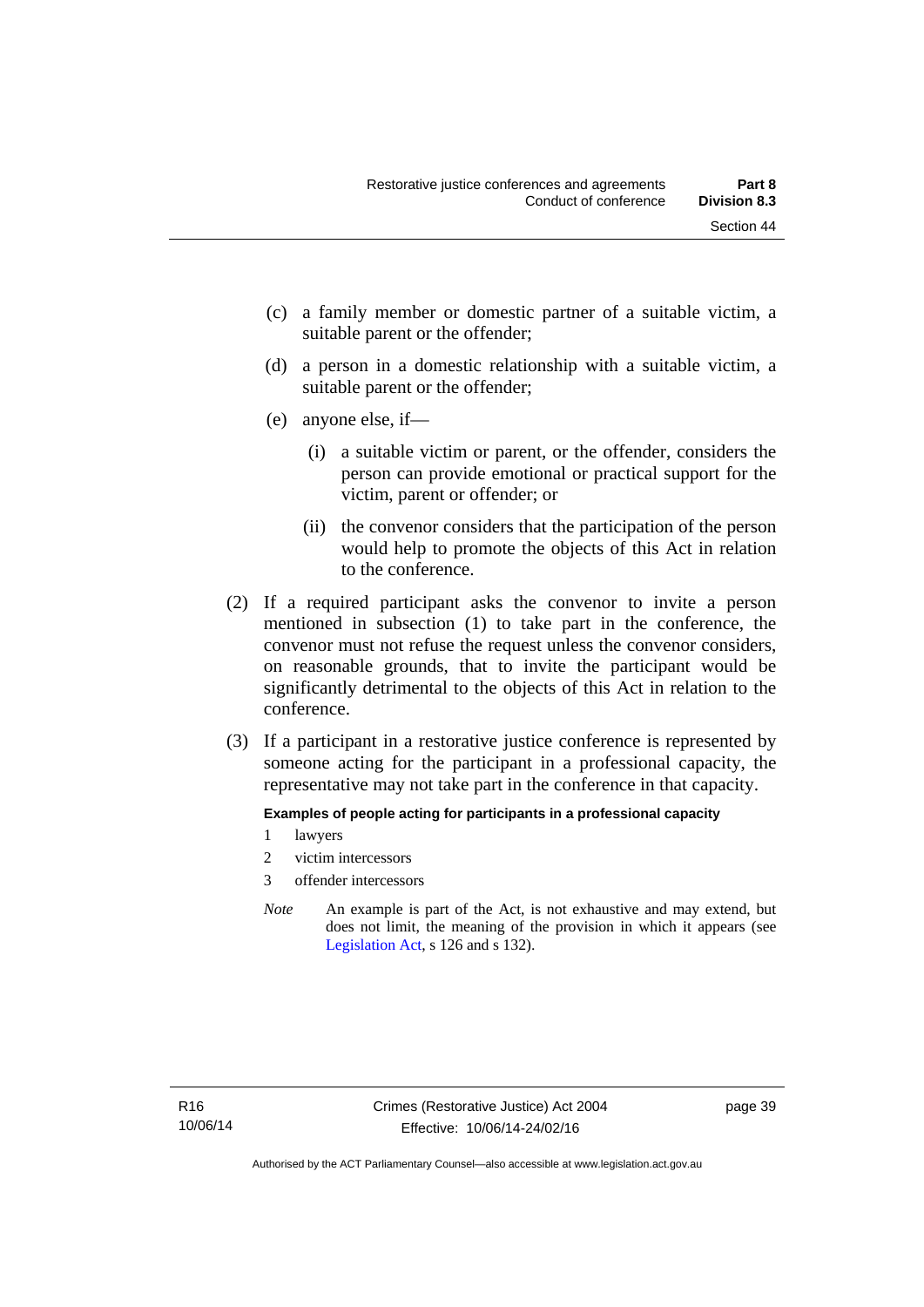(4) In this section:

*domestic relationship*—see the *[Domestic Relationships Act 1994](http://www.legislation.act.gov.au/a/1994-28)*, section 3.

*Note* For the meaning of *domestic partner*, see [Legislation Act](http://www.legislation.act.gov.au/a/2001-14), s 169.

### **45 Explanation for participants**

Before a restorative justice conference begins, the convenor must ensure that reasonable steps are taken to explain to each person who is to take part in the conference (in language that each can readily understand)—

- (a) the objects of this Act in relation to the conference, including the purpose of restorative justice generally and for the particular offence; and
- (b) the nature of restorative justice, including the following:
	- (i) the nature of a restorative justice conference;
	- (ii) who may take part in a restorative justice conference;
	- (iii) the nature of a restorative justice agreement; and
- (c) that the person may, before and after the conference is called, seek independent legal advice about taking part in a restorative justice conference and about the effect of any restorative justice agreement reached at a conference; and
- (d) that no-one is under an obligation to take part in the conference, or to continue to take part in conference after it has started; and
- (e) if the offender has not entered a plea for the offence—that the acceptance of responsibility for the commission of the offence by the offender for the purpose of restorative justice does not prevent the offender from pleading not guilty to the offence; and

Authorised by the ACT Parliamentary Counsel—also accessible at www.legislation.act.gov.au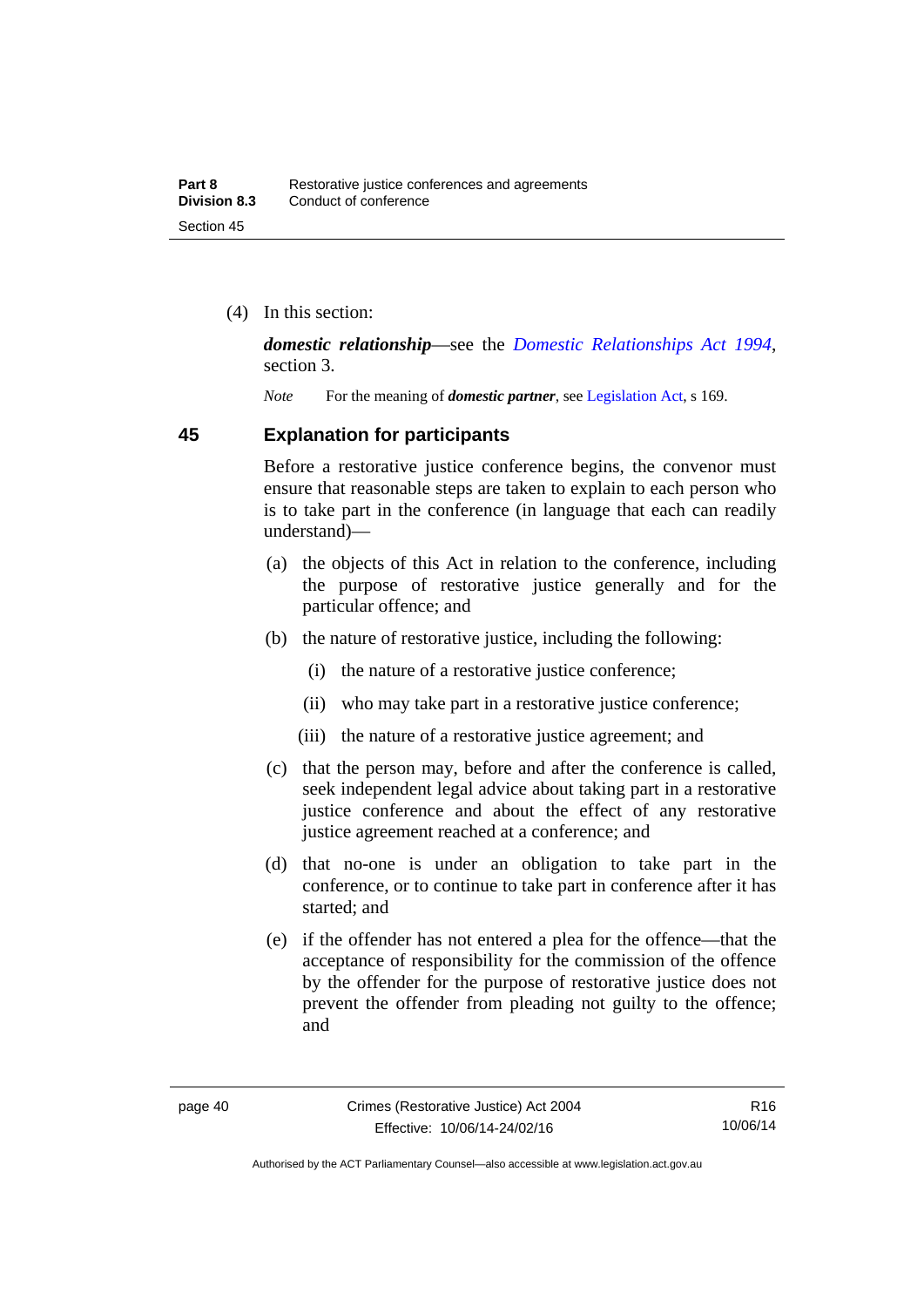- (f) if a sentence-related order has not been made for the offender—that, if the offender is found guilty of the offence, a court, in sentencing the offender—
	- (i) may consider whether the offender accepts responsibility for the offence to take part in restorative justice, but is not required to reduce the severity of any sentence as a result; and
	- (ii) must not consider whether the offender has chosen not to take part, or not to continue to take part, in restorative justice.

### **46 Form of conference**

The convenor of a restorative justice conference may conduct the conference in any form (or combination of forms) consistent with the restorative justice guidelines that would, in the convenor's opinion, best facilitate—

- (a) interaction between the participants; and
- (b) the promotion of the objects of this Act in relation to the conference.

#### **Examples of conference forms**

- 1 face-to-face meeting
- 2 exchange of written or emailed statements between participants
- 3 exchange of prerecorded videos between participants
- 4 teleconferencing
- 5 videoconferencing
- *Note* An example is part of the Act, is not exhaustive and may extend, but does not limit, the meaning of the provision in which it appears (see [Legislation Act,](http://www.legislation.act.gov.au/a/2001-14) s 126 and s 132).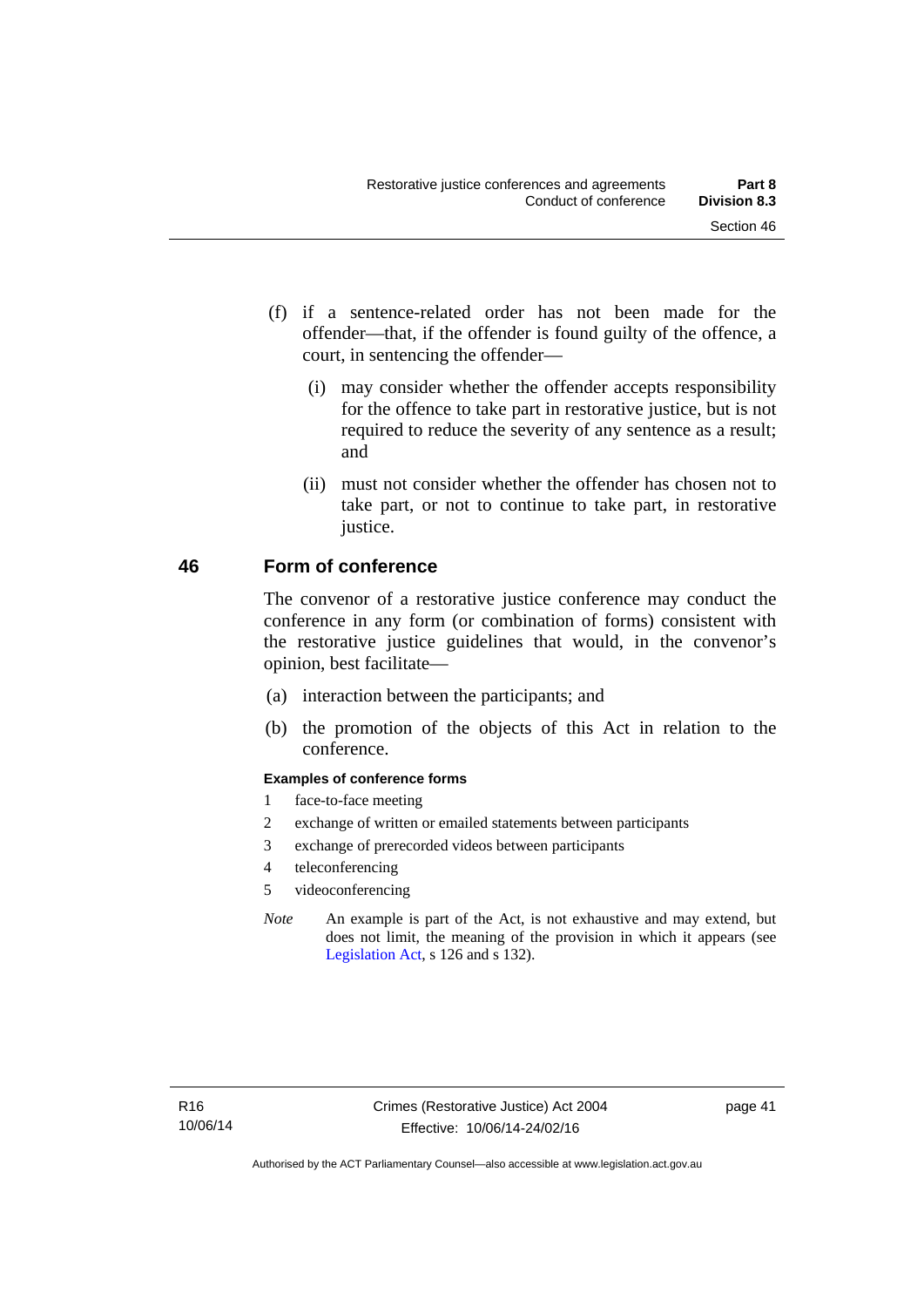### **47 Discontinuance of restorative justice**

- (1) The convenor of a restorative justice conference may decide to—
	- (a) cancel the conference before it is conducted; or
	- (b) discontinue the conference at any time after it has started.
- (2) The convenor may cancel or discontinue the conference only if, in the convenor's opinion based on reasonable grounds, there is no significant prospect of promoting the objects of this Act by conducting, or continuing to conduct, the conference.
- (3) Without limiting subsection (2), the convenor must cancel or discontinue the conference if, in the convenor's opinion based on reasonable grounds, before or during the conference—
	- (a) a suitable victim or parent has withdrawn his or her agreement to take part in the conference, and there is no other suitable victim or parent (or substitute participant for a suitable victim or parent) who agrees to take part in the conference; or
	- (b) the offender has withdrawn his or her agreement to take part in the conference.
- (4) If the convenor decides to cancel or discontinue the conference, the convenor must give notice of the decision to—
	- (a) each required participant in the conference; and
	- (b) the referring entity for the offence.

### **48 Report to referring entity about outcome**

- (1) After the end of a restorative justice conference, the convenor must give a report about the outcome of the conference to the referring entity for the offence.
- (2) The report about the outcome of the conference must include the following information:
	- (a) details of the conference and when it ended; and

R16 10/06/14

Authorised by the ACT Parliamentary Counsel—also accessible at www.legislation.act.gov.au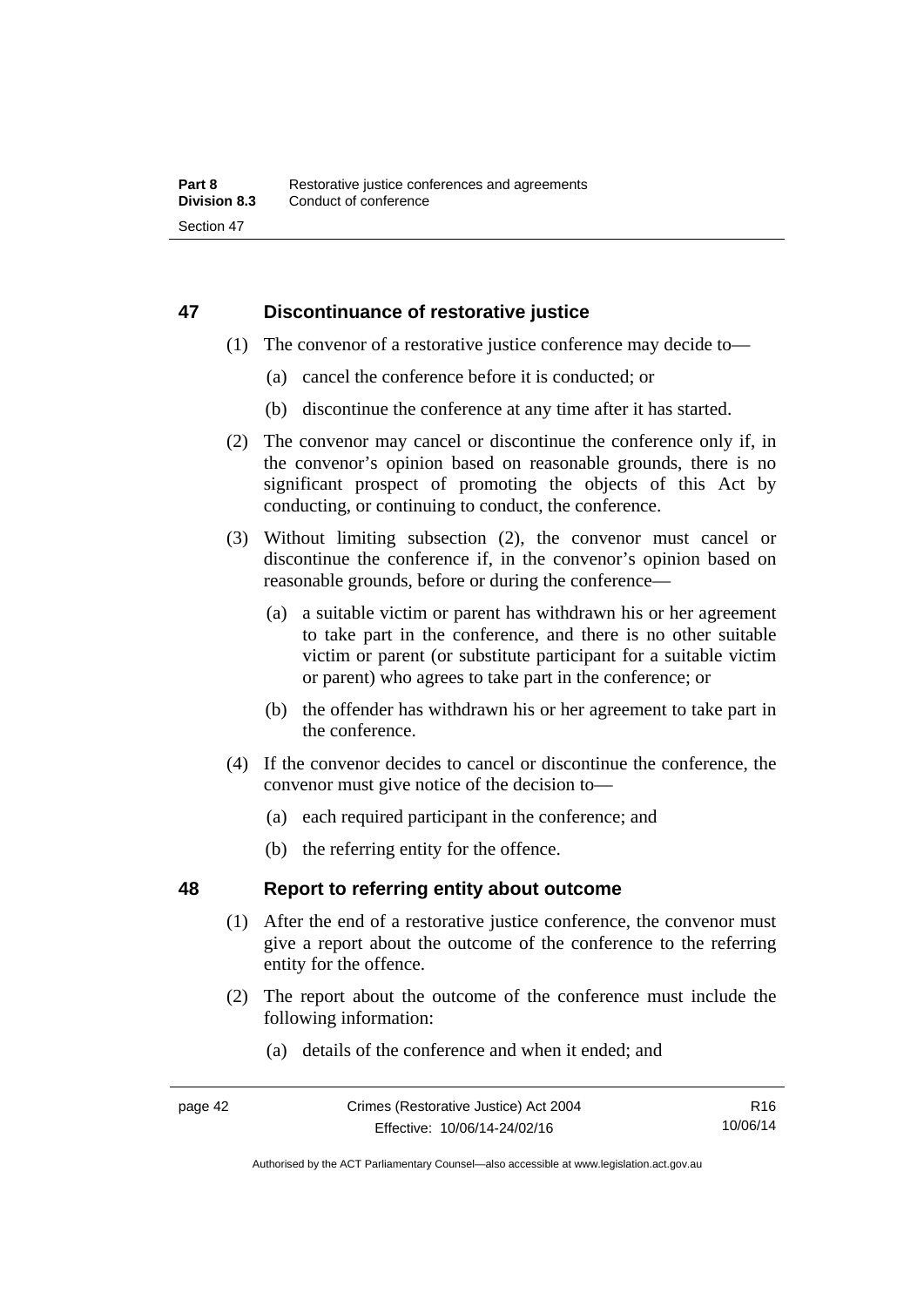- (b) whether the conference resulted in a restorative justice agreement.
- *Note* If the conference resulted in an agreement, the convenor must give a copy of the agreement to the referring entity as well (see s 54).

# **Division 8.4 Restorative justice agreements**

### **49 Application—div 8.4**

This division applies in relation to a restorative justice agreement that results from (or that may result from) a restorative justice conference.

### **50 Agreement as object of conference**

A restorative justice conference has as a primary object the formation of an agreement under this division (a *restorative justice agreement*) between each required participant in the conference.

### **51 Nature of agreement**

- (1) A restorative justice agreement in relation to an offence must include measures intended to repair the harm caused by the offence.
- (2) The agreement may include 1 or more of the following:
	- (a) an apology by the offender to any victim or parent of a victim;
	- (b) a plan to address the offending behaviour of the offender;
	- (c) a work plan to be carried out by the offender for the benefit of any victim or parent of a victim;
	- (d) a work plan to be carried out by the offender for the benefit of the community or a part of the community;
	- (e) financial reparation to be paid by the offender to any victim or parent of a victim;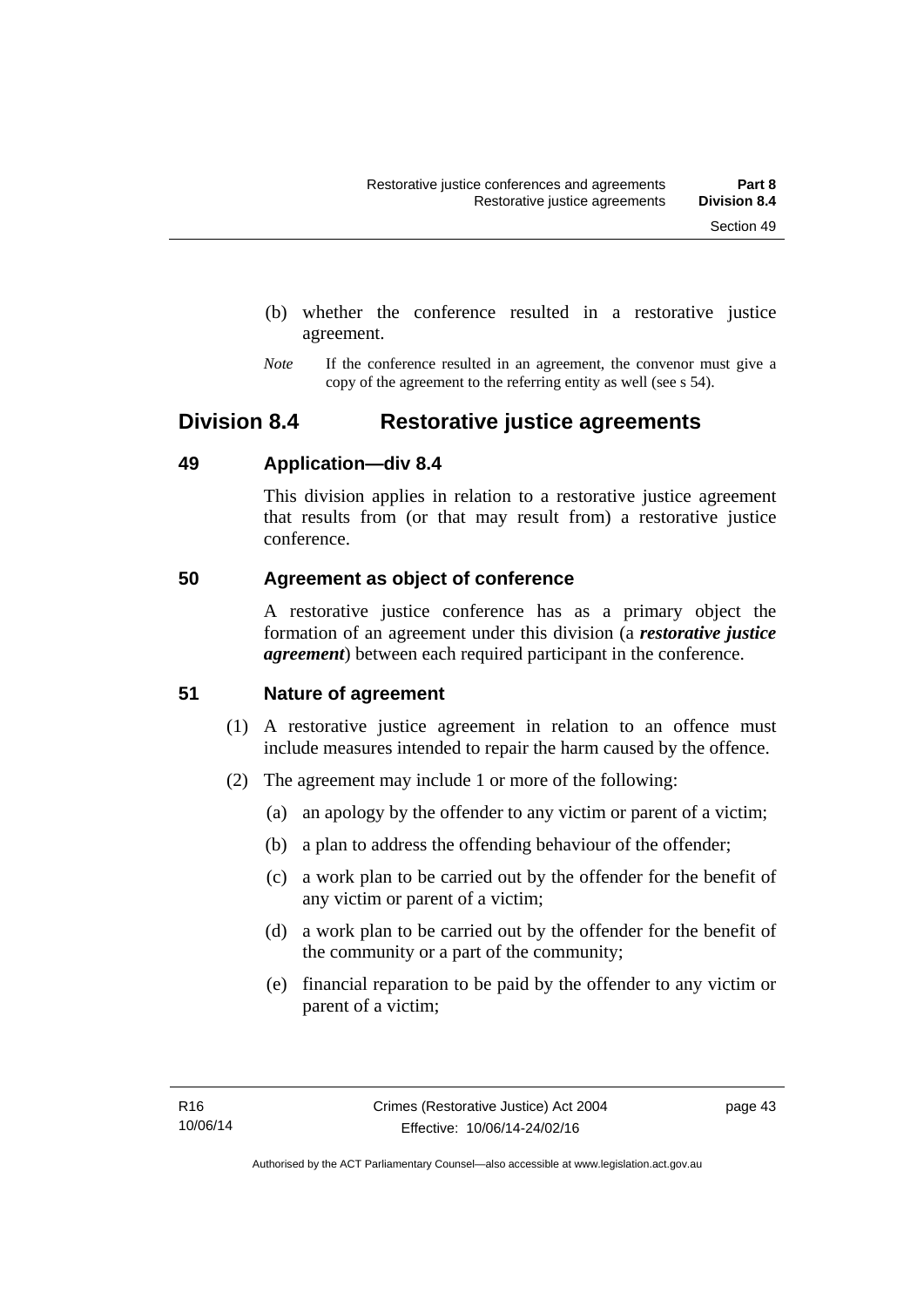- (f) anything else that each required participant and substitute participant in the conference agree would help repair the harm caused by the offence.
- (3) The agreement must be fair and, in the opinion of each required participant and substitute participant in the conference and the convenor, reasonably able to be carried out by the offender.
- (4) The agreement must not require the offender or anyone else to do anything that would—
	- (a) be unlawful; or
	- (b) require the detention of the offender (whether full-time or for any period); or
	- (c) be degrading or humiliating to the offender or anyone else; or
	- (d) cause distress to the offender or anyone else.
- (5) The agreement must be for a term of no longer than 6 months, starting on—
	- (a) the date the agreement is made; or
	- (b) if a later starting date is stated in the agreement—the later date.
	- *Note* The term of the agreement may be extended beyond this period, or reduced, by an amendment under s 55.

### **52 Form of agreement**

- (1) A restorative justice agreement must be—
	- (a) in writing; and
	- (b) signed by each required participant in the conference.
- (2) If a substitute participant for a suitable victim or parent signs a restorative justice agreement—
	- (a) the substitute participant is taken to sign the agreement on behalf of the victim or parent; and

Authorised by the ACT Parliamentary Counsel—also accessible at www.legislation.act.gov.au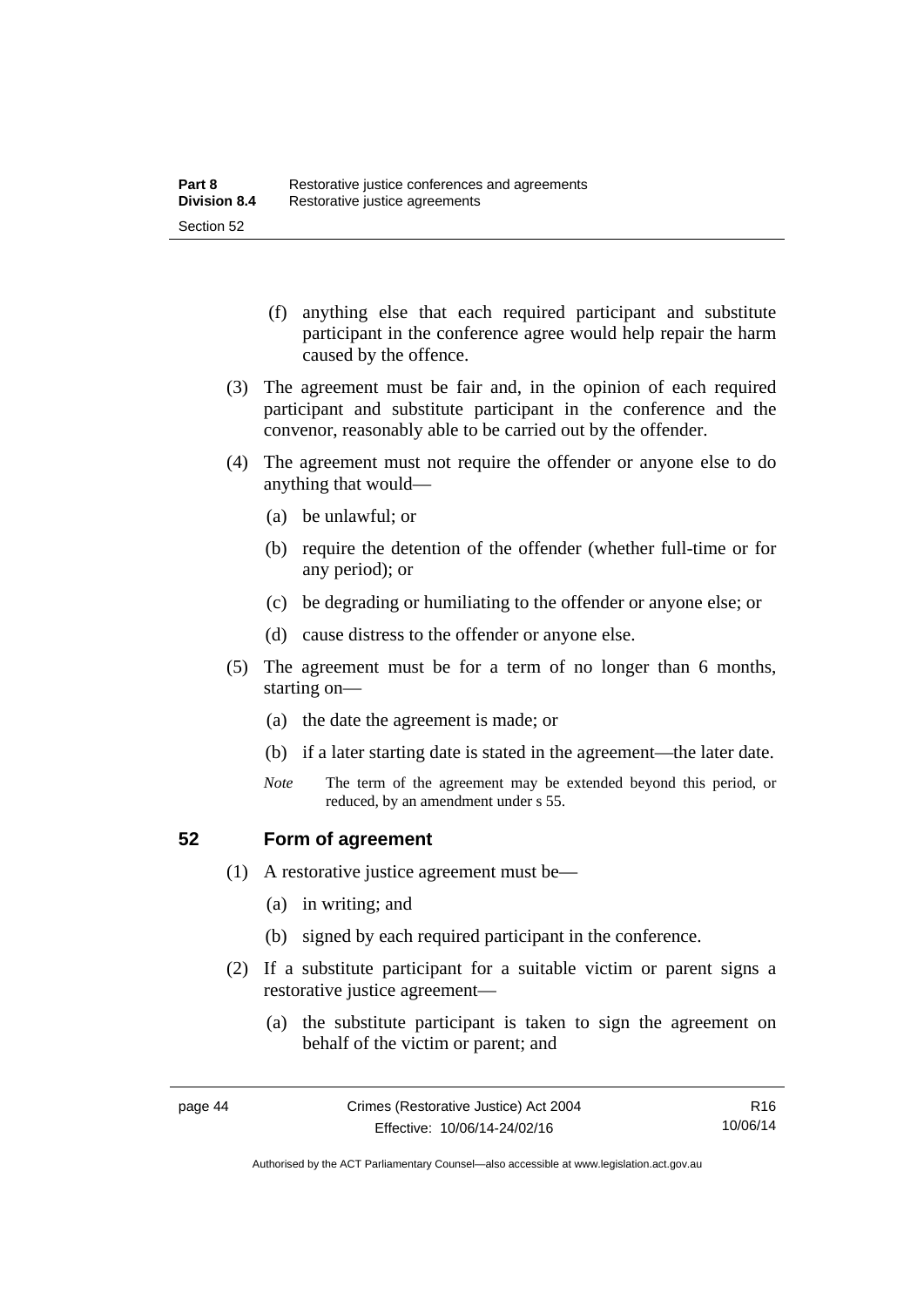- (b) the victim or parent is taken to have consented to the agreement.
- *Note* If there is a substitute victim or parent for a restorative justice conference under s 43, the substitute is a *required participant* in the conference (see s 42), and so may sign a restorative justice agreement under  $s(1)(b)$ .

### **53 Explanation of effect of agreement**

Before a restorative justice agreement is signed, the convenor must ensure that reasonable steps are taken to explain to each required participant in the conference (in language that each can readily understand)—

- (a) the nature, purpose and effect of the agreement; and
- (b) that no-one is under an obligation to sign the agreement; and
- (c) that the participant may, before signing the agreement, seek independent legal advice about the effect of the proposed agreement; and
- (d) if the offender has not entered a plea for the offence—that any statement in the agreement that the offender accepts responsibility for the commission of the offence does not prevent the offender from pleading not guilty to the offence; and
- (e) if a sentence-related order has not been made for the offender—that, if the offender is found guilty of the offence, a court, in sentencing the offender—
	- (i) may consider whether the offender accepts responsibility for the offence to take part in restorative justice, but is not required to reduce the severity of any sentence as a result: and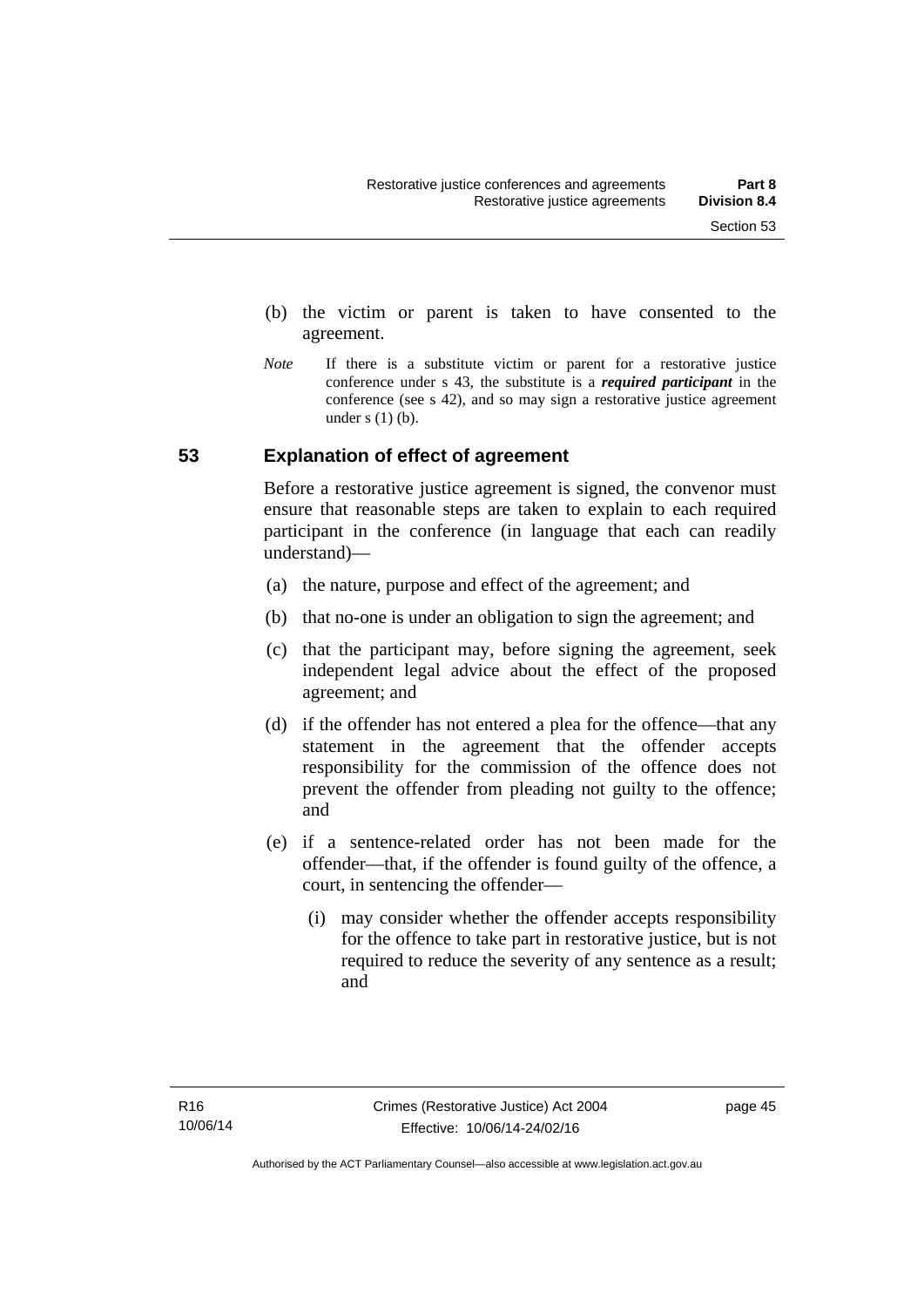(ii) must not consider whether the offender has chosen not to take part, or not to continue to take part, in restorative justice.

### **54 Notice of agreement**

The convenor must give a copy of a restorative justice agreement to—

- (a) each required participant in the conference; and
- (b) the referring entity for the offence.

### **55 Amendment of agreement**

- (1) The convenor may amend a restorative justice agreement on the application of a required participant in the conference, or the convenor's initiative, if the convenor considers that the amendment is necessary or desirable—
	- (a) to respond to a change in the situation of any suitable victim or parent, or the offender; or
	- (b) to correct an error.
- (2) Without limiting subsection (1), the convenor may amend a restorative justice agreement under the subsection in response to a change in the situation of any suitable victim or parent, or the offender—
	- (a) to increase the term of the agreement, including an increase that would provide for the agreement to end more than 6 months after the day it started under section 51 (5); or
	- (b) to reduce the term of the agreement.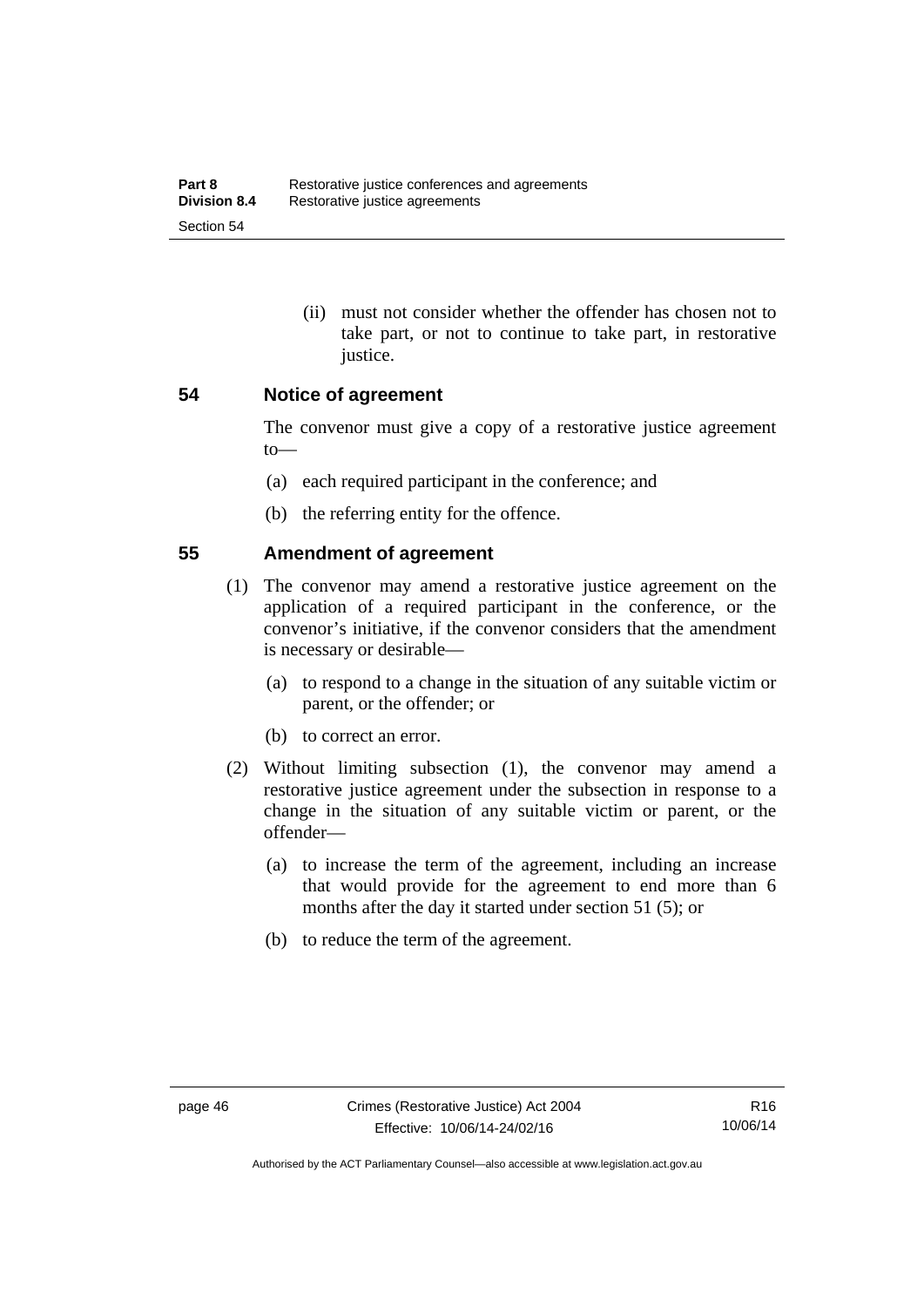#### **Example**

Sam is an offender, and Bella is a victim of Sam's offence. Sam is found guilty of the offence but, under the *[Crimes \(Sentencing\) Act 2005](http://www.legislation.act.gov.au/a/2005-58)*, section 17 (Non-conviction orders—general), the charge is dismissed and no conviction is recorded. After taking part in a restorative justice conference, Sam and Bella sign a restorative justice agreement under which Sam agrees to work in Bella's garden every Saturday for 6 months.

However, 4 months after the start of the agreement, the company Sam works for moves its head office from Canberra to Brisbane, and Sam is required to move there before the 6 months is over to keep his job. Sam has until then complied fully with the agreement.

The convenor may consider, because of Sam's history of compliance with the agreement, and the change in Sam's situation, there is a change in Sam's situation that would justify an amendment to the agreement to reduce its term so that it will end when Sam has to move to Brisbane.

- *Note 1* See s (5), def *change in the situation*. The definition excludes a change in the offender's, victim's or parent's attitude to compliance with the restorative justice agreement.
- *Note 2* An example is part of the Act, is not exhaustive and may extend, but does not limit, the meaning of the provision in which it appears (see [Legislation Act,](http://www.legislation.act.gov.au/a/2001-14) s 126 and s 132).
- (3) However, any amendment of a restorative justice agreement to respond to a change in the situation of any suitable victim or parent, or the offender, may only be made after the convenor has consulted each required participant in the conference who is a suitable victim or parent, or a substitute participant for a suitable victim or parent.
- (4) If the convenor amends a restorative justice agreement under this section, the convenor must give notice of the amendment and a copy of the agreement, as amended, to—
	- (a) each required participant in the conference; and
	- (b) the referring entity for the offence.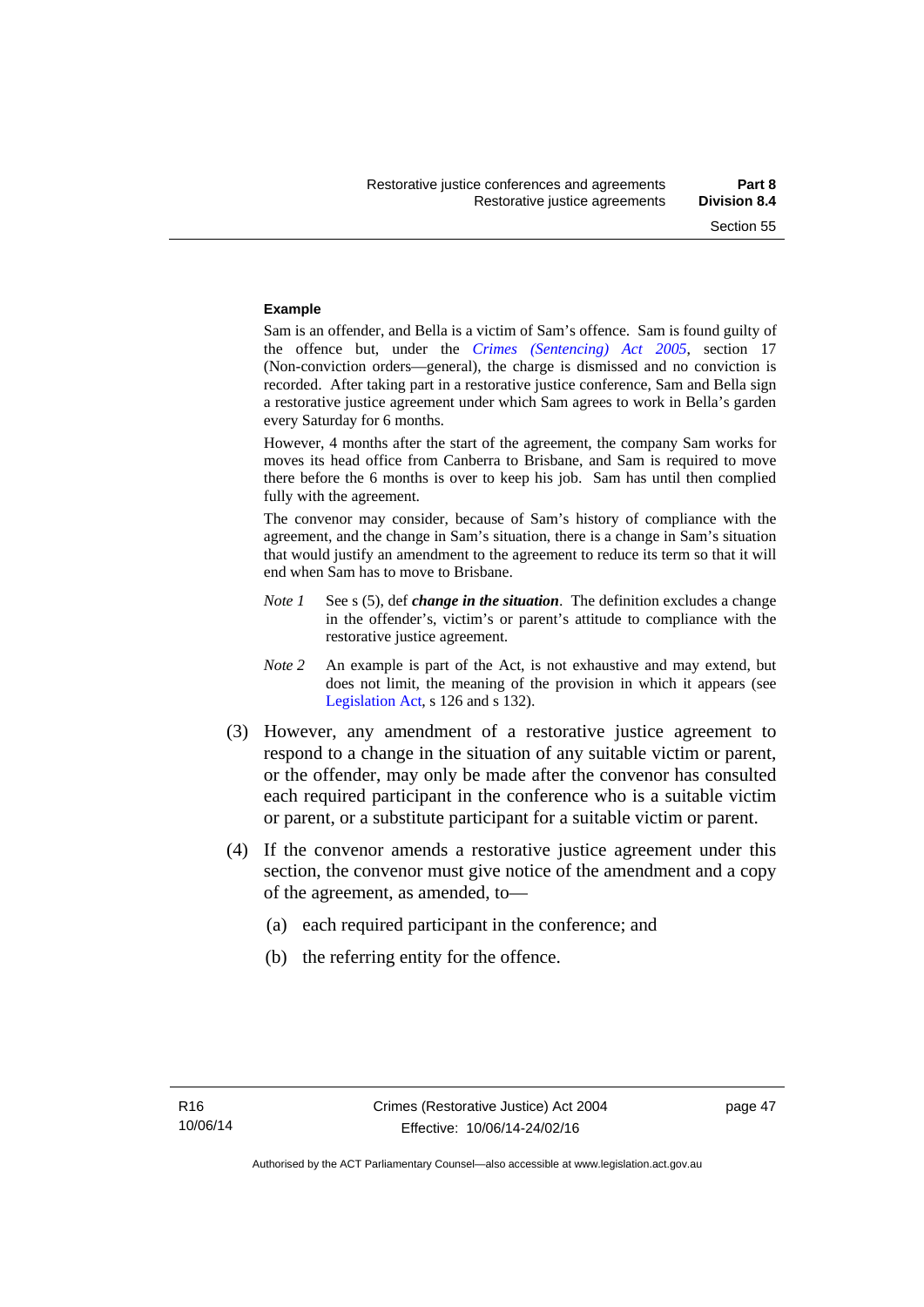(5) In this section:

*change in the situation*, of a victim, parent or offender in relation to a restorative justice agreement, does not include a change in the victim's, parent's or offender's attitude to complying with the agreement.

## **Division 8.5 Monitoring compliance with restorative justice agreements**

### **56 Application—div 8.5**

This division applies to a restorative justice agreement for an offence that is referred for restorative justice by a referring entity.

### **57 Monitoring compliance—director-general (restorative justice)**

 (1) The director-general (restorative justice) may do anything reasonable to check whether the restorative justice agreement is being complied with.

#### **Example**

Alex has been convicted and sentenced for an offence. As a condition of the sentence, Alex has taken part in restorative justice. After a restorative justice conference, Alex signed a restorative justice agreement with the victim agreeing to perform 50 hours unpaid work for a charity service organisation. The director-general (restorative justice) may, under this subsection, contact the organisation at reasonable intervals to make sure that Alex performs the work satisfactorily.

- *Note* An example is part of the Act, is not exhaustive and may extend, but does not limit, the meaning of the provision in which it appears (see [Legislation Act,](http://www.legislation.act.gov.au/a/2001-14) s 126 and s 132).
- (2) If the director-general (restorative justice) is satisfied on reasonable grounds that there has been a significant failure to comply with the restorative justice agreement, the director-general must report the noncompliance to the referring entity.

Authorised by the ACT Parliamentary Counsel—also accessible at www.legislation.act.gov.au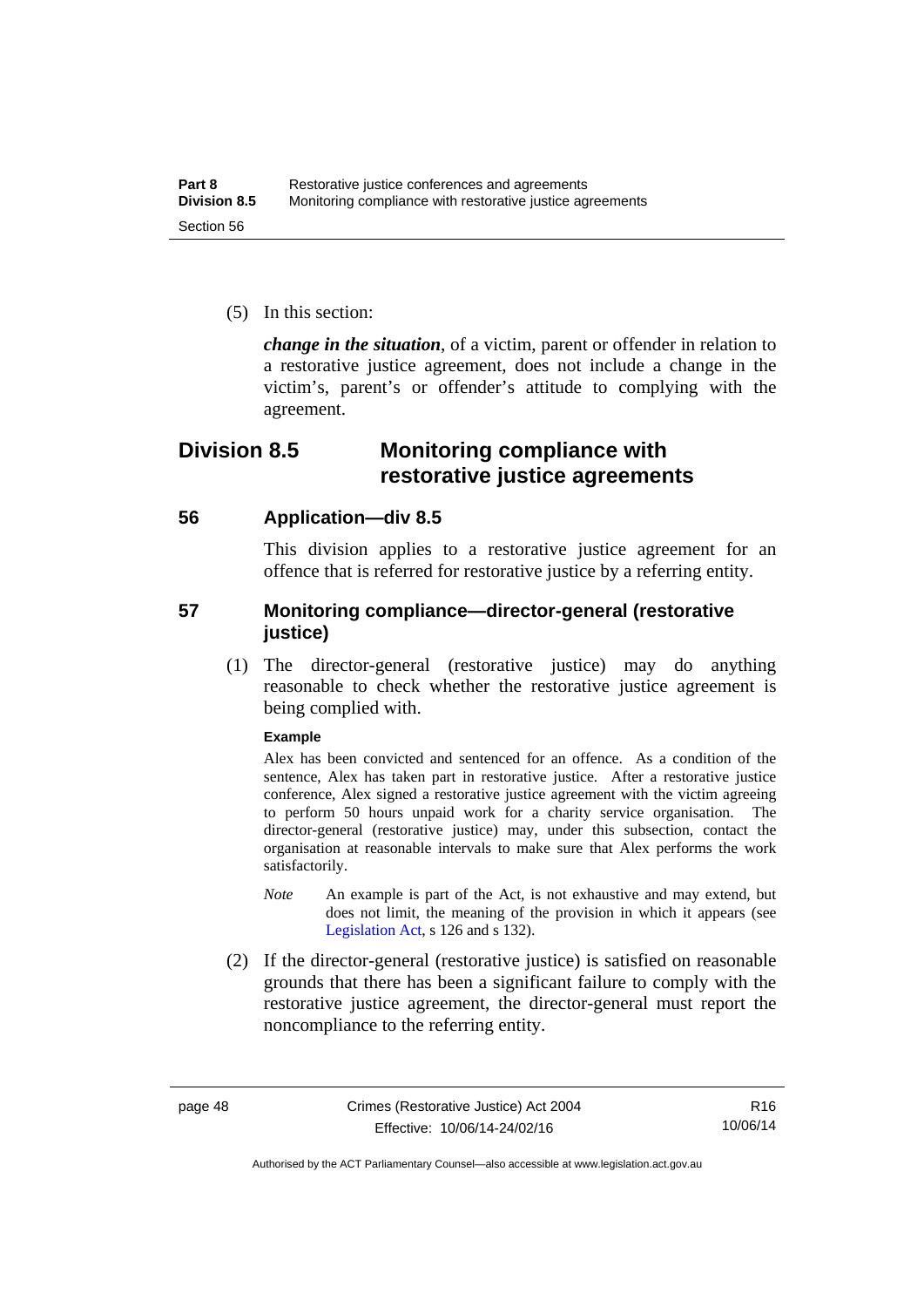- (3) If the director-general (restorative justice) is satisfied on reasonable grounds that the restorative justice agreement has been substantially or fully complied with, the director-general must report the compliance to the referring entity.
- (4) Subsections (2) and (3) do not apply if the referring entity is the director-general (restorative justice).
	- *Note 1* The referring entity may be the director-general (restorative justice) under table 22, item 1 or 5.
	- *Note 2* Section 72 deals with what happens if the referring entity is the same director-general as the director-general (restorative justice), but the referring entity is the director-general in his or her capacity as director-general (corrections) or director-general (children and young people).

 That section provides that the director-general must ensure that appropriate administrative arrangements are made for the report to be given by a delegate of the director-general as director-general (restorative justice) to a delegate of the director-general as director-general (corrections) or director-general (children and young people).

### **58 Monitoring compliance—referring entities**

 (1) The referring entity may do anything reasonable to check whether the agreement is being complied with.

#### **Example**

The example for section 57 (1) applies in relation to the checking of compliance by the referring entity.

- *Note* An example is part of the Act, is not exhaustive and may extend, but does not limit, the meaning of the provision in which it appears (see [Legislation Act,](http://www.legislation.act.gov.au/a/2001-14) s 126 and s 132).
- (2) If the referring entity is satisfied on reasonable grounds that there has been a significant failure to comply with the restorative justice agreement, the referring entity must report the noncompliance to the director-general (restorative justice).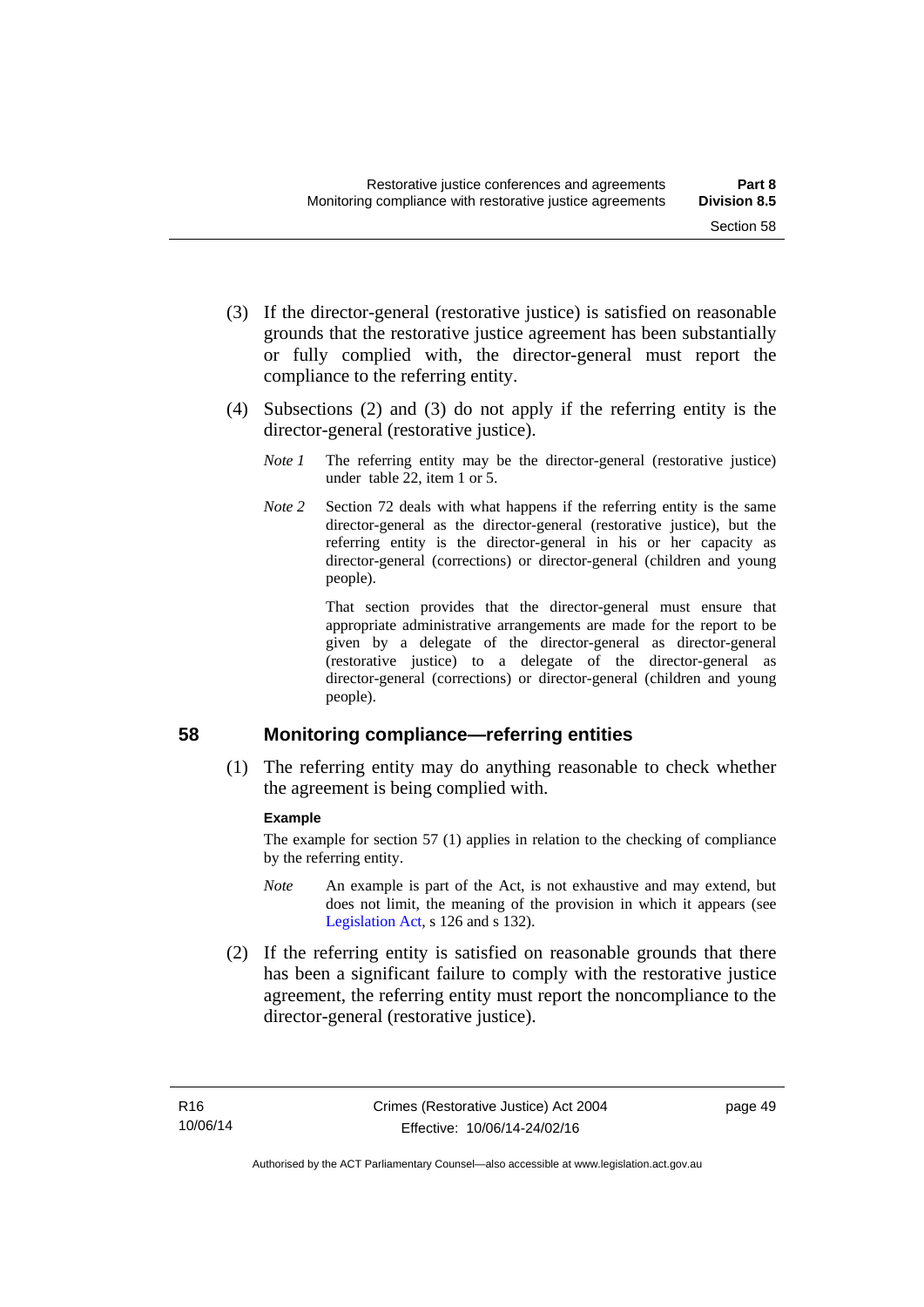- (3) If the referring entity is satisfied on reasonable grounds that the restorative justice agreement has been substantially or fully complied with, the referring entity must report the compliance to the director-general (restorative justice).
- (4) Subsections (2) and (3) do not apply if the referring entity is the director-general (restorative justice).
	- *Note 1* The referring entity may be the director-general (restorative justice) under s 22, table 22, item 1 or 5.
	- *Note 2* Section 72 deals with what happens if the referring entity is the same director-general as the director-general (restorative justice), but the referring entity is the director-general in his or her capacity as director-general (corrections) or director-general (children and young people).

 That section provides that the director-general must ensure that appropriate administrative arrangements are made for the report to be given by a delegate of the director-general as director-general (corrections) or director-general (children and young people) to a delegate of the director-general as director-general (restorative justice).

# **Division 8.6 Evidence of statements made at conferences**

### **59 Evidence of offences**

- (1) This section applies if a statement is made by an offender (the *conference offender*) during a restorative justice conference, or in a restorative justice agreement, in relation to an offence (the *conference offence*) that has been committed by anyone (including the conference offender).
- (2) Evidence of the statement may not be admitted in court in a proceeding in relation to a less serious offence (including the conference offence, if that is a less serious offence), whether or not the conference offender is accused of the offence.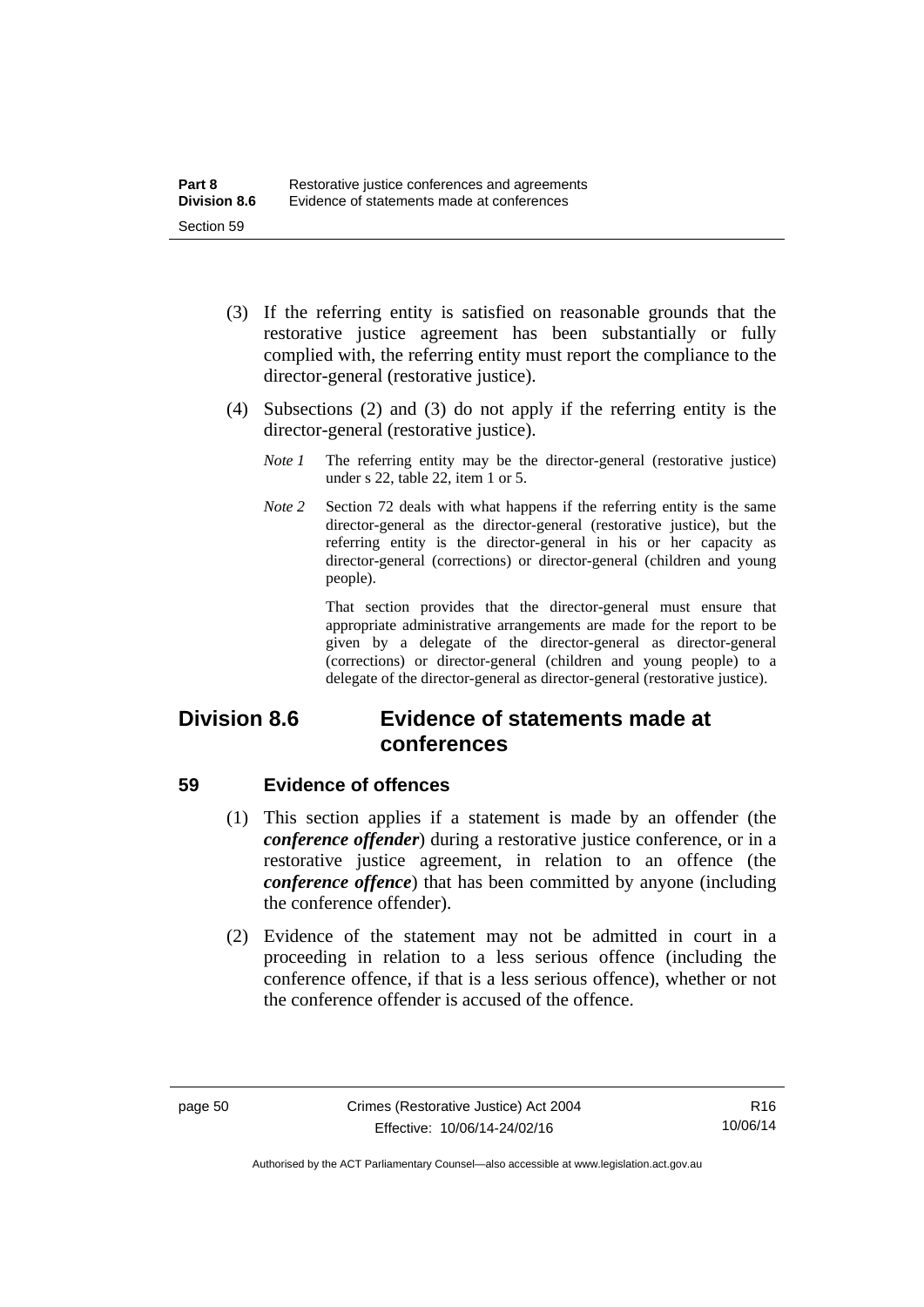- (3) However, subsection (2) does not prevent a court, in sentencing an offender for an offence (whether the offence is a less serious offence or a serious offence), from considering a statement made by the offender during a restorative justice conference, or in a restorative justice agreement, in relation to the offence or any other offence.
	- *Note* There may be circumstances in which evidence of the statement is admissible in court in a proceeding in relation to a serious offence, whether or not the conference offence is a serious offence, or the conference offender is accused of the offence. Territory law that deals generally with the admission of evidence in criminal proceedings would apply.

### **60 Evidence of future offences**

- (1) This section applies if a statement is made by an offender (the *conference offender*) during a restorative justice conference, or in a restorative justice agreement, in relation to an offence (the *conference future offence*) proposed to be committed after the time of the conference or agreement by anyone (including the conference offender).
- (2) This Act does not prevent evidence of the statement being admitted in court in a proceeding in relation to the conference future offence—
	- (a) whether or not the offence is a serious offence; and
	- (b) whether or not the conference offender intends to commit, or is alleged to have committed, the offence.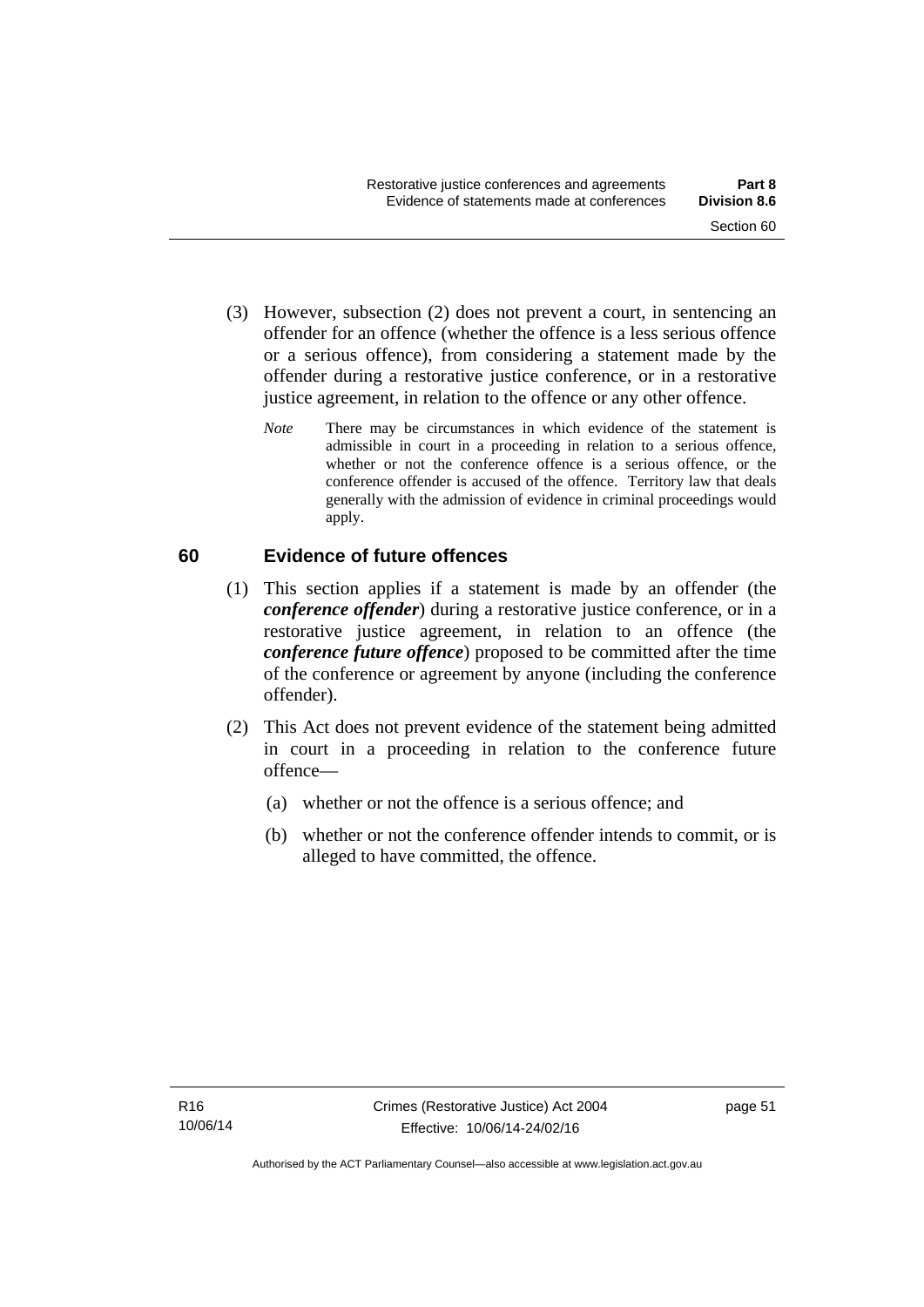**Part 9 Administration**<br>**Division 9.1 General adminity General administration** Section 61

# **Part 9 Administration**

## **Division 9.1 General administration**

### **61 Restorative justice guidelines**

- (1) The director-general may issue guidelines (*restorative justice guidelines*) outlining procedures for the following:
	- (a) the referral of offences for restorative justice, including procedures for making decisions about referrals;
	- (b) the management of restorative justice;
	- (c) the conduct of restorative justice conferences;
	- (d) monitoring the progress of restorative justice;
	- (e) monitoring compliance with restorative justice agreements;
	- (f) any other aspect of the administration of this Act.
- (2) Restorative justice guidelines—
	- (a) may deal with matters also dealt with elsewhere under this Act; but
	- (b) must not be inconsistent with this Act.
- (3) Restorative justice guidelines are disallowable instruments.

*Note* A disallowable instrument must be notified, and presented to the Legislative Assembly, under the [Legislation Act.](http://www.legislation.act.gov.au/a/2001-14)

(4) A referring entity for an offence must comply with the guidelines.

### **62 Police participation in restorative justice**

The director-general may make arrangements with the chief police officer—

 (a) for the participation of police officers in the administration of this Act; and

Authorised by the ACT Parliamentary Counsel—also accessible at www.legislation.act.gov.au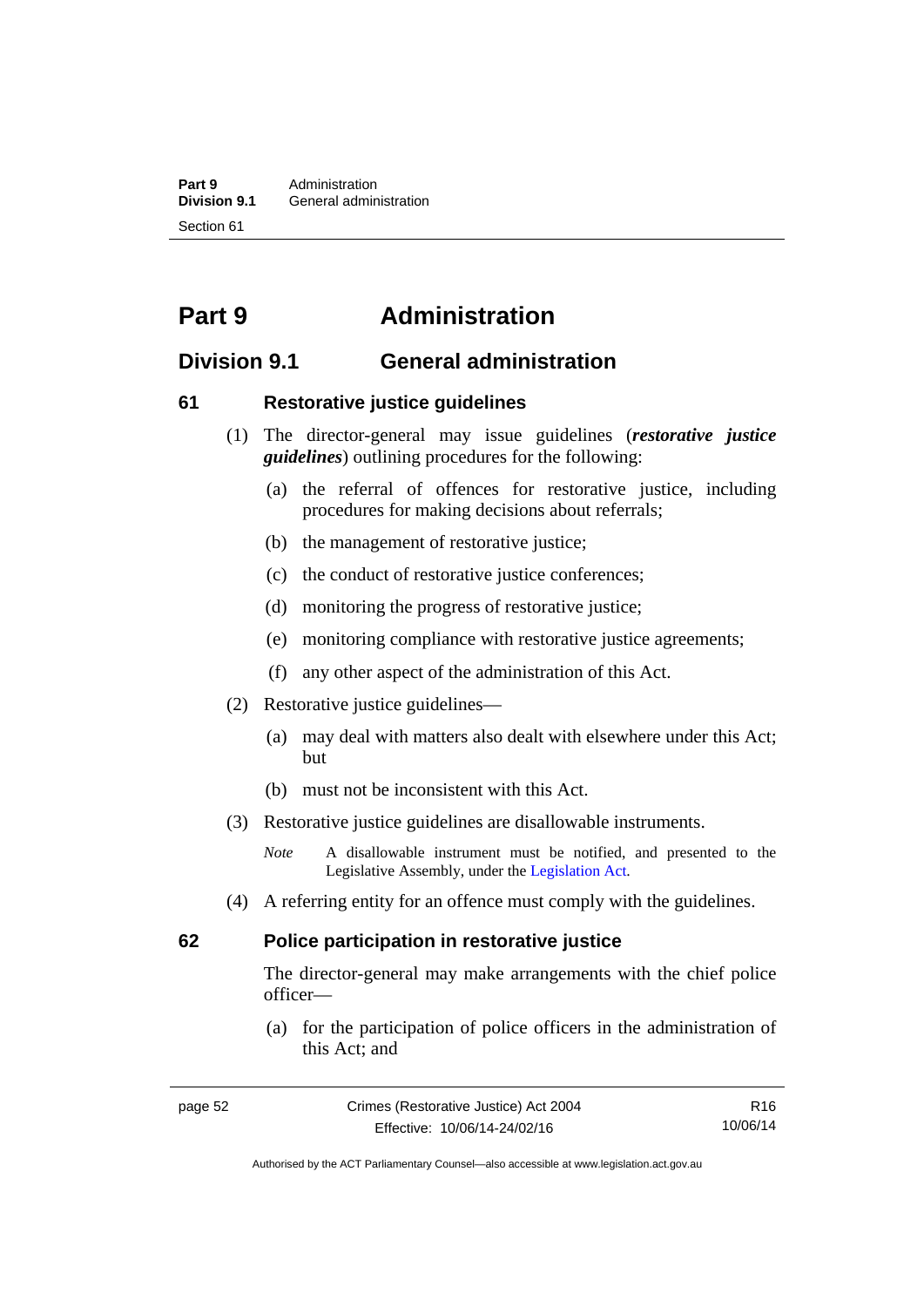(b) for the appointment of police officers to call restorative justice conferences, subject to this Act.

### **63 Information sharing**

- (1) The director-general may ask a referring entity to give the director-general information about a victim, the parent of a victim, an offender or anyone else if the information is necessary for the administration of this Act.
- (2) A referring entity must do everything reasonable to comply with a request under subsection (1).

### **64 Secrecy**

(1) In this section:

*secret-keeper* means a person who is exercising, or has exercised, a function under this Act.

#### **Examples**

- 1 a referring entity, or the delegate of a referring entity, if the referring entity or delegate is considering whether to refer an offence for restorative justice
- 2 the director-general, or a delegate of the director-general, if the director-general or delegate is considering whether an offence is suitable for restorative justice, or whether a restorative justice conference for an offence should be called
- 3 the convenor of a restorative justice conference, if the convenor is making preparations for a restorative justice conference
- 4 a staff member of an administrative unit, if the staff member is assisting a secret-keeper mentioned in examples 1, 2 or 3 in carrying out the functions mentioned in those examples
- *Note* An example is part of the Act, is not exhaustive and may extend, but does not limit, the meaning of the provision in which it appears (see [Legislation Act,](http://www.legislation.act.gov.au/a/2001-14) s 126 and s 132).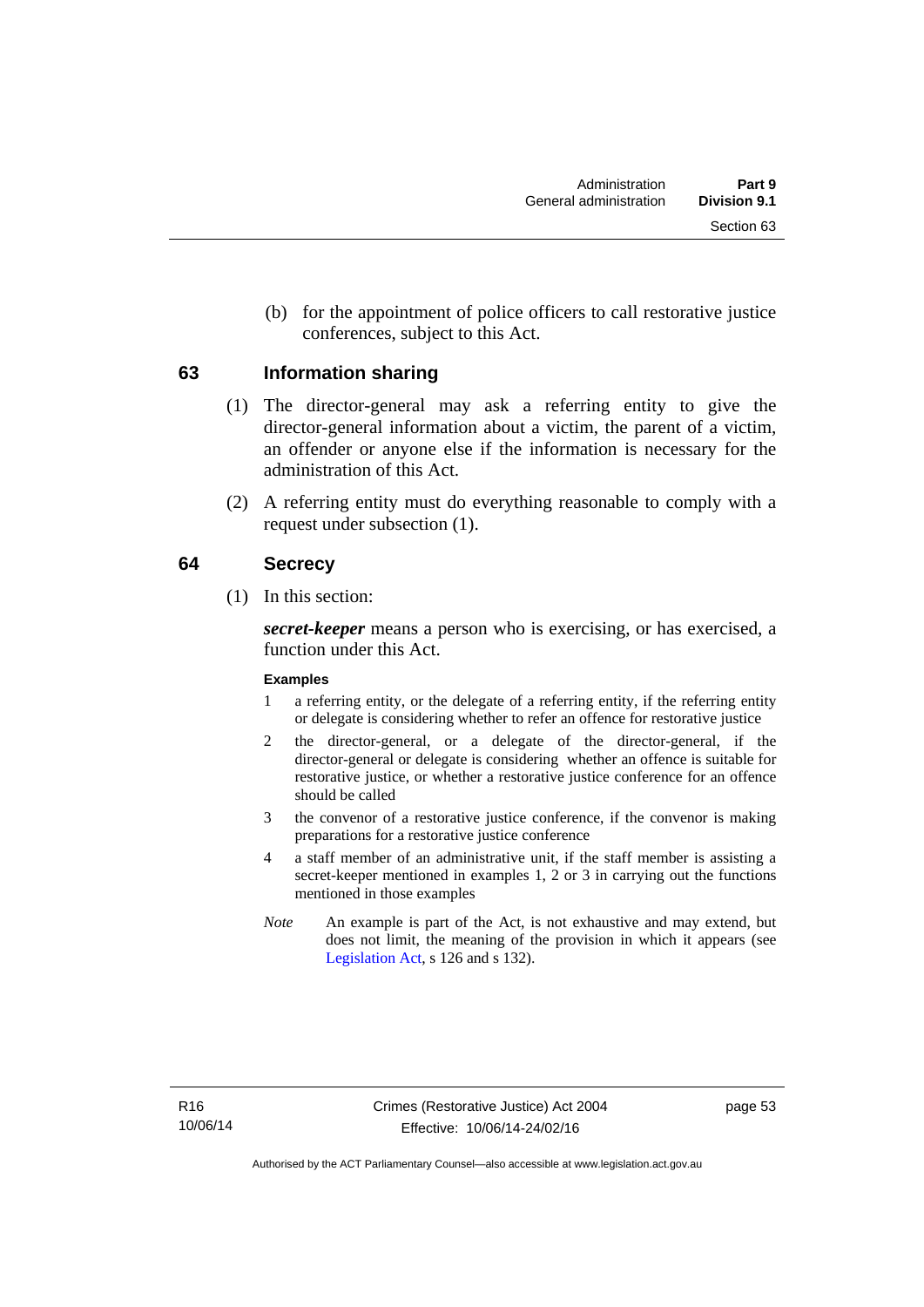#### *protected information*—

- (a) means information about a person that is disclosed to, or obtained by, a secret-keeper because of the exercise of a function by the secret-keeper under this Act; but
- (b) does not include information in a restorative justice agreement or information disclosing who attended a restorative justice conference.

#### **Examples of protected information**

- 1 information obtained by a referring entity or the director-general in assessing the eligibility of a victim, parent or offender for restorative justice
- 2 information obtained by the convenor of a restorative justice conference in preparing the conference
- 3 a transcript (or other record) of what is said during a restorative justice conference that is kept by the convenor or the director-general
- (2) A secret-keeper commits an offence if the secret-keeper—
	- (a) makes a record of protected information; or
	- (b) directly or indirectly discloses or communicates protected information about someone to someone else.

Maximum penalty: 50 penalty units, imprisonment for 6 months or both.

- (3) Subsection (2) does not apply if the record is made, or the information is disclosed or communicated—
	- (a) under this or any other Act; or
	- (b) in relation to the exercise of a function, as a secret-keeper, under this or any other Act.
- (4) Subsection (2) does not prevent a secret-keeper from divulging or communicating protected information about someone with that person's consent.

Authorised by the ACT Parliamentary Counsel—also accessible at www.legislation.act.gov.au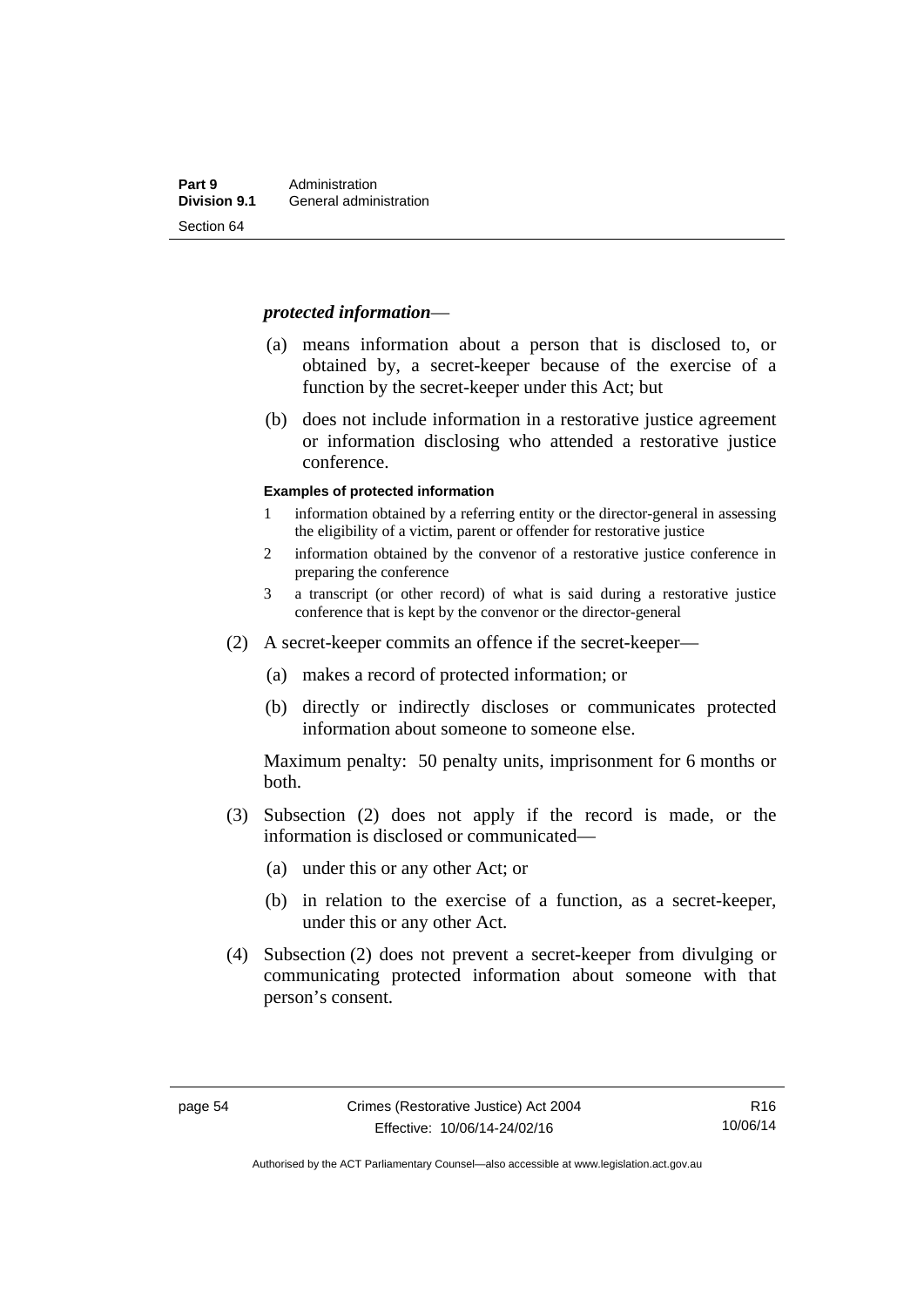- (5) For a civil proceeding, a secret-keeper must not—
	- (a) disclose or communicate protected information to a court; or
	- (b) produce or permit access to a document containing protected information to a court.
- (6) For a criminal proceeding, unless it is necessary to do so to comply with this Act, any other territory law or a law of the Commonwealth, a secret-keeper is not required—
	- (a) to disclose or communicate protected information to a court; or
	- (b) to produce or permit access to a document containing protected information to a court.
	- *Note* The *[Freedom of Information Act 1989](http://www.legislation.act.gov.au/a/alt_a1989-46co)*, s 38 (Documents to which secrecy provisions of enactments apply) provides that a document is exempt from access requirements under that Act if another Act applies specifically to information of a particular kind in a document and prohibits the disclosure of that information by people mentioned in the other Act. The section is stated to apply whether or not the prohibition is absolute or subject to exceptions or qualification.

### **65 Secrecy about information acquired under other Acts**

- (1) The provisions of another Act imposing restrictions or obligations of secrecy or nondisclosure of information acquired in the administration of that Act apply to a person who, in the exercise of functions under this Act, has access to the information because of the information having been acquired in the administration of the other Act.
- (2) For subsection (1), the person who has access to the information in the exercise of functions under this Act is taken to be a person engaged in the administration of the other Act.
- (3) Subsection (1) does not prevent—
	- (a) the giving of access to records under this Act; or

page 55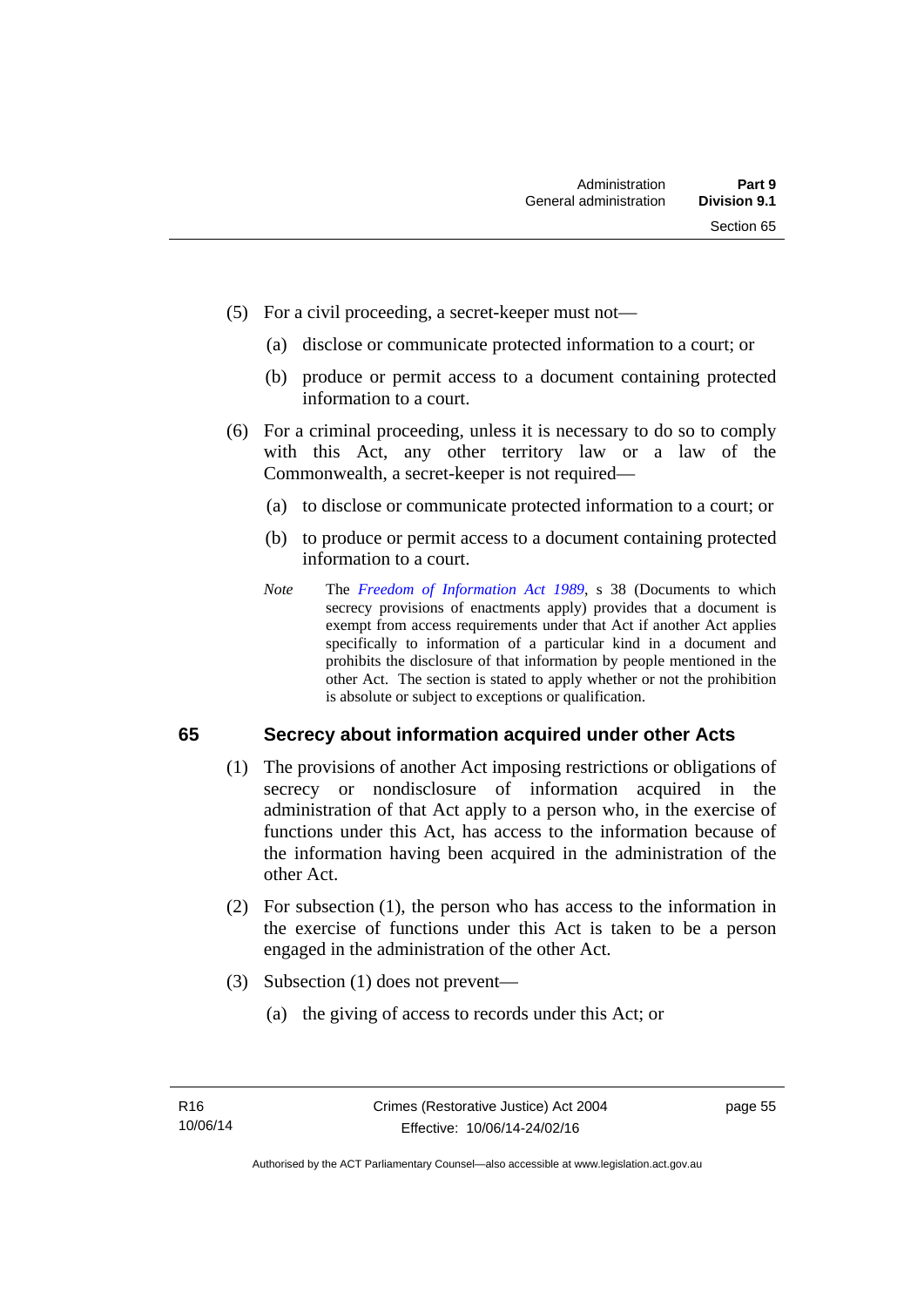(b) the preparation and dissemination of guides and aids to finding information contained in the records.

### **66 Protection from liability**

- (1) A person is not personally liable for anything done or omitted to be done honestly and without negligence—
	- (a) in the exercise of a function under this Act; or
	- (b) in the reasonable belief that the act or omission was in the exercise of a function under this Act.
- (2) Any liability that, apart from subsection (1), would attach to a person attaches instead to the Territory.

## **Division 9.2 Reporting and records**

### **67 Meaning of** *referring entity—***div 9.2**

(1) In this division:

*referring entity*, in relation to an offence—see section 22.

 (2) However, if an offence is referred for restorative justice by a court in making a sentence-related order, *referring entity* means the director-general (corrections).

### **68 Quarterly reporting by director-general**

- (1) This section applies in relation to a quarter of a year if—
	- (a) an offence is referred for restorative justice before the start of, or during, the quarter; and
	- (b) restorative justice—
		- (i) has not ended for the offence; or

Authorised by the ACT Parliamentary Counsel—also accessible at www.legislation.act.gov.au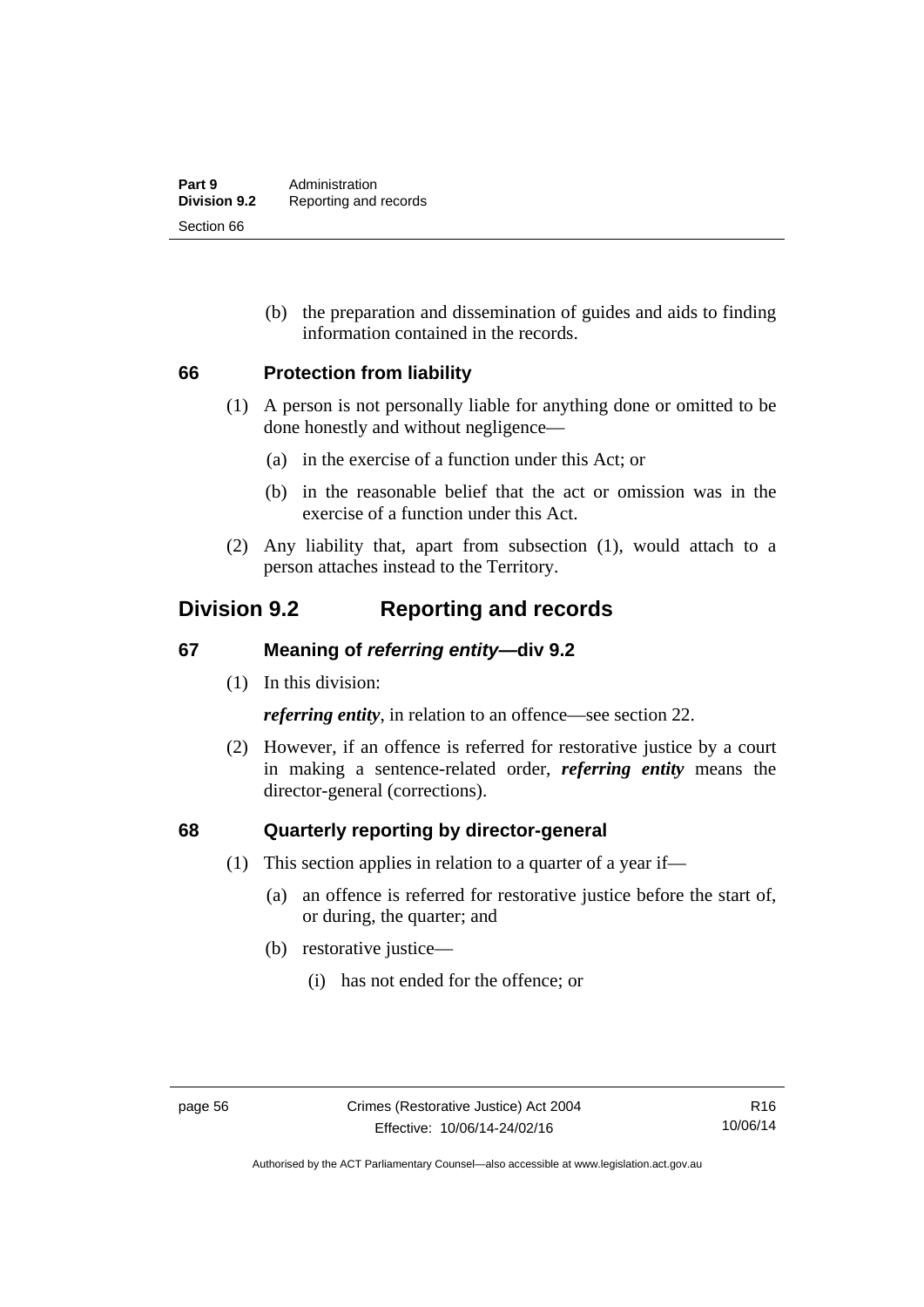- (ii) ended for the offence during the quarter.
- *Note Quarter* is defined in the [Legislation Act](http://www.legislation.act.gov.au/a/2001-14), dict, pt 1 to mean the 3 months following 1 January, 1 April, 1 July or 1 October in any year.
- (2) Within 7 days after the last day of the quarter, the director-general (restorative justice) must report to the referring entity on the progress of restorative justice for the offence during the quarter.
	- *Note* Section 72 deals with what happens if the referring entity is the same director-general as the director-general (restorative justice), but the referring entity is the director-general in his or her capacity as director-general (corrections) or director-general (children and young people).

 That section provides that the director-general must ensure that appropriate administrative arrangements are made for the report to be given by a delegate of the director-general as director-general (restorative justice) to a delegate of the director-general as director-general (corrections) or director-general (children and young people).

- (3) This section does not apply if the referring entity is the director-general (restorative justice).
	- *Note* The referring entity may be the director-general (restorative justice) under table 22, item 1 or 5.
- (4) In this section:

*ends*—restorative justice *ends* for an offence if—

- (a) the director-general decides that restorative justice is not suitable for the offence; or
- (b) the convenor of a restorative justice conference for the offence discontinues the conference under section 47; or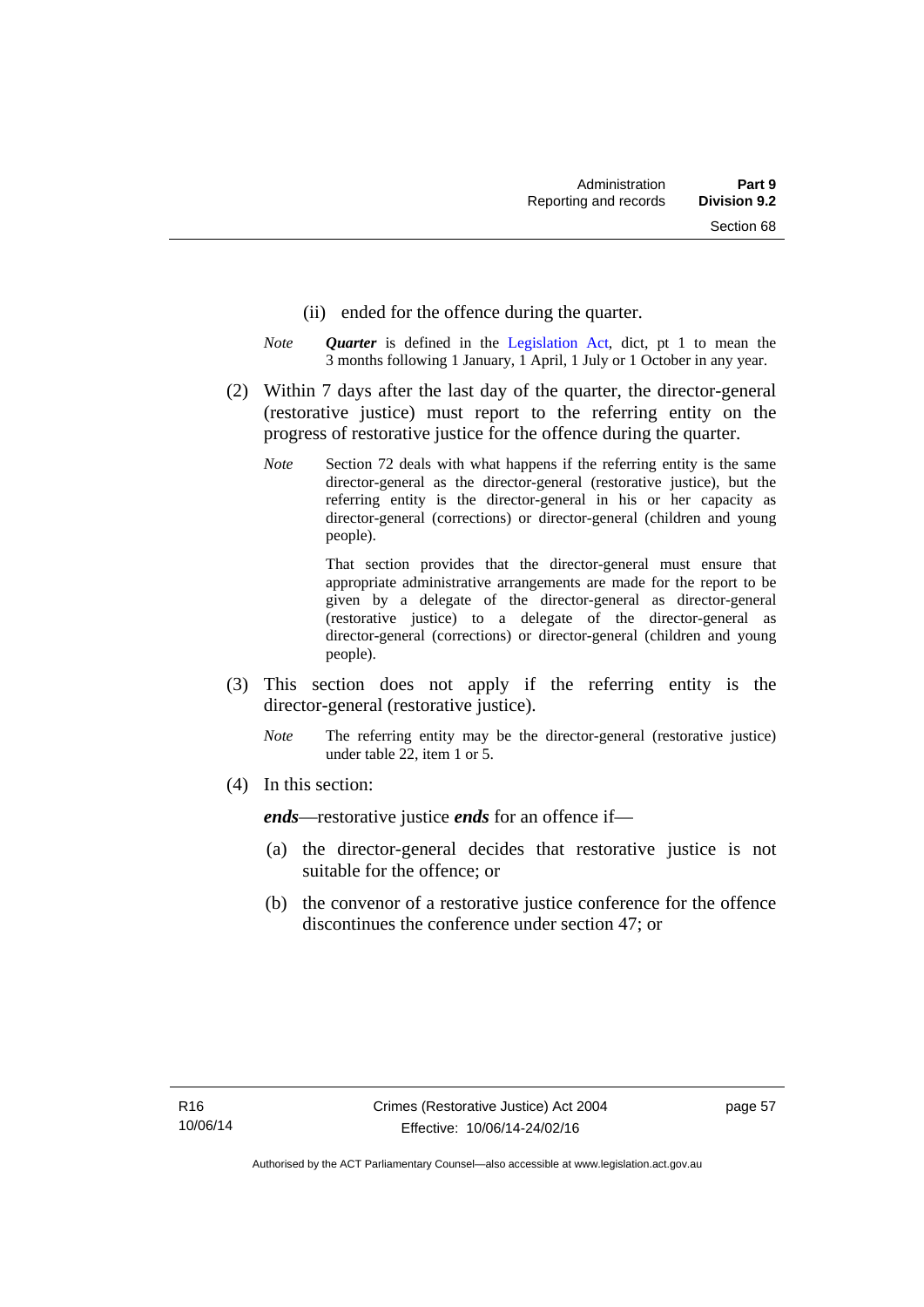- (c) a restorative justice conference for the offence is concluded.
- *Note Restorative justice* means the process of restorative justice provided under this Act, including a restorative justice conference (see s 10). Restorative justice, apart from the process provided under this Act that is mentioned in the definition, does not necessarily end as provided in the definition of *ends* for this section.

### **69 Record-keeping by referring entities**

- (1) If an offence is referred to the director-general for restorative justice, the referring entity must ensure that appropriate records are kept in relation to—
	- (a) the circumstances in which the referral was made; and
	- (b) the progress of restorative justice for the offence; and
	- (c) the outcome of restorative justice for the offence.
- (2) The referring entity must also ensure that a copy of any restorative justice agreement for the offence (as amended, if at all, under section 55) is kept as part of the records.
- (3) The records mentioned in subsection (1) must be kept as part of the administrative or court records normally kept by the referring entity in relation to the offence.

### **70 Record-keeping by director-general**

- (1) The director-general must keep records of—
	- (a) each referral of an offence to the director-general for restorative justice; and
	- (b) any assessment of suitability for restorative justice under part 7, whether because of a referral of an offence for restorative justice or in other circumstances; and
	- (c) each offence for which a restorative justice conference is called; and

R16 10/06/14

Authorised by the ACT Parliamentary Counsel—also accessible at www.legislation.act.gov.au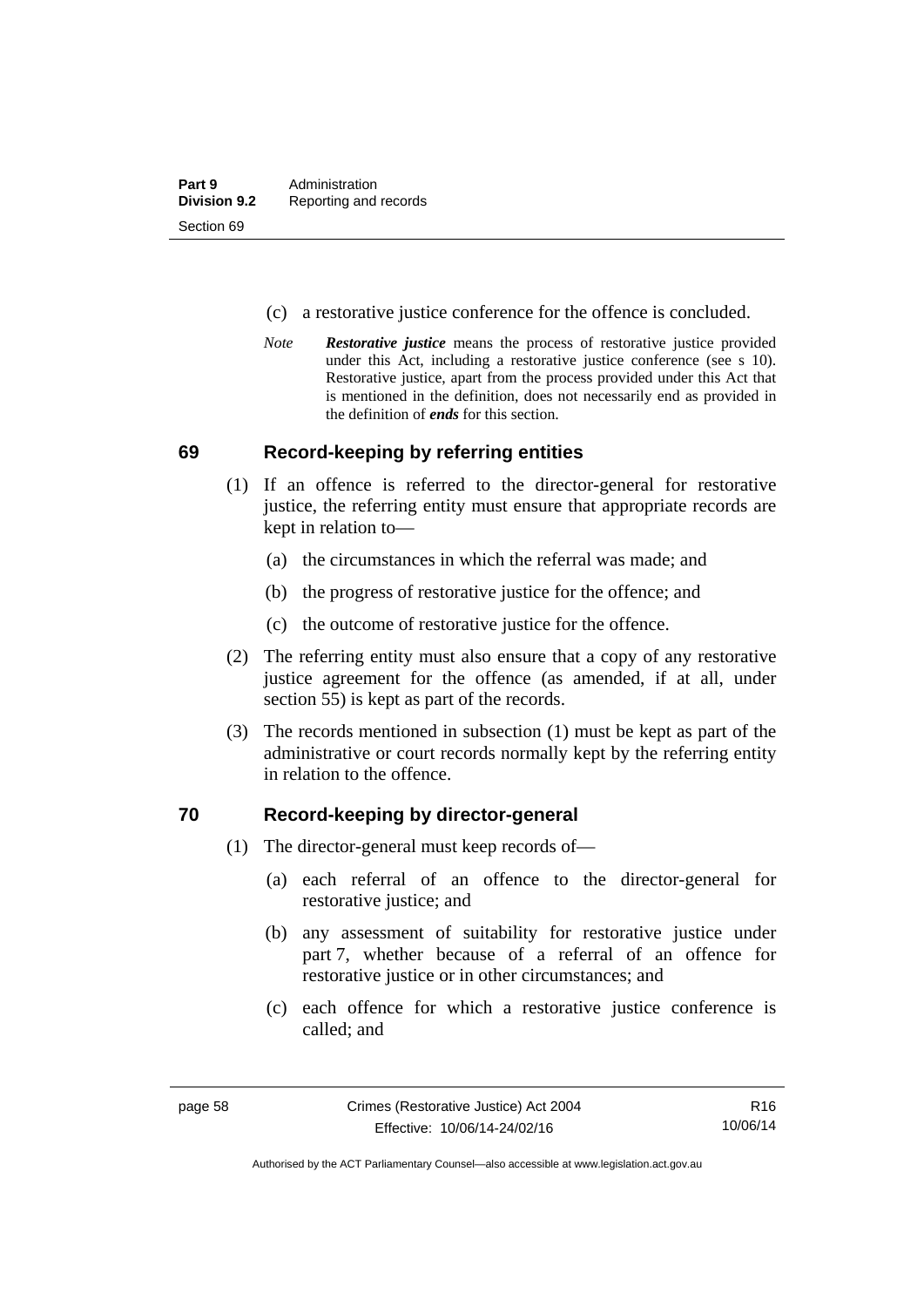- (d) each restorative justice conference that is conducted; and
- (e) each restorative justice conference that is cancelled or discontinued; and
- (f) each restorative justice agreement that is reached at a conference; and
- (g) the offender's compliance with each restorative justice agreement.
- (2) The records mentioned in subsection (1) (g) must be kept in consultation with the relevant referring entity.
- (3) A record of an offence for which a restorative justice agreement is reached must include a copy of the restorative justice agreement (as amended, if at all, under section 55).

### **71 Restorative justice database**

- (1) The director-general must ensure that a database is kept of information in the records required to be kept under section 70 to enable research, analysis and evaluation of restorative justice.
- (2) The database must be kept as required by regulation.
- (3) A regulation made for this section—
	- (a) may allow access to the information in the database by anyone for research, analysis and evaluation of restorative justice; but
	- (b) must not allow access to the information in the database in any form that would allow the identity of anyone taking part in restorative justice to be worked out.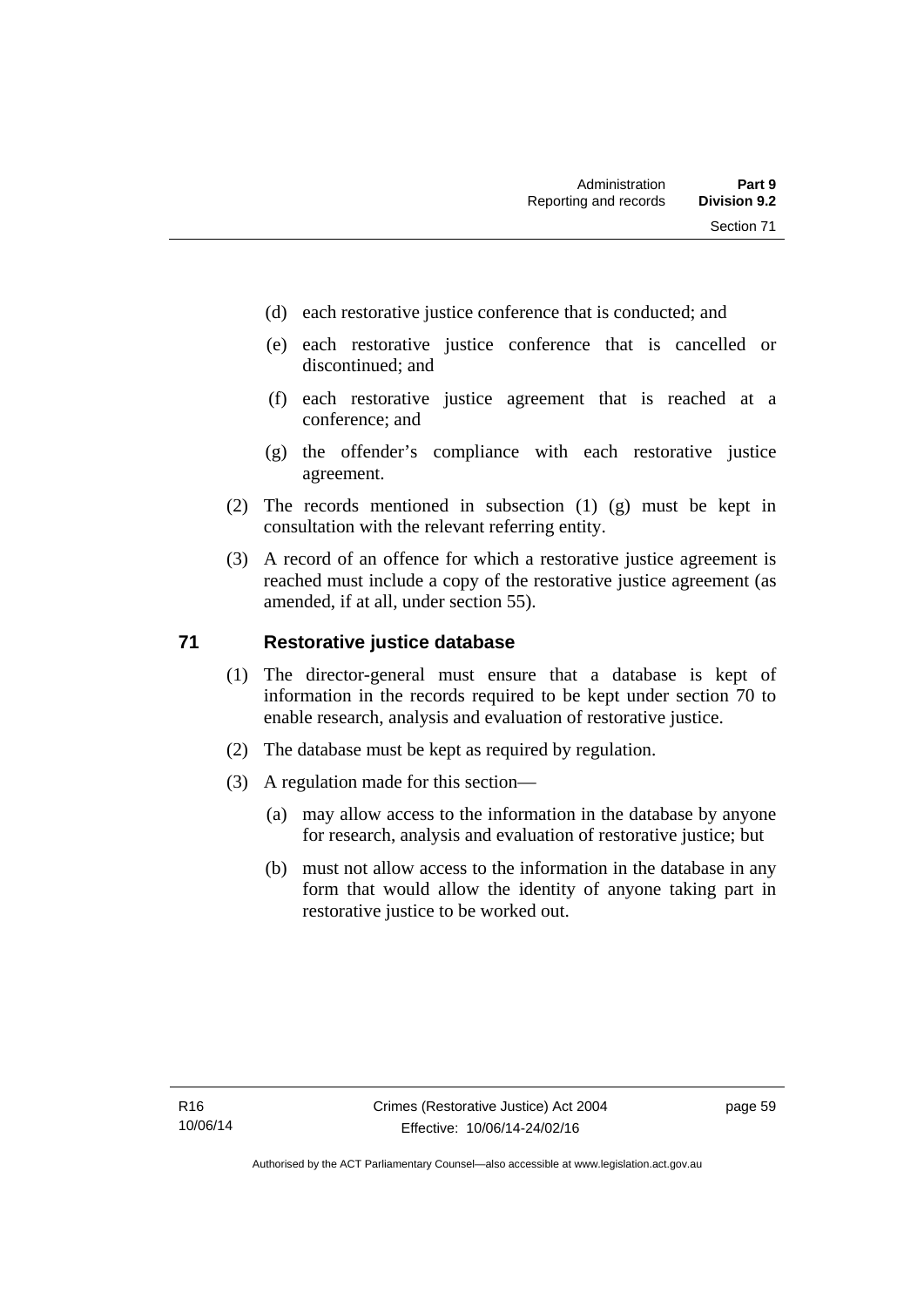#### **Part 10** Miscellaneous

Section 72

# **Part 10 Miscellaneous**

#### **72 Exercise of functions by director-general**

- (1) This section applies if—
	- (a) section 23, section 57, section 58 or section 68 requires a director-general, in the director-general's capacity as responsible for a particular matter (the *first capacity*) to give a referral or report to a director-general, in the director-general's capacity as responsible for another matter (the *second capacity*); and
	- (b) a single director-general acts in both the first and second capacities.
- (2) A director-general mentioned in subsection (1) must ensure that administrative arrangements are made for a delegate of the director-general in the first capacity to give the referral or report to a delegate of the director-general in the second capacity who is a different person from the delegate in the first capacity.

#### **Example**

Pat has been found guilty of an offence but, without convicting Pat, the court makes a good behaviour order under the *[Crimes \(Sentencing\) Act 2005](http://www.legislation.act.gov.au/a/2005-58)*, section 17 (Non-conviction orders—general). The offence is referred for restorative justice by the director-general (corrections).

After a restorative justice conference, Pat enters into a restorative justice agreement with the victim of the offence. Under the agreement, Pat promises to attend a rehabilitation program on a particular night of the week for 3 months. However, after 2 weeks, Pat breaches the agreement by stopping to attend the program.

The director-general (restorative justice) becomes aware of the breach of the agreement. Under section 57 (2), the director-general (restorative justice) must report the breach to the referring entity, the director-general (corrections). However, the director-general (restorative justice) is the same person as the director-general (corrections).

Authorised by the ACT Parliamentary Counsel—also accessible at www.legislation.act.gov.au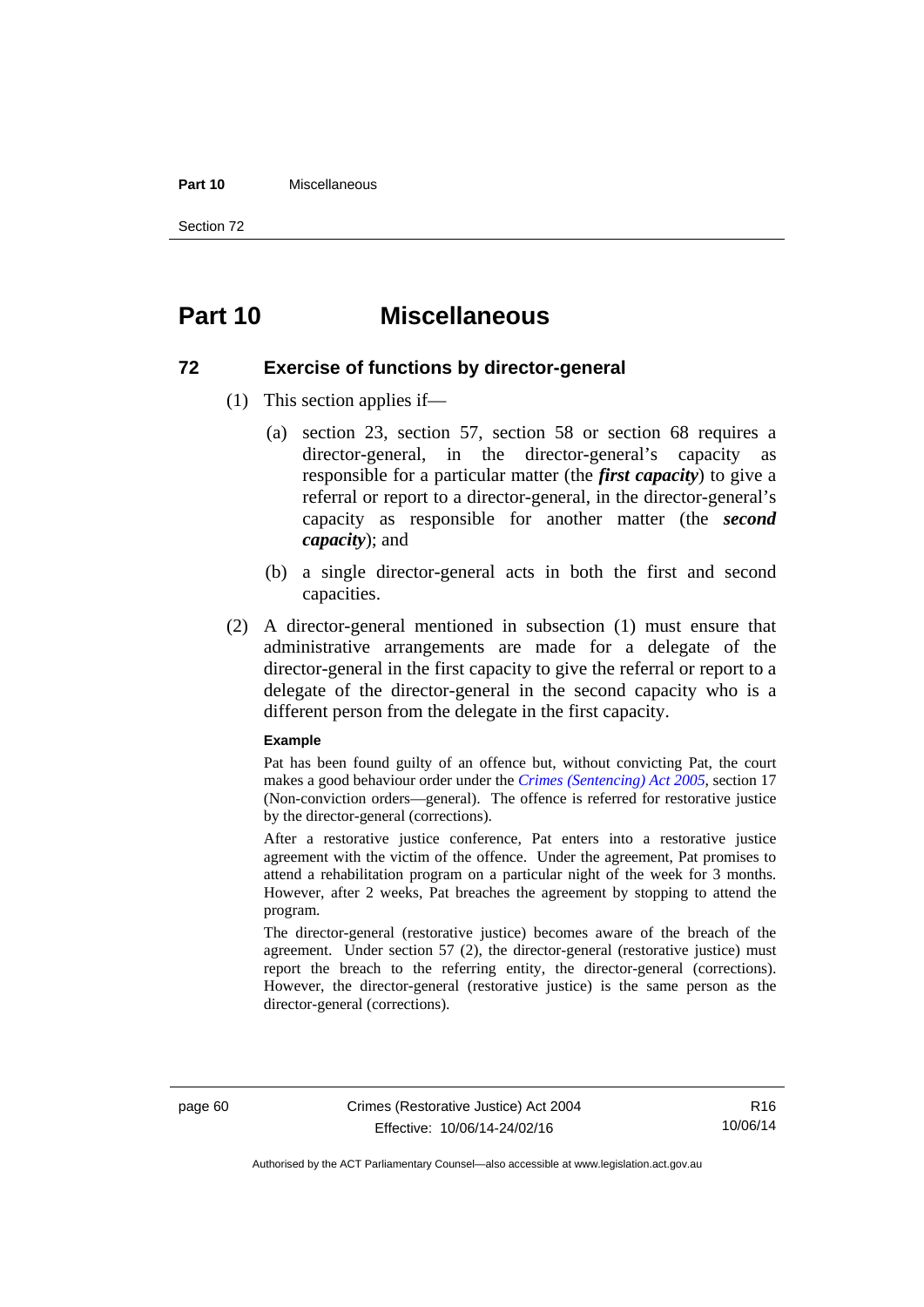This section requires the director-general to ensure that administrative arrangements are made for the report to be given by a delegate of the director-general in the director-general's capacity as administering this Act to someone else who is a delegate of the director-general in the director-general's capacity as administering sentence-related orders such as the order for Pat.

*Note* An example is part of the Act, is not exhaustive and may extend, but does not limit, the meaning of the provision in which it appears (see [Legislation Act,](http://www.legislation.act.gov.au/a/2001-14) s 126 and s 132).

### **73 Approved forms**

- (1) The Minister may approve forms for this Act.
- (2) If the Minister approves a form for a particular purpose, the form must be used for that purpose.

*Note* For other provisions about forms, see the [Legislation Act,](http://www.legislation.act.gov.au/a/2001-14) s 255.

(3) An approved form is a notifiable instrument.

*Note* A notifiable instrument must be notified under the [Legislation Act](http://www.legislation.act.gov.au/a/2001-14).

### **74 Regulation-making power**

- (1) The Executive may make regulations for this Act.
	- *Note* A regulation must be notified, and presented to the Legislative Assembly, under the [Legislation Act](http://www.legislation.act.gov.au/a/2001-14).
- (2) A regulation may make provision in relation to the following:
	- (a) referring entities for table 22, item 6;
	- (b) the qualifications and experience of convenors, for section 40 (2) (a);
	- (c) the functions of convenors, for section 41 (1) (k);
	- (d) the keeping of a database of restorative justice information, for section 71.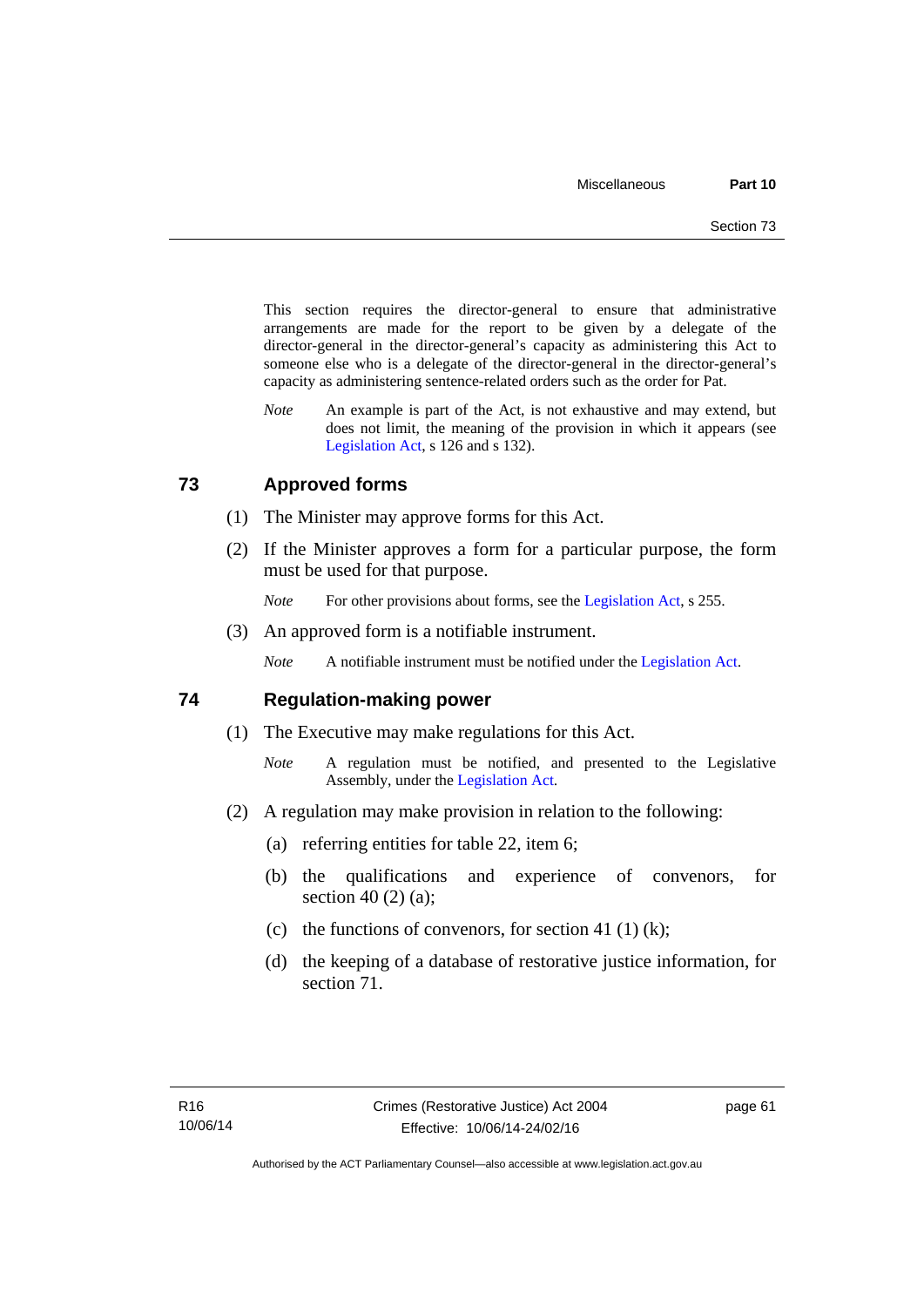**Dictionary** 

# **Dictionary**

(see s 3)

*Note 1* The [Legislation Act](http://www.legislation.act.gov.au/a/2001-14) contains definitions and other provisions relevant to this Act.

*Note 2* For example, the [Legislation Act,](http://www.legislation.act.gov.au/a/2001-14) dict, pt 1 defines the following terms:

- **ACT**
- adult
- amend
- chief police officer
- child
- Childrens Court
- director-general (see s 163)
- director of public prosecutions (or DPP)
- domestic partner (see s 169 (1))
- found guilty (of an offence)
- Legislative Assembly
- Magistrates Court
- property
- quarter
- sentence administration board
- Supreme Court
- the Territory.

*adult offender*—see section 12.

*child victim*—see section 11.

*commission*, of an offence that is alleged to have been committed see section 12.

*convenor* means a person appointed as a convenor for part 8 (Restorative justice conferences and agreements) under section 40.

*court referral order*—see section 27 (2).

*director-general (children and young people)*—see section 22 (2).

page 62 Crimes (Restorative Justice) Act 2004 Effective: 10/06/14-24/02/16

R16 10/06/14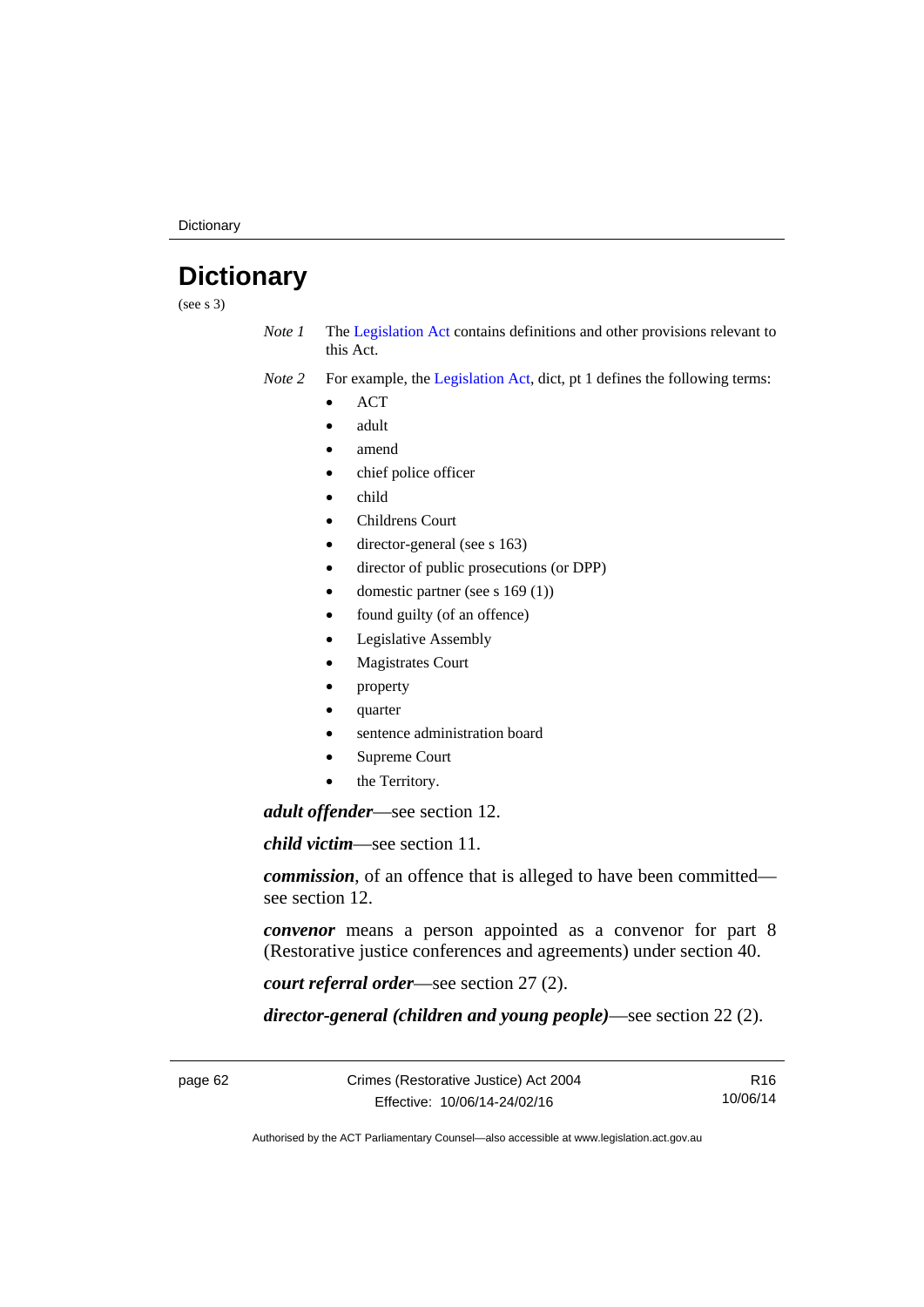*director-general (corrections)*—see section 22 (2).

*director-general (restorative justice)*—see section 22 (2).

*Note* If the Act refers simply to *the director-general*, this is a reference to the director-general of the administrative unit responsible for the administration of this Act (see [Legislation Act,](http://www.legislation.act.gov.au/a/2001-14) s 163).

*domestic violence offence*—see section 12.

*eligible offender*—see section 19.

*eligible parent*—see section 18.

*eligible victim*—see section 17.

*less serious offence*— see section 12.

*objects*, of this Act—see section 6.

*offence*—see section 12.

*offender*—see section 12.

*parent*—see section 11.

*personal characteristics*, of a victim, parent of a victim, or offender, for part 7 (Suitability for restorative justice)—see section 29.

*referred*—see section 10.

*referring entity*—

- (a) see section 22; but
- (b) for part 8 (Restorative justice conferences and agreements) see section 38; and
- (c) for division 9.2 (Reporting and records)—see section 67.

*required participant*, in a restorative justice conference, for part 8 (Restorative justice conferences and agreements)—see section 42.

*restorative justice*—see section 10.

*restorative justice agreement*—see section 50.

page 63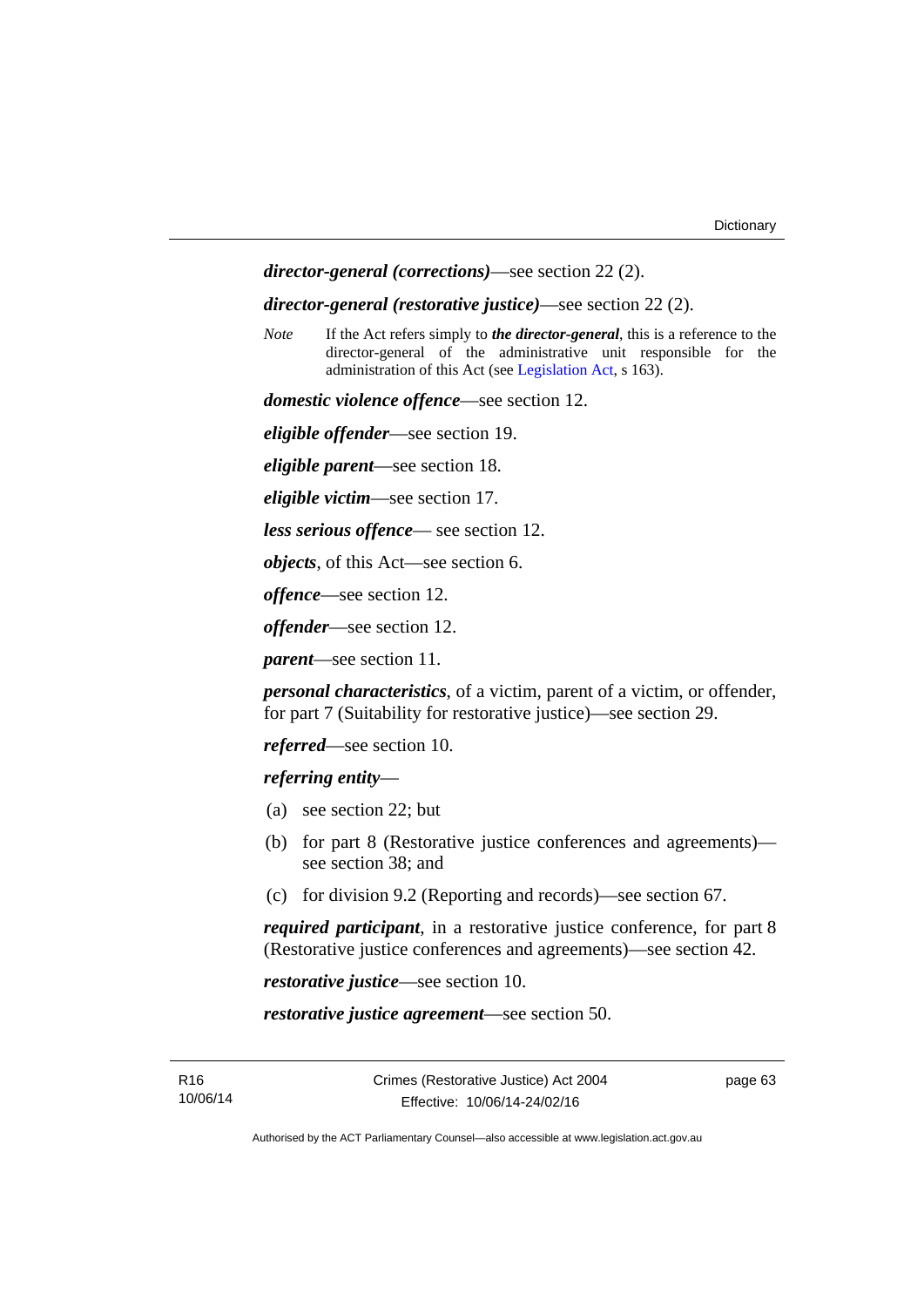*restorative justice conference* means a conference called for part 8 (Restorative justice conferences and agreements).

*restorative justice guidelines*—see section 61.

*section 24 referral conditions*—see section 24.

*sentence-related order*, for an offender who is found guilty of an offence—see section 13.

*serious offence*—see section 12.

*substitute participant*, for part 8 (Restorative justice conferences and agreements)—see section 43.

*suitable*—section 10.

*suitable parent*—see section 35.

*suitable victim*—see section 34.

*victim*—see section 11.

*young offender*—see section 12.

page 64 Crimes (Restorative Justice) Act 2004 Effective: 10/06/14-24/02/16

R16 10/06/14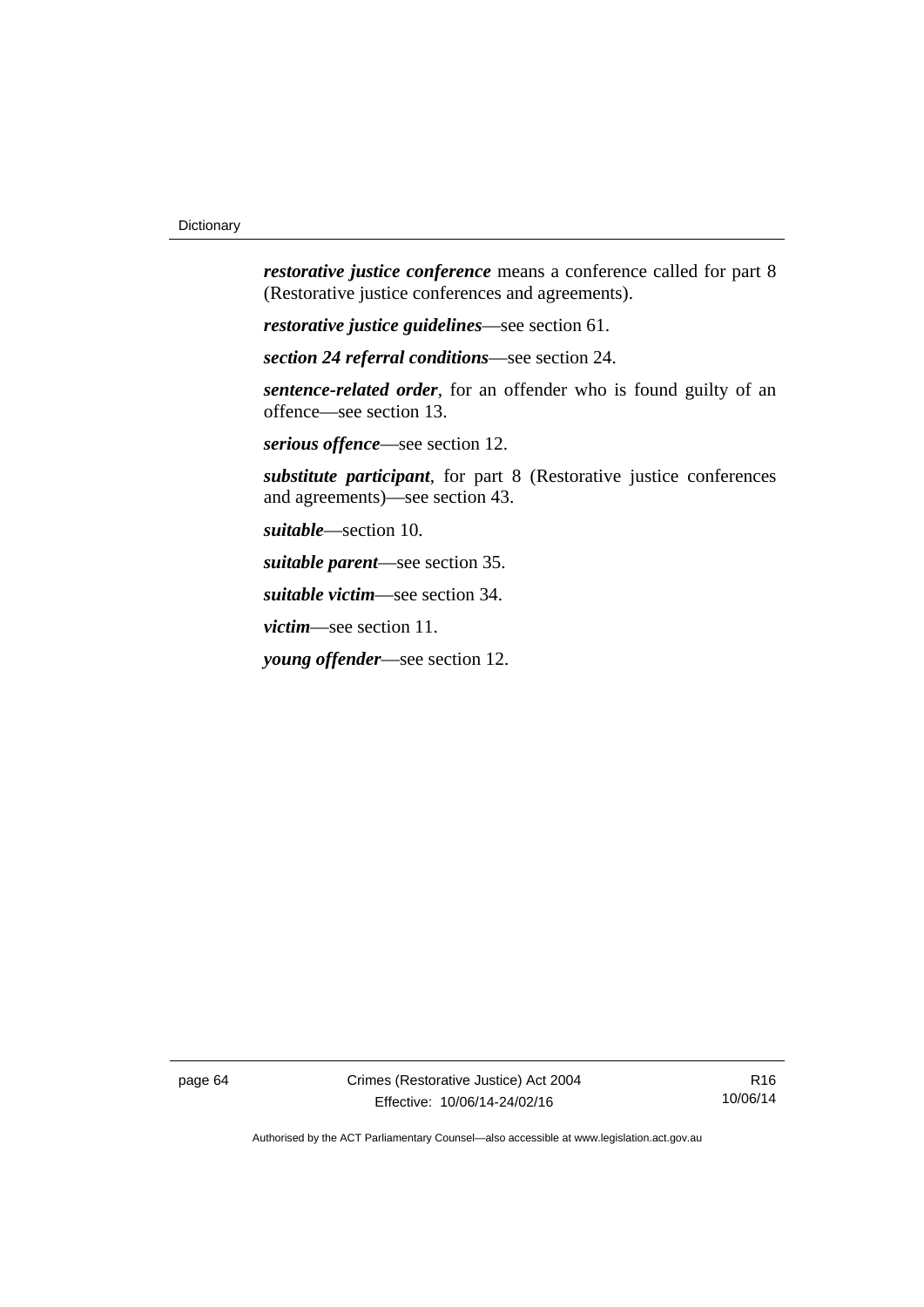#### **Endnotes**

## **Endnotes**

### **1 About the endnotes**

Amending and modifying laws are annotated in the legislation history and the amendment history. Current modifications are not included in the republished law but are set out in the endnotes.

Not all editorial amendments made under the *[Legislation Act 2001](http://www.legislation.act.gov.au/a/2001-14)*, part 11.3 are annotated in the amendment history. Full details of any amendments can be obtained from the Parliamentary Counsel's Office.

Uncommenced amending laws are not included in the republished law. The details of these laws are underlined in the legislation history. Uncommenced expiries are underlined in the legislation history and amendment history.

If all the provisions of the law have been renumbered, a table of renumbered provisions gives details of previous and current numbering.

The endnotes also include a table of earlier republications.

| $A = Act$<br>$AF =$ Approved form<br>$am = amended$<br>$amdt = amendment$<br>$AR = Assembly resolution$<br>$ch = chapter$<br>$CN =$ Commencement notice<br>$def = definition$<br>$DI = Disallowable instrument$<br>$dict = dictionary$<br>$disallowed = disallowed by the Legislative$<br>Assembly<br>$div = division$<br>$exp = expires/expired$<br>$Gaz = gazette$<br>$hdg =$ heading<br>$IA = Interpretation Act 1967$<br>$ins = inserted/added$<br>$LA =$ Legislation Act 2001<br>$LR =$ legislation register<br>$LRA =$ Legislation (Republication) Act 1996 | $NI =$ Notifiable instrument<br>$o = order$<br>$om = omitted/repealed$<br>$ord = ordinance$<br>$orig = original$<br>par = paragraph/subparagraph<br>$pres = present$<br>$prev = previous$<br>$(\text{prev}) = \text{previously}$<br>$pt = part$<br>$r = rule/subrule$<br>$reloc = relocated$<br>$renum = renumbered$<br>$R[X]$ = Republication No<br>$RI = reissue$<br>$s = section/subsection$<br>$sch = schedule$<br>$sdiv = subdivision$<br>$SL = Subordinate$ law<br>$sub =$ substituted<br>$underlining = whole or part not commenced$ |
|-------------------------------------------------------------------------------------------------------------------------------------------------------------------------------------------------------------------------------------------------------------------------------------------------------------------------------------------------------------------------------------------------------------------------------------------------------------------------------------------------------------------------------------------------------------------|---------------------------------------------------------------------------------------------------------------------------------------------------------------------------------------------------------------------------------------------------------------------------------------------------------------------------------------------------------------------------------------------------------------------------------------------------------------------------------------------------------------------------------------------|
| $mod = modified/modification$                                                                                                                                                                                                                                                                                                                                                                                                                                                                                                                                     | or to be expired                                                                                                                                                                                                                                                                                                                                                                                                                                                                                                                            |
|                                                                                                                                                                                                                                                                                                                                                                                                                                                                                                                                                                   |                                                                                                                                                                                                                                                                                                                                                                                                                                                                                                                                             |

### **2 Abbreviation key**

R16 10/06/14 Crimes (Restorative Justice) Act 2004 Effective: 10/06/14-24/02/16

page 65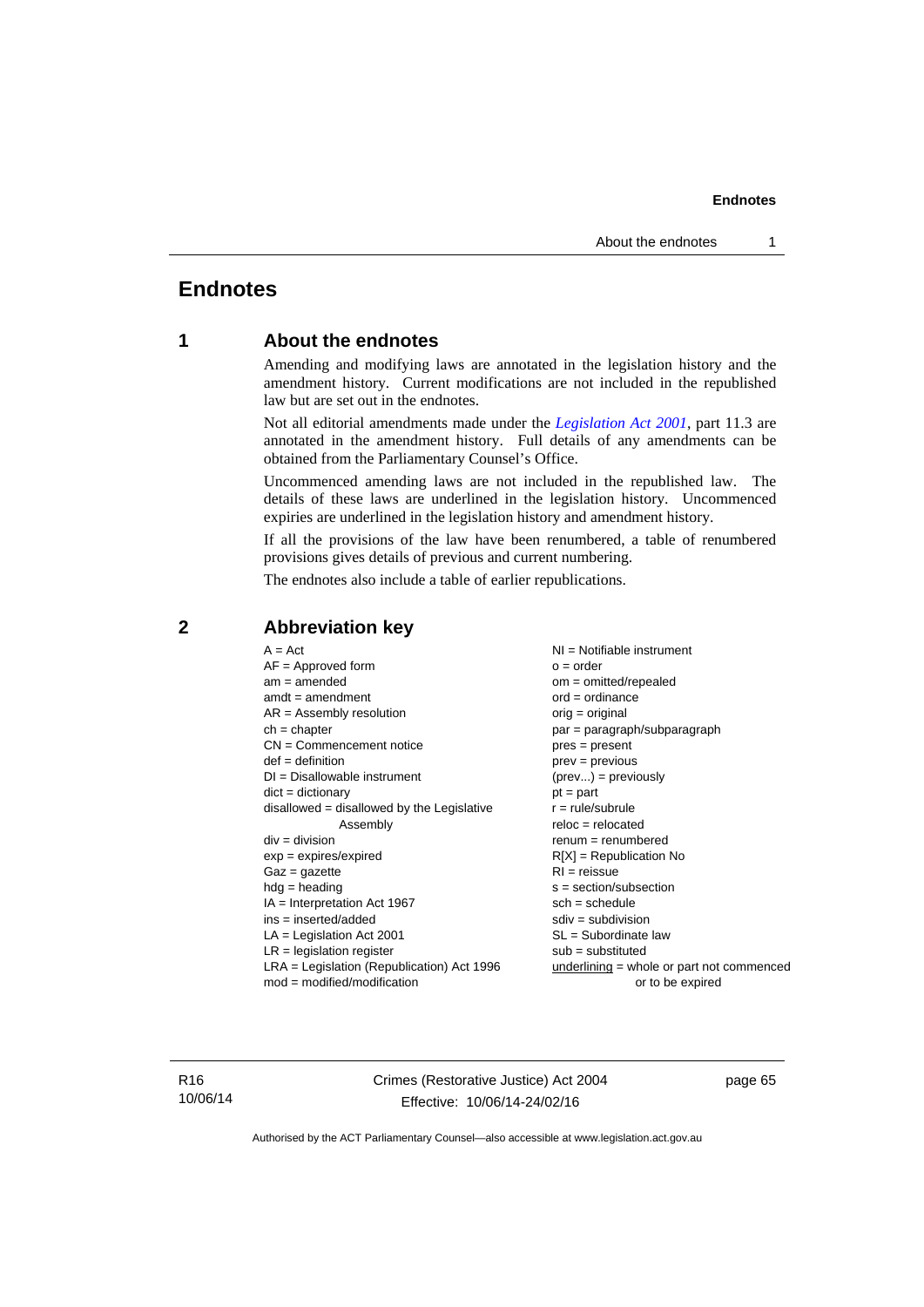#### **Endnotes**

3 Legislation history

### **3 Legislation history**

### **Crimes (Restorative Justice) Act 2004 A2004-65**

notified LR 6 September 2004

s 1, s 2 commenced 6 September 2004 (LA s 75 (1))

remainder commenced 31 January 2005 (s 2 and [CN2004-28\)](http://www.legislation.act.gov.au/cn/2004-28/default.asp)

as amended by

#### **[Domestic Violence and Protection Orders Amendment Act 2005](http://www.legislation.act.gov.au/a/2005-13) A2005-13 sch 1 pt 1.5**

notified LR 24 March 2005

s 1, s 2 commenced 24 March 2005 (LA s 75 (1)) sch 1 pt 1.5 commenced 25 March 2005 (s 2)

# **[Justice and Community Safety Legislation Amendment Act 2005](http://www.legislation.act.gov.au/a/2005-60)**

**[\(No 4\)](http://www.legislation.act.gov.au/a/2005-60) A2005-60 sch 1 pt 1.12** 

notified LR 1 December 2005

s 1, s 2 taken to have commenced 23 November 2005 (LA s 75 (2)) sch 1 pt 1.12 commenced 22 December 2005 (s 2 (4))

#### **[Civil Unions Act 2006](http://www.legislation.act.gov.au/a/2006-22) A2006-22 sch 1 pt 1.8**

notified LR 19 May 2006

s 1, s 2 commenced 19 May 2006 (LA s 75 (1))

sch 1 pt 1.8 never commenced

*Note* Act repealed by disallowance 14 June 2006 (see Cwlth Gaz 2006 No S93)

### **[Sentencing Legislation Amendment Act 2006](http://www.legislation.act.gov.au/a/2006-23) A2006-23 sch 1 pt 1.10**

notified LR 18 May 2006 s 1, s 2 commenced 18 May 2006 (LA s 75 (1)) sch 1 pt 1.10 commenced 2 June 2006 (s 2 (1) and see Crimes [\(Sentence Administration\) Act 2005](http://www.legislation.act.gov.au/a/2005-59) A2005-59 s 2, [Crimes](http://www.legislation.act.gov.au/a/2005-58)  [\(Sentencing\) Act 2005](http://www.legislation.act.gov.au/a/2005-58) A2005-58, s 2 and LA s 79)

### **[Statute Law Amendment Act 2007](http://www.legislation.act.gov.au/a/2007-3) A2007-3 sch 3 pt 3.26**

notified LR 22 March 2007

s 1, s 2 taken to have commenced 1 July 2006 (LA s 75 (2)) sch 3 pt 3.26 commenced 12 April 2007 (s 2 (1))

page 66 Crimes (Restorative Justice) Act 2004 Effective: 10/06/14-24/02/16

R16 10/06/14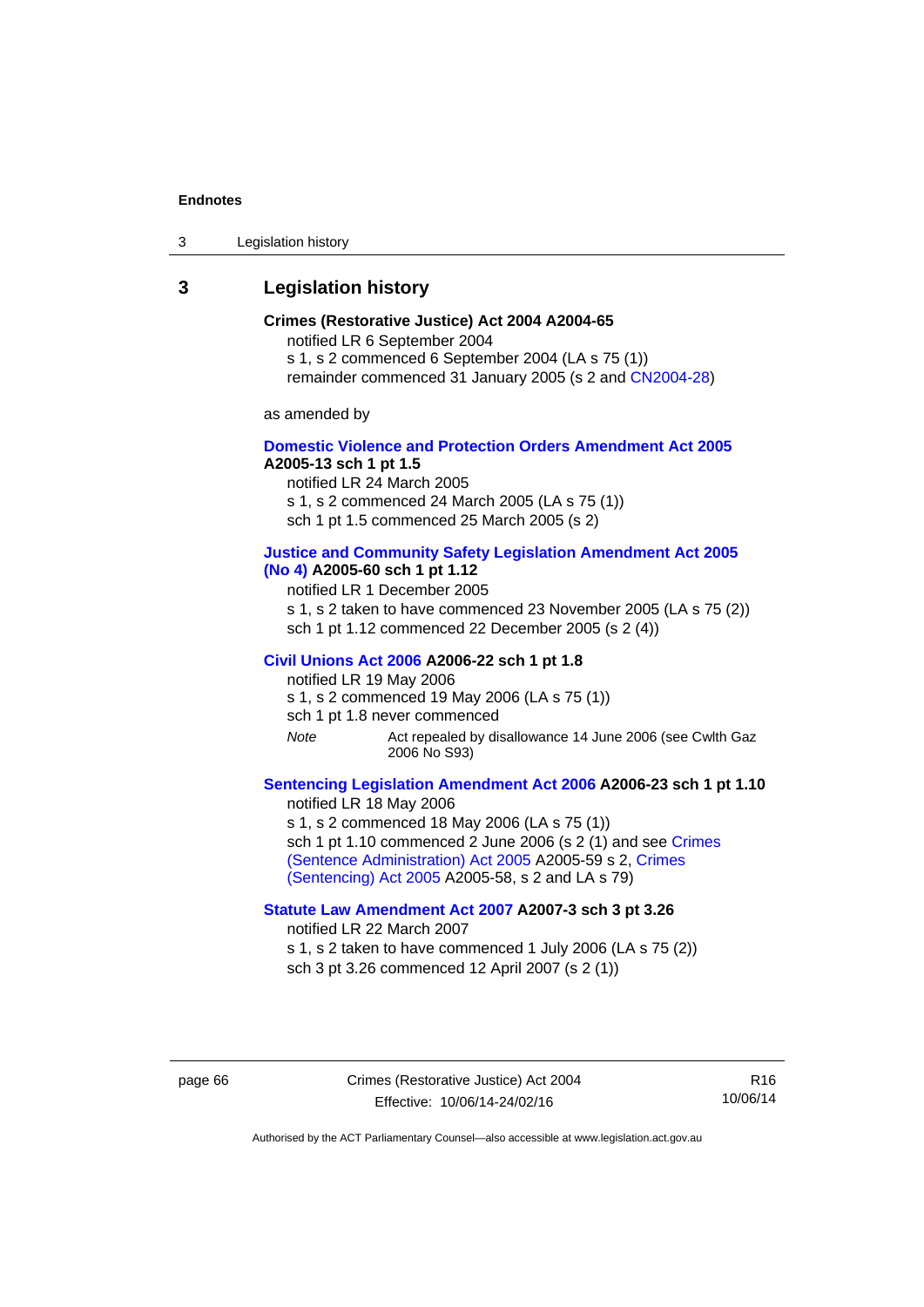### **[Children and Young People \(Consequential Amendments\) Act 2008](http://www.legislation.act.gov.au/a/2008-20) A2008-20 sch 3 pt 3.8, sch 4 pt 4.10**

notified LR 17 July 2008

s 1, s 2 commenced 17 July 2008 (LA s 75 (1))

s 3 commenced 18 July 2008 (s 2 (1))

sch 3 pt 3.8 commenced 27 October 2008 (s 2 (4) and see [Children](http://www.legislation.act.gov.au/a/2008-19)  [and Young People Act 2008](http://www.legislation.act.gov.au/a/2008-19) A2008-19, s 2 and [CN2008-13](http://www.legislation.act.gov.au/cn/2008-13/default.asp)) sch 4 pt 4.10 commenced 27 February 2009 (s 2 (5) and see [Children](http://www.legislation.act.gov.au/a/2008-19)  [and Young People Act 2008](http://www.legislation.act.gov.au/a/2008-19) A2008-19, s 2 and [CN2008-17 \(](http://www.legislation.act.gov.au/cn/2008-17/default.asp)and see [CN2008-13](http://www.legislation.act.gov.au/cn/2008-13/default.asp)))

### **[Justice and Community Safety Legislation Amendment Act 2008](http://www.legislation.act.gov.au/a/2008-22)  [\(No 2\)](http://www.legislation.act.gov.au/a/2008-22) A2008-22 sch 1 pt 1.3**

notified LR 8 July 2008 s 1, s 2 commenced 8 July 2008 (LA s 75 (1)) sch 1 pt 1.3 commenced 29 July 2008 (s 2)

### **[Justice and Community Safety Legislation Amendment](http://www.legislation.act.gov.au/a/2008-29)  [Act 2008 \(No 3\)](http://www.legislation.act.gov.au/a/2008-29) A2008-29 sch 1 pt 1.6**

notified LR 13 August 2008 s 1, s 2 commenced 13 August 2008 (LA s 75 (1)) sch 1 pt 1.6 commenced 27 August 2008 (s 2)

### **[Court Legislation Amendment Act 2008](http://www.legislation.act.gov.au/a/2008-42) A2008-42 pt 2**

notified LR 8 September 2008 s 1, s 2 commenced 8 September 2008 (LA s 75 (1)) pt 2 commenced 8 March 2009 (s 2 and LA s 79)

### **[Domestic Violence and Protection Orders Act 2008](http://www.legislation.act.gov.au/a/2008-46) A2008-46 sch 3 pt 3.5**

notified LR 10 September 2008 s 1, s 2 commenced 10 September 2008 (LA s 75 (1)) sch 3 pt 3.5 commenced 30 March 2009 (s 2)

### **[Statute Law Amendment Act 2009 \(No 2\)](http://www.legislation.act.gov.au/a/2009-49) A2009-49 sch 3 pt 3.16**  notified LR 26 November 2009

s 1, s 2 commenced 26 November 2009 (LA s 75 (1)) sch 3 pt 3.16 commenced 17 December 2009 (s 2)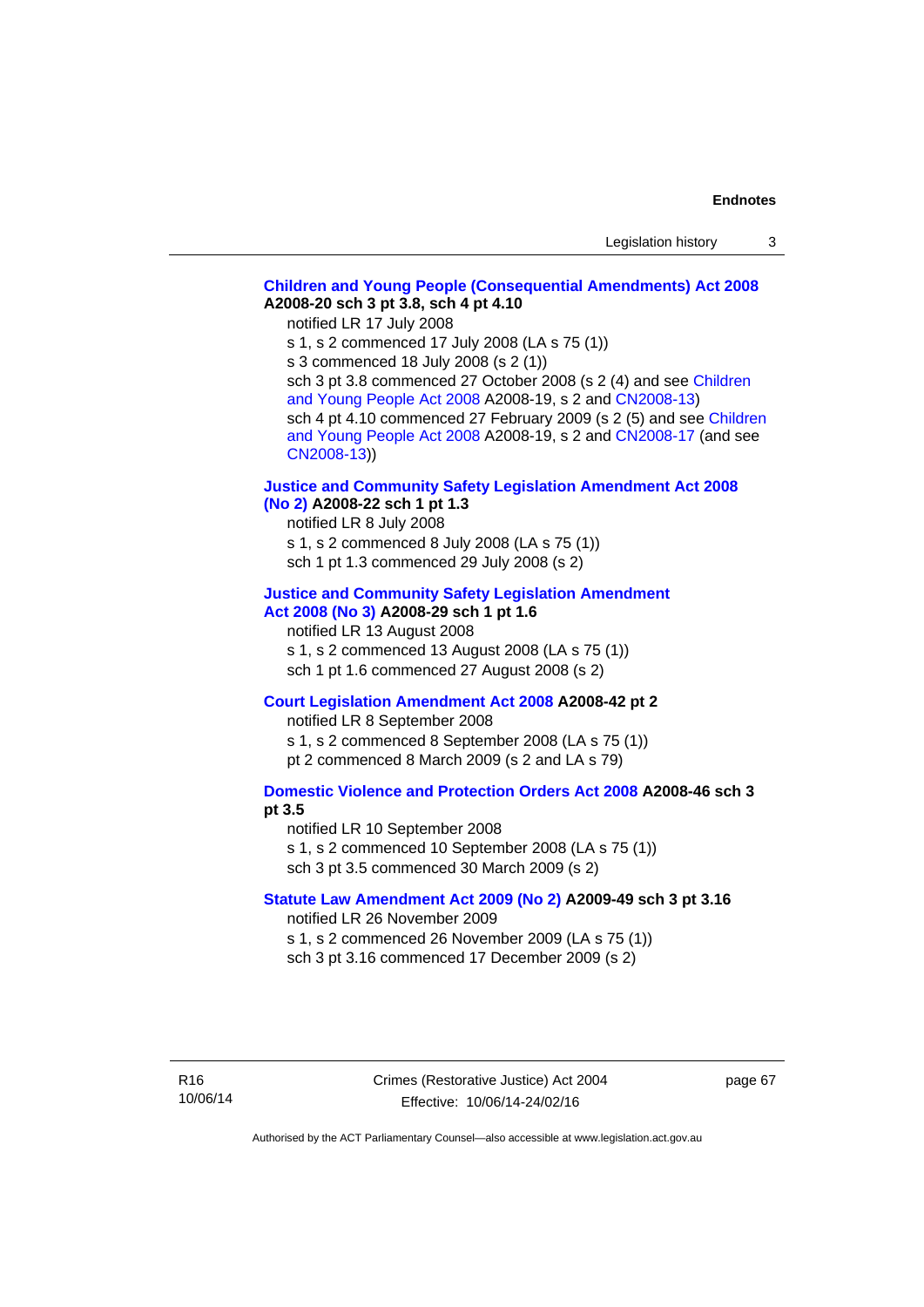3 Legislation history

### **[Administrative \(One ACT Public Service Miscellaneous Amendments\)](http://www.legislation.act.gov.au/a/2011-22)  [Act 2011](http://www.legislation.act.gov.au/a/2011-22) A2011-22 sch 1 pt 1.43**

notified LR 30 June 2011 s 1, s 2 commenced 30 June 2011 (LA s 75 (1)) sch 1 pt 1.43 commenced 1 July 2011 (s 2 (1))

### **[Statute Law Amendment Act 2012](http://www.legislation.act.gov.au/a/2012-21) A2012-21 sch 3 pt 3.10**

notified LR 22 May 2012 s 1, s 2 commenced 22 May 2012 (LA s 75 (1)) sch 3 pt 3.10 commenced 5 June 2012 (s 2 (1))

### **[Statute Law Amendment Act 2014](http://www.legislation.act.gov.au/a/2014-18) A2014-18 sch 3 pt 3.6**

notified LR 20 May 2014 s 1, s 2 commenced 20 May 2014 (LA s 75 (1)) sch 3 pt 3.6 commenced 10 June 2014 (s 2 (1))

page 68 Crimes (Restorative Justice) Act 2004 Effective: 10/06/14-24/02/16

R16 10/06/14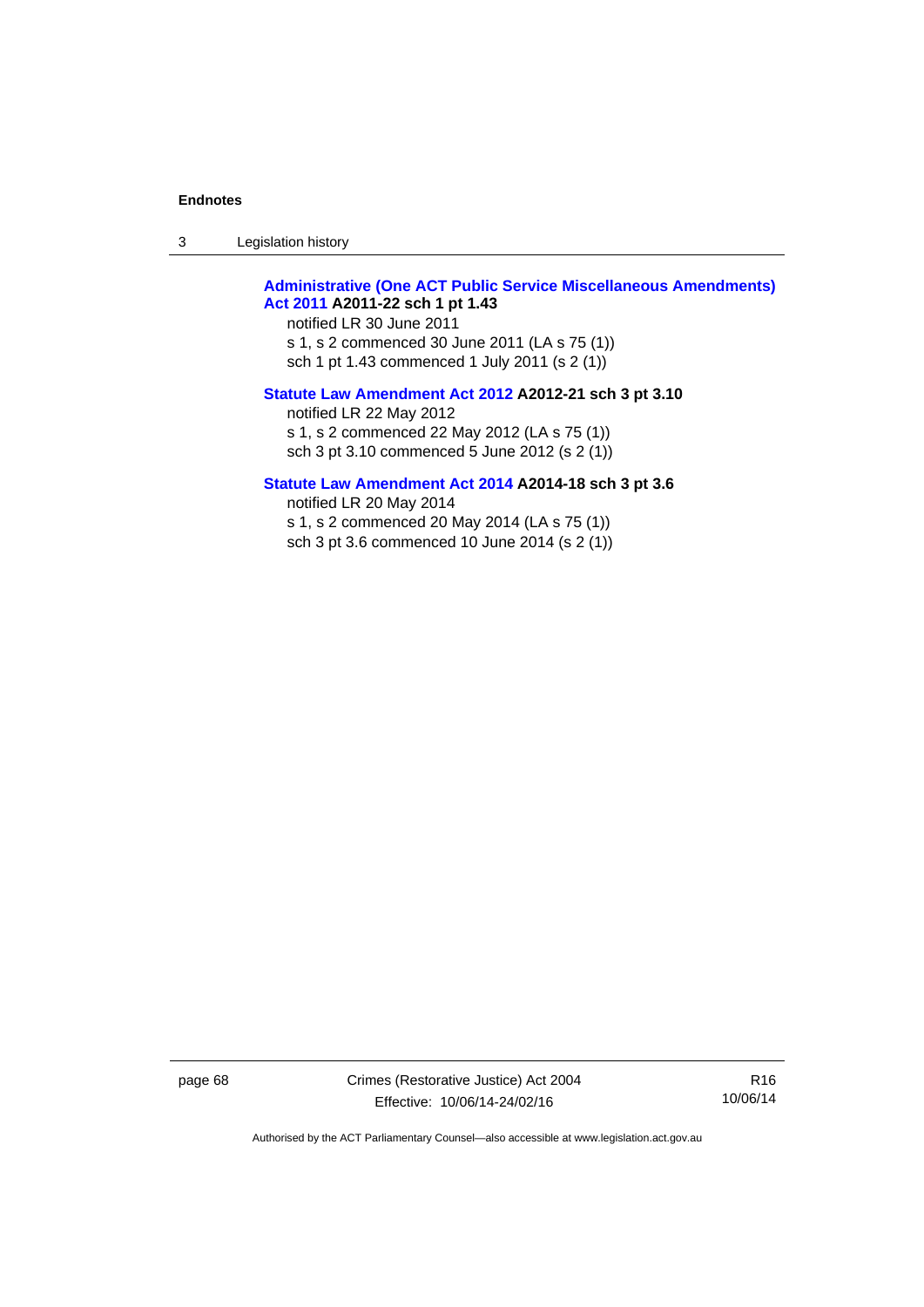Amendment history 4

## **4 Amendment history**

**Commencement**  s 2 om LA s 89 (4) **When restorative justice is available**  s 8 am [A2011-22](http://www.legislation.act.gov.au/a/2011-22) amdt 1.135 **Definitions—restorative justice**  s 10 def *suitable* am [A2011-22](http://www.legislation.act.gov.au/a/2011-22) amdt 1.135 **Definitions—***child victim***,** *parent* **and** *victim* s 11 def *parent* am [A2008-20](http://www.legislation.act.gov.au/a/2008-20) amdt 3.17 **Definitions—offences and offenders**  s 12 def *commission* am [A2009-49](http://www.legislation.act.gov.au/a/2009-49) amdt 3.35 def *domestic violence offence* am [A2005-13](http://www.legislation.act.gov.au/a/2005-13) amdt 1.28; [A2008-46](http://www.legislation.act.gov.au/a/2008-46) amdt 3.14 **Definition—***sentence-related order*  s 13 sub [A2006-23](http://www.legislation.act.gov.au/a/2006-23) amdt 1.100; [A2008-20](http://www.legislation.act.gov.au/a/2008-20) amdt 4.30 **Application of Act—young offenders and less serious offences**  s 14 (2)-(6) exp on the *phase 2 application day* (s 14 (4)) **Application of Act—generally**  s 15 am [A2014-18](http://www.legislation.act.gov.au/a/2014-18) amdt 3.20 (4)-(9) exp on the *phase 2 application day* (s 15 (8)) **Application of Act—domestic violence offences**  s 16 am [A2011-22](http://www.legislation.act.gov.au/a/2011-22) amdt 1.135 (4)-(9) exp on the *phase 2 application day* (s 16 (7)) **Accepting responsibility for offences**  s 20 am [A2006-23](http://www.legislation.act.gov.au/a/2006-23) amdt 1.101 **Definitions—referral**  s 21 def *chief executive (children and young people)* om [A2011-22](http://www.legislation.act.gov.au/a/2011-22) amdt 1.127 def *chief executive (corrections)* om [A2011-22](http://www.legislation.act.gov.au/a/2011-22) amdt 1.127 def *chief executive (restorative justice)* om [A2011-22](http://www.legislation.act.gov.au/a/2011-22) amdt 1.127 def *court referral order* am [A2014-18](http://www.legislation.act.gov.au/a/2014-18) amdt 3.21 def *director-general (children and young people)* ins [A2011-22](http://www.legislation.act.gov.au/a/2011-22) amdt 1.128 def *director-general (corrections)* ins [A2011-22](http://www.legislation.act.gov.au/a/2011-22) amdt 1.128 def *director-general (restorative justice)* ins [A2011-22](http://www.legislation.act.gov.au/a/2011-22) amdt 1.128 def *section 24 referral conditions* am [A2014-18](http://www.legislation.act.gov.au/a/2014-18) amdt 3.22

Crimes (Restorative Justice) Act 2004 Effective: 10/06/14-24/02/16

page 69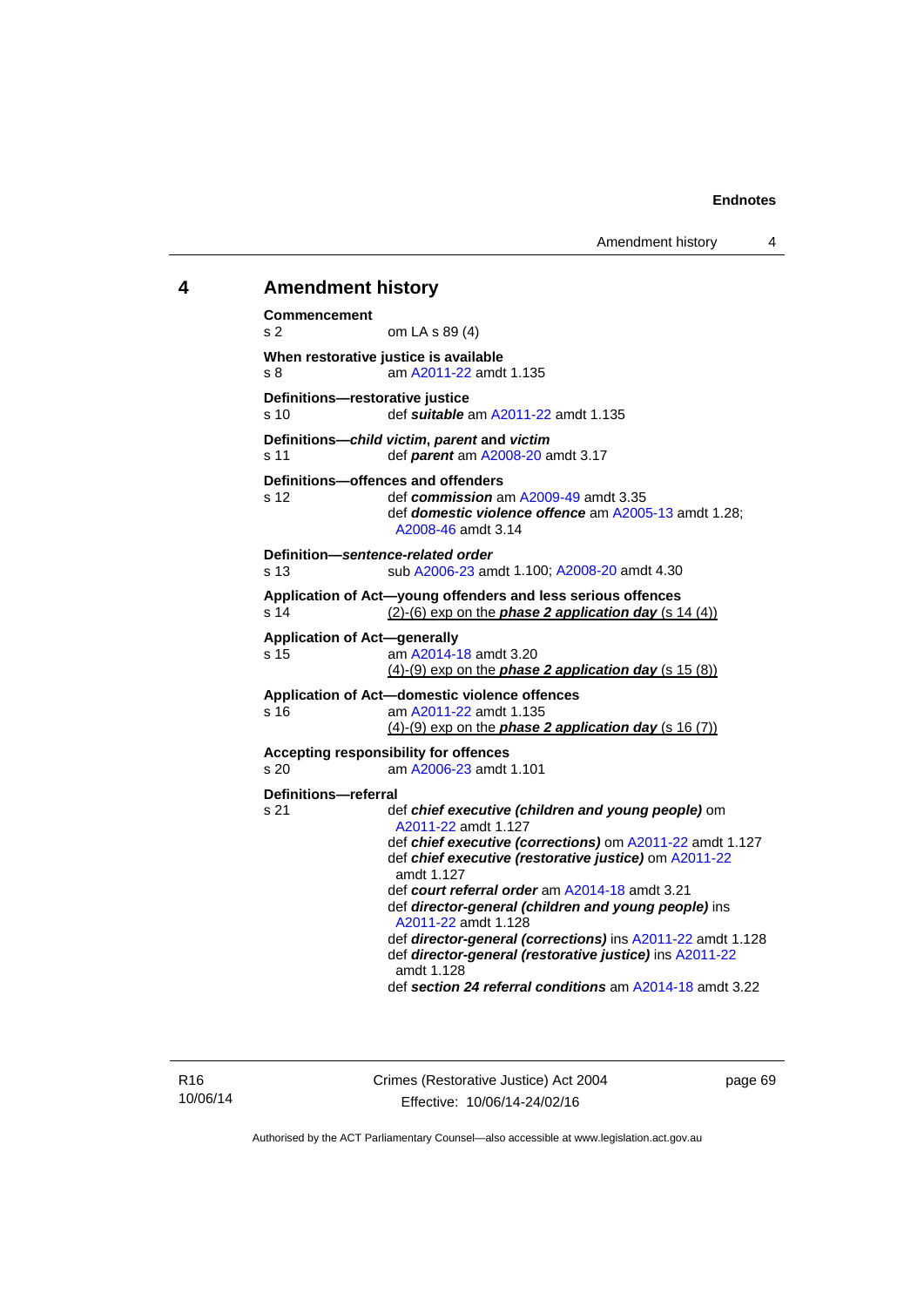4 Amendment history

```
Referring entities 
s 22 am A2005-60 amdt 1.53; A2008-22 amdt 1.17; A2008-20
                 amdt 4.31, amdt 4.32; A2008-42 s 4; A2011-22 amdt 1.129, 
                 amdt 1.135; A2014-18 amdt 3.23 
Referral—procedure 
s 23 am A2011-22 amdt 1.135
Referral power 
s 24 am A2008-29 amdt 1.14
Explanation of restorative justice 
s 25 am A2008-29 amdt 1.15, amdt 1.16; A2009-49 amdt 3.36 
Referral by DPP—domestic violence offences committed by young offenders 
s 26 (3)-(8) exp on the phase 2 application day (s 26 (6))
Referral during court proceeding 
s 27 am A2008-29 amdt 1.17; A2011-22 amdt 1.135 
                (5)-(10) exp on the phase 2 application day (s 27 (8))
Court referral orders—reports 
s 28 am A2008-29 amdt 1.18; A2011-22 amdt 1.135 
Suitability—eligibility requirement 
s 30 am A2011-22 amdt 1.135
Finding of eligibility by referring entity 
s 31 am A2011-22 amdt 1.135
Suitability—decision 
s 32 am A2008-29 amdt 1.19; A2011-22 amdt 1.135 
Explanation of restorative justice––before consent 
s 32A ins A2008-29 amdt 1.20 
                 am A2011-22 amdt 1.135
Suitability—general considerations 
s 33 am A2011-22 amdt 1.135
                (3)-(8) exp on the phase 2 application day (s 33 (6))
Suitability—victims 
s 34 am A2011-22 amdt 1.135
Suitability—eligible parents 
s 35 am A2011-22 amdt 1.135
Suitability—offenders 
s 36 am A2011-22 amdt 1.135
Definitions—pt 8 
s 37 def referring entity ins A2008-22 amdt 1.18
```
page 70 Crimes (Restorative Justice) Act 2004 Effective: 10/06/14-24/02/16

R16 10/06/14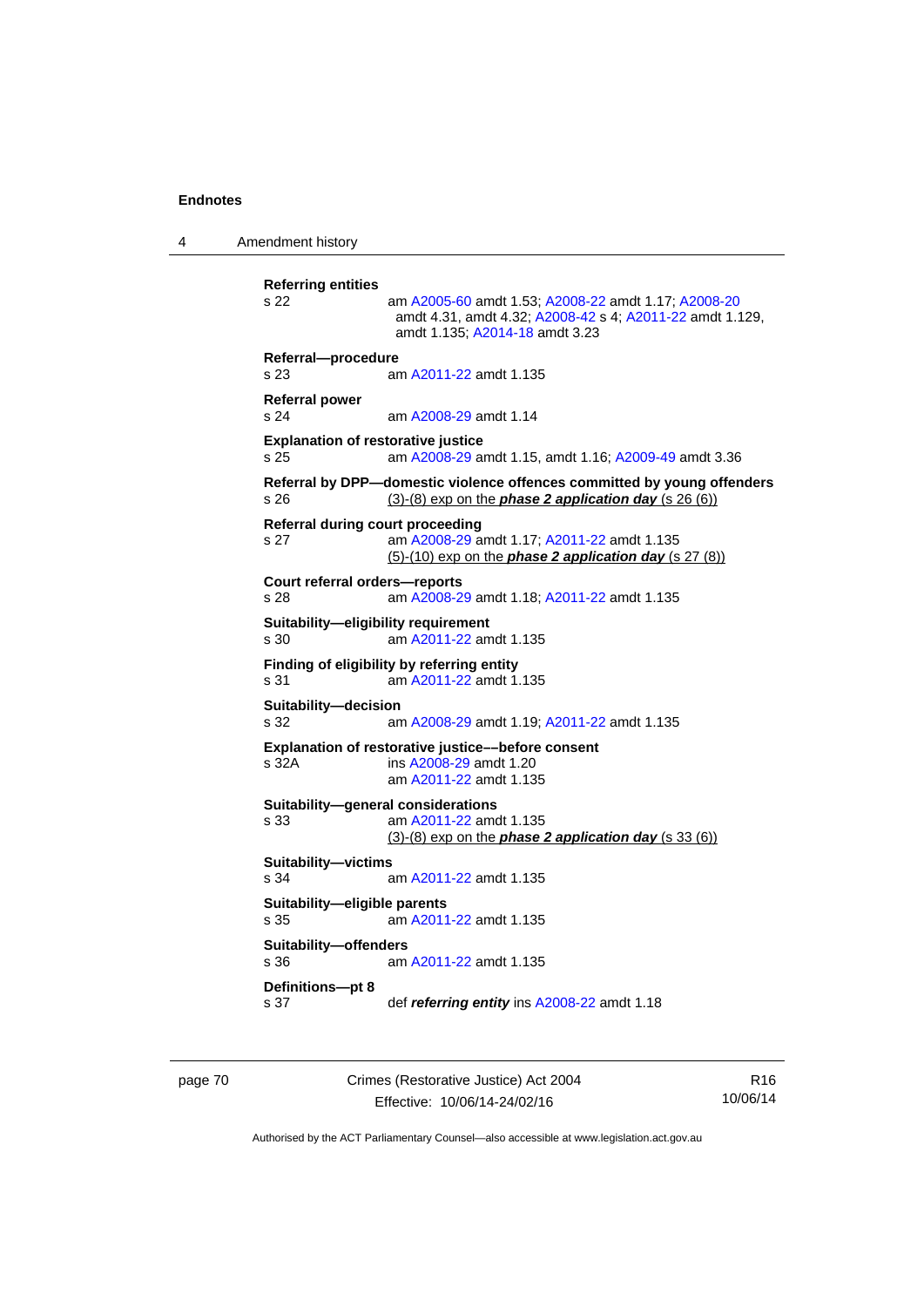Amendment history 4

**Meaning of** *referring entity***—pt 8**  s 38 am [A2011-22](http://www.legislation.act.gov.au/a/2011-22) amdt 1.135 **Decision to call conference**<br>s 39 am A2008 s 39 am [A2008-22](http://www.legislation.act.gov.au/a/2008-22) amdt 1.19; [A2011-22](http://www.legislation.act.gov.au/a/2011-22) amdt 1.135 **Appointment of convenors**  s 40 am [A2008-22](http://www.legislation.act.gov.au/a/2008-22) amdt 1.20, amdt 1.21; [A2008-29](http://www.legislation.act.gov.au/a/2008-29) amdt 1.21; [A2011-22](http://www.legislation.act.gov.au/a/2011-22) amdt 1.135 **Invited participants**  am [A2006-22](http://www.legislation.act.gov.au/a/2006-22) amdt 1.28, amdt 1.29 [\(A2006-22](http://www.legislation.act.gov.au/a/2006-22) rep before commenced by disallowance (see Cwlth Gaz 2006 No S93)); [A2007-3](http://www.legislation.act.gov.au/a/2007-3) amdt 3.135 **Amendment of agreement**  s 55 am [A2006-23](http://www.legislation.act.gov.au/a/2006-23) amdt 1.102 **Monitoring compliance—director-general (restorative justice)**  s 57 hdg am [A2011-22](http://www.legislation.act.gov.au/a/2011-22) amdt 1.135 s 57 am [A2011-22](http://www.legislation.act.gov.au/a/2011-22) amdt 1.135 **Monitoring compliance—referring entities**  s 58 am [A2011-22](http://www.legislation.act.gov.au/a/2011-22) amdt 1.135 **Restorative justice guidelines**  s 61 am [A2011-22](http://www.legislation.act.gov.au/a/2011-22) amdt 1.135 **Police participation in restorative justice**  s 62 am [A2011-22](http://www.legislation.act.gov.au/a/2011-22) amdt 1.135 **Information sharing**  s 63 am [A2011-22](http://www.legislation.act.gov.au/a/2011-22) amdt 1.135 **Secrecy**  s 64 am [A2011-22](http://www.legislation.act.gov.au/a/2011-22) amdt 1.135 **Meaning of** *referring entity—***div 9.2**  s 67 am [A2011-22](http://www.legislation.act.gov.au/a/2011-22) amdt 1.135 **Quarterly reporting by director-general**  s 68 hdg am [A2011-22](http://www.legislation.act.gov.au/a/2011-22) amdt 1.135 s 68 **am [A2011-22](http://www.legislation.act.gov.au/a/2011-22) amdt 1.135 Record-keeping by referring entities**  s 69 am [A2011-22](http://www.legislation.act.gov.au/a/2011-22) amdt 1.135 **Record-keeping by director-general**  s 70 hdg am [A2011-22](http://www.legislation.act.gov.au/a/2011-22) amdt 1.135<br>s 70 am A2011-22 amdt 1.135 am [A2011-22](http://www.legislation.act.gov.au/a/2011-22) amdt 1.135 **Restorative justice database**  s 71 am [A2011-22](http://www.legislation.act.gov.au/a/2011-22) amdt 1.135

R16 10/06/14 Crimes (Restorative Justice) Act 2004 Effective: 10/06/14-24/02/16

page 71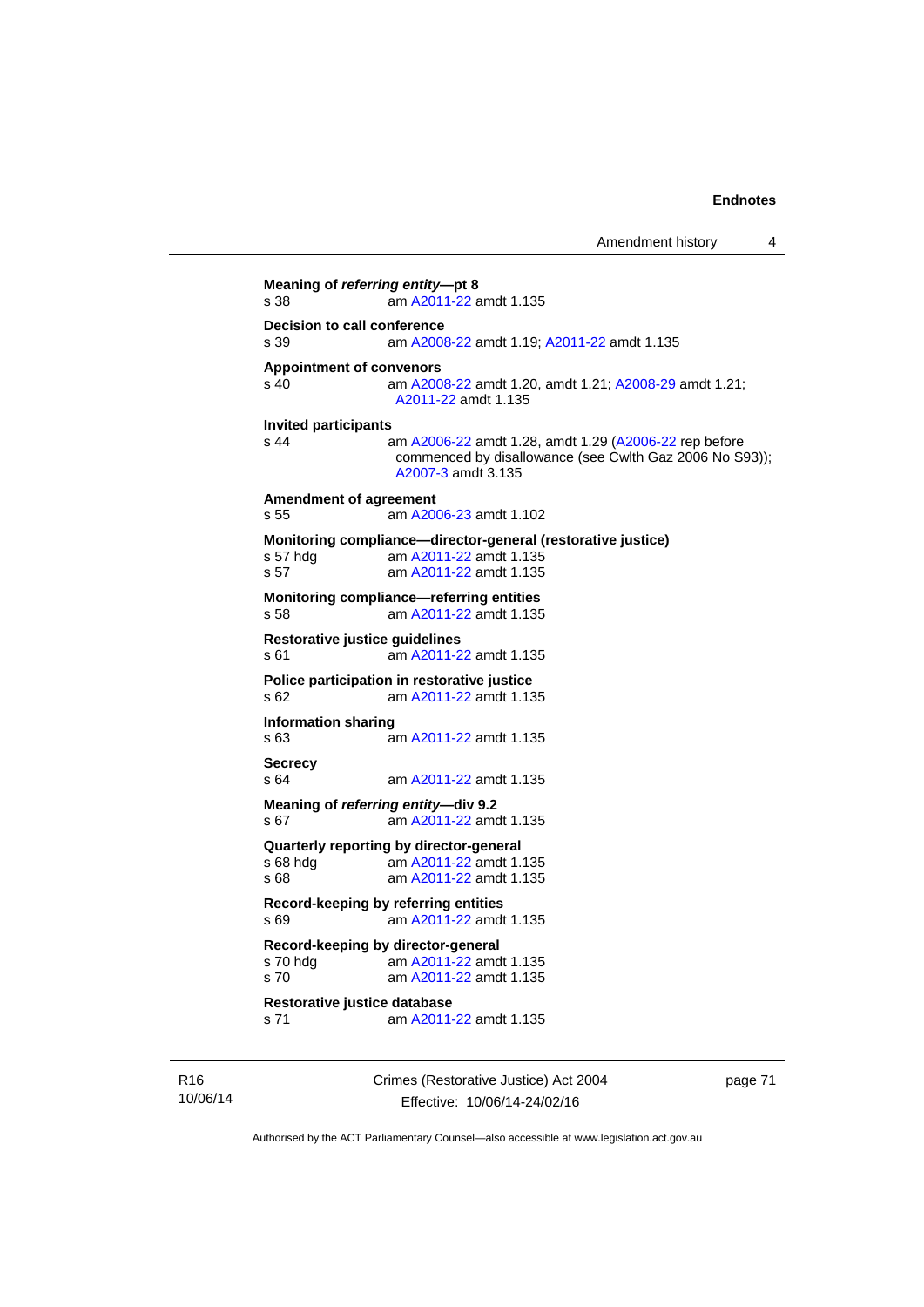4 Amendment history

```
Exercise of functions by director-general 
s 72 hdg am A2011-22 amdt 1.135
s 72 am A2006-23 amdt 1.103; A2011-22 amdt 1.130, amdt 1.135 
Approved forms 
s 73 am A2012-21 amdt 3.35
Regulation-making power 
s 74 am A2012-21 amdt 3.36
Ministerial reviews 
s 75 exp 1 July 2008 (s 75 (4) (LA s 88 declaration applies)) 
Administrative Decisions (Judicial Review) Act 1989, schedule 1, new 
clause 9 
                 om LA s 89 (3)
Crimes Act 1900, section 342 (1) (u) 
s 77 om LA s 89 (3) 
Crimes Act 1900, section 344 (1) (f) 
s 78 om LA s 89 (3) 
Crimes Act 1900, section 364 (1) (k) 
s 79 om LA s 89 (3) 
Dictionary 
dict am A2011-22 amdt 1.131, amdt 1.132; A2014-18 amdt 3.24 
                  def chief executive (children and young people) om 
                  A2011-22 amdt 1.133 
                  def chief executive (corrections) om A2011-22 amdt 1.133 
                  def chief executive (restorative justice) om A2011-22
                  amdt 1.133
                  def court referral order am A2014-18 amdt 3.25 
                  def director-general (children and young people) ins 
                  A2011-22 amdt 1.134 
                  def director-general (corrections) ins A2011-22 amdt 1.134 
                  def director-general (restorative justice) ins A2011-22
                  amdt 1.134
                  def restorative justice agreement am A2014-18 amdt 3.26 
                  def section 24 referral conditions am A2014-18 amdt 3.27
```
page 72 Crimes (Restorative Justice) Act 2004 Effective: 10/06/14-24/02/16

R16 10/06/14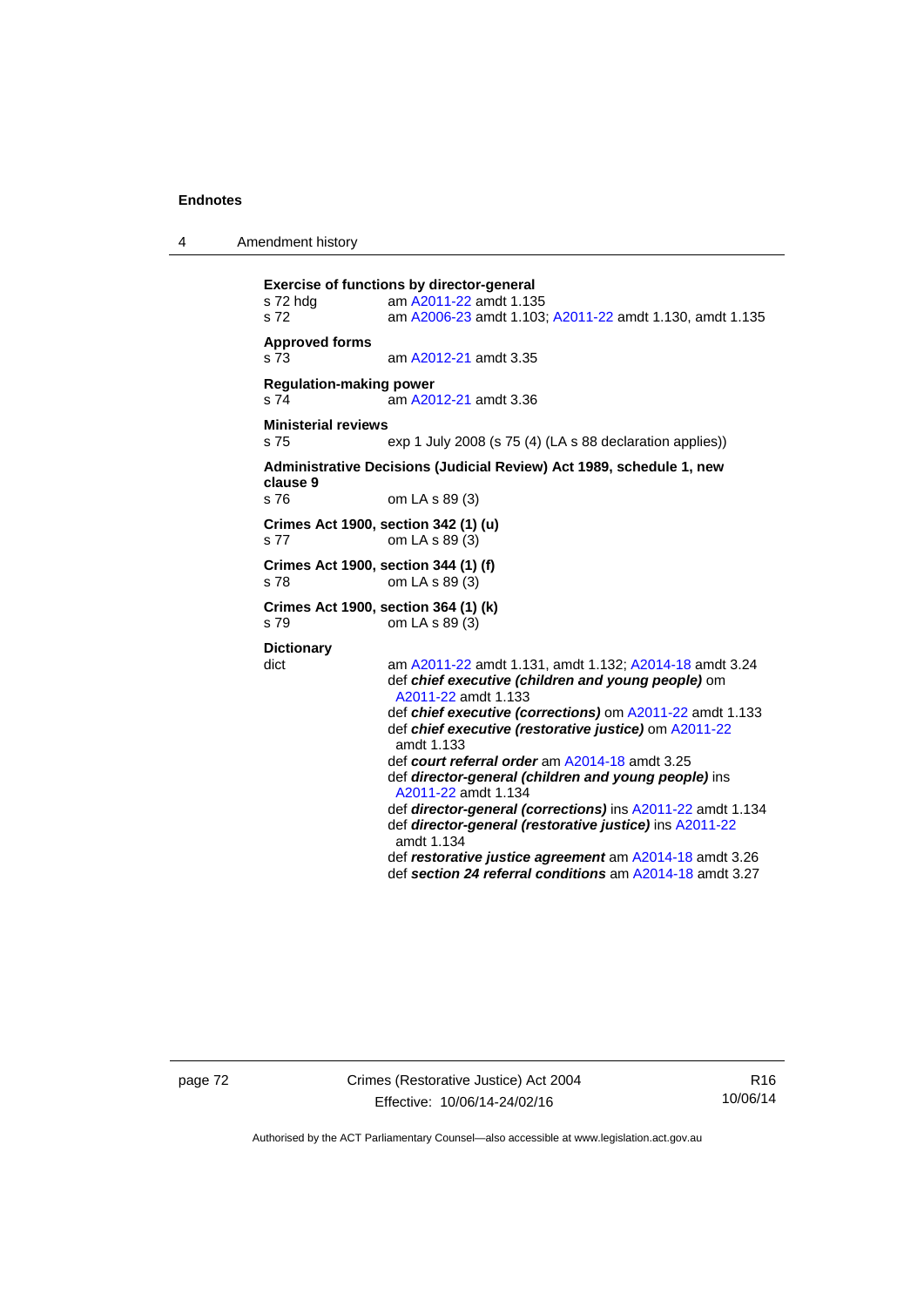## **5 Earlier republications**

Some earlier republications were not numbered. The number in column 1 refers to the publication order.

Since 12 September 2001 every authorised republication has been published in electronic pdf format on the ACT legislation register. A selection of authorised republications have also been published in printed format. These republications are marked with an asterisk (\*) in column 1. Electronic and printed versions of an authorised republication are identical.

| <b>Republication</b><br>No and date | <b>Effective</b>             | Last<br>amendment<br>made by | <b>Republication</b><br>for |
|-------------------------------------|------------------------------|------------------------------|-----------------------------|
| R <sub>1</sub><br>31 Jan 2005       | 31 Jan 2005-<br>24 Mar 2005  | not amended                  | new Act                     |
| R <sub>2</sub>                      | 25 Mar 2005-                 | A2005-13                     | amendments by               |
| 25 Mar 2005                         | 21 Dec 2005                  |                              | A2005-13                    |
| R <sub>3</sub>                      | 22 Dec 2005-                 | A2005-60                     | amendments by               |
| 22 Dec 2005                         | 1 June 2006                  |                              | A2005-60                    |
| R <sub>4</sub>                      | 2 June 2006-                 | A2006-23                     | amendments by               |
| 2 June 2006                         | 11 Apr 2007                  |                              | A2006-23                    |
| R <sub>5</sub>                      | 12 Apr 2007-                 | A2007-3                      | amendments by               |
| 12 Apr 2007                         | 1 July 2008                  |                              | A2007-3                     |
| R <sub>6</sub><br>2 July 2008       | 2 July 2008-<br>28 July 2008 | A2007-3                      | commenced expiry            |
| R7                                  | 29 July 2008-                | A2008-22                     | amendments by               |
| 29 July 2008                        | 26 Aug 2008                  |                              | A2008-22                    |
| R <sub>8</sub>                      | 27 Aug 2008-                 | A2008-29                     | amendments by               |
| 27 Aug 2008                         | 26 Oct 2008                  |                              | A2008-29                    |
| R <sub>9</sub>                      | 27 Oct 2008-                 | A2008-46                     | amendments by               |
| 27 Oct 2008                         | 26 Feb 2009                  |                              | A2008-20                    |
| R <sub>10</sub>                     | 27 Feb 2009-                 | A2008-46                     | amendments by               |
| 27 Feb 2009                         | 7 Mar 2009                   |                              | A2008-20                    |
| R <sub>11</sub>                     | 8 Mar 2009-                  | A2008-46                     | amendments by               |
| 8 Mar 2009                          | 29 Mar 2009                  |                              | A2008-42                    |
| R <sub>12</sub>                     | 30 Mar 2009-                 | A2008-46                     | amendments by               |
| 30 Mar 2009                         | 16 Dec 2009                  |                              | A2008-46                    |
|                                     |                              |                              |                             |

R16 10/06/14 Crimes (Restorative Justice) Act 2004 Effective: 10/06/14-24/02/16

page 73